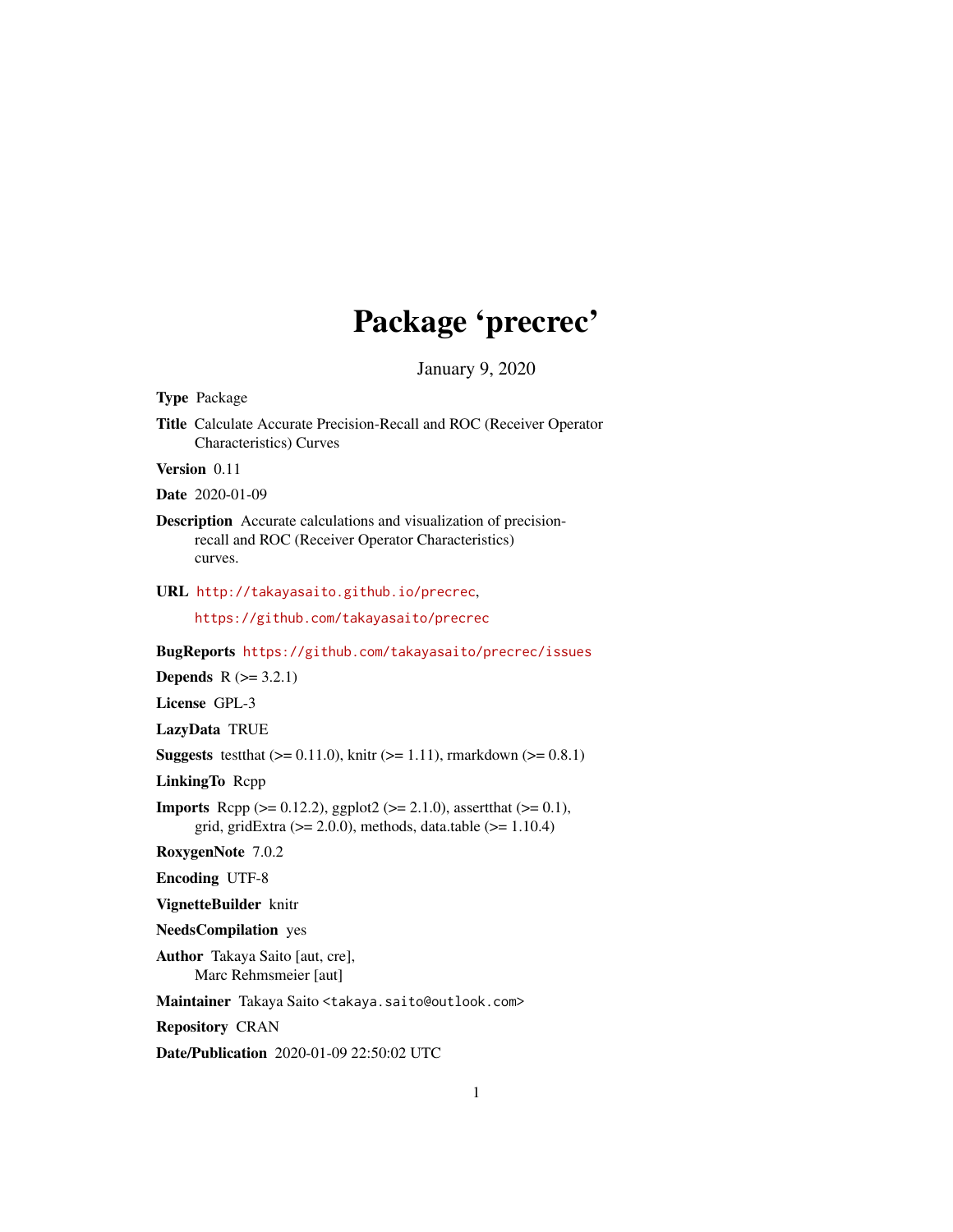## <span id="page-1-0"></span>R topics documented:

|       |              | $\overline{2}$ |
|-------|--------------|----------------|
|       |              | -7             |
|       |              |                |
|       |              |                |
|       |              |                |
|       |              |                |
|       |              |                |
|       |              | 20             |
|       |              |                |
|       |              |                |
|       |              | 32             |
|       | <b>IB500</b> | -33            |
|       |              | -34            |
|       |              | 35             |
|       |              |                |
|       | mmdata       | -37            |
|       |              | 40             |
|       | part         | -41            |
|       |              | 44             |
|       | plot         |                |
|       |              | -51            |
|       |              |                |
| Index |              | 53             |
|       |              |                |

<span id="page-1-1"></span>as.data.frame *Convert a curves and points object to a data frame*

### Description

The as.data.frame function converts an S3 object generated by [evalmod](#page-19-1) to a data frame.

### Usage

```
## S3 method for class 'sscurves'
as.data.frame(x, row.names = NULL, optional = FALSE, raw_curves = NULL, ...)
## S3 method for class 'mscurves'
as.data.frame(x, row.names = NULL, optional = FALSE, raw_curves = NULL, ...)
## S3 method for class 'smcurves'
as.data.frame(x, row.names = NULL, optional = FALSE, raw_curves = NULL, ...)
## S3 method for class 'mmcurves'
as.data frame(x, row.name = NULL, optional = FALSE, raw_cuvves = NULL, ...)## S3 method for class 'sspoints'
```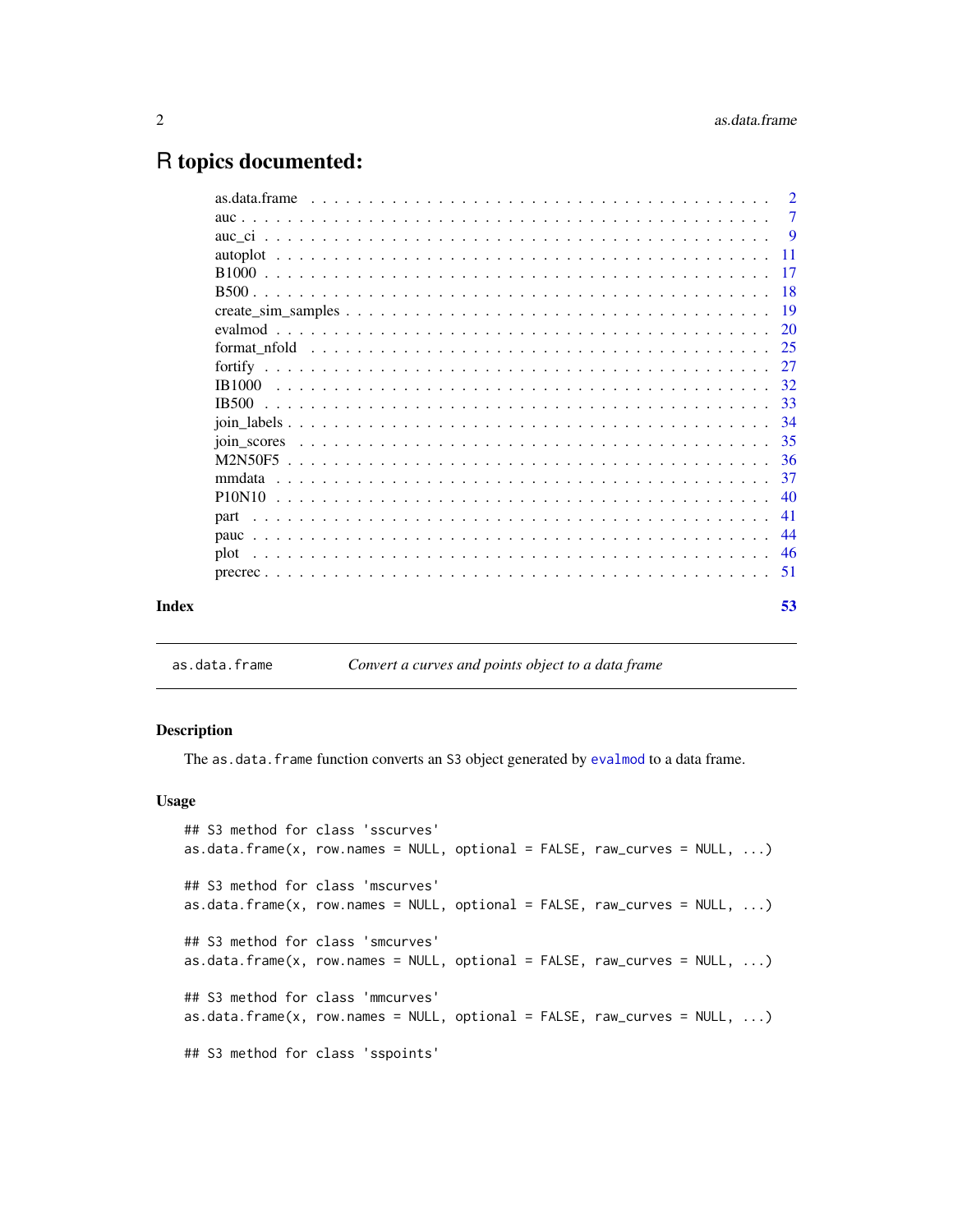### as.data.frame 3

```
as.data.frame(x, row.names = NULL, optional = FALSE, raw_curves = NULL, \dots)
## S3 method for class 'mspoints'
as.data.frame(x, row.names = NULL, optional = FALSE, raw_curves = NULL, ...)
## S3 method for class 'smpoints'
as.data.frame(x, row.names = NULL, optional = FALSE, raw_curves = NULL, ...)
## S3 method for class 'mmpoints'
as.data.frame(x, row.names = NULL, optional = FALSE, raw_curves = NULL, ...)
## S3 method for class 'aucroc'
as.data.frame(x, row.names = NULL, optional = FALSE, ...)
```
### Arguments

| ,          |                                                                                                         |                                                         |                                                                                                                                                               |  |
|------------|---------------------------------------------------------------------------------------------------------|---------------------------------------------------------|---------------------------------------------------------------------------------------------------------------------------------------------------------------|--|
| х          | An S3 object generated by evalmod. The as.data.frame function takes one of<br>the following S3 objects. |                                                         |                                                                                                                                                               |  |
|            |                                                                                                         |                                                         | 1. ROC and Precision-Recall curves (mode = "rocprc")                                                                                                          |  |
|            | S3 object<br>sscurves<br>mscurves<br>smcurves<br>mmcurves                                               | # of models<br>single<br>multiple<br>single<br>multiple | # of test datasets<br>single<br>single<br>multiple<br>multiple                                                                                                |  |
|            |                                                                                                         |                                                         | 2. Basic evaluation measures (mode $=$ "basic")                                                                                                               |  |
|            | S3 object<br>sspoints<br>mspoints<br>smpoints<br>mmpoints                                               | # of models<br>single<br>multiple<br>single<br>multiple | # of test datasets<br>single<br>single<br>multiple<br>multiple<br>3. Fast AUC (ROC) calculation with the U statistic (mode = "aucroc")                        |  |
|            | S3 object<br>aucroc                                                                                     |                                                         | # of models # of test datasets                                                                                                                                |  |
|            |                                                                                                         |                                                         | See the <b>Value</b> section of evalmod for more details.                                                                                                     |  |
| row.names  | Not used by this method.                                                                                |                                                         |                                                                                                                                                               |  |
| optional   | Not used by this method.                                                                                |                                                         |                                                                                                                                                               |  |
| raw_curves | function.                                                                                               |                                                         | A Boolean value to specify whether raw curves are shown instead of the aver-<br>age curve. It is effective only when raw_curves is set to TRUE of the evalmod |  |
| $\cdots$   | Not used by this method.                                                                                |                                                         |                                                                                                                                                               |  |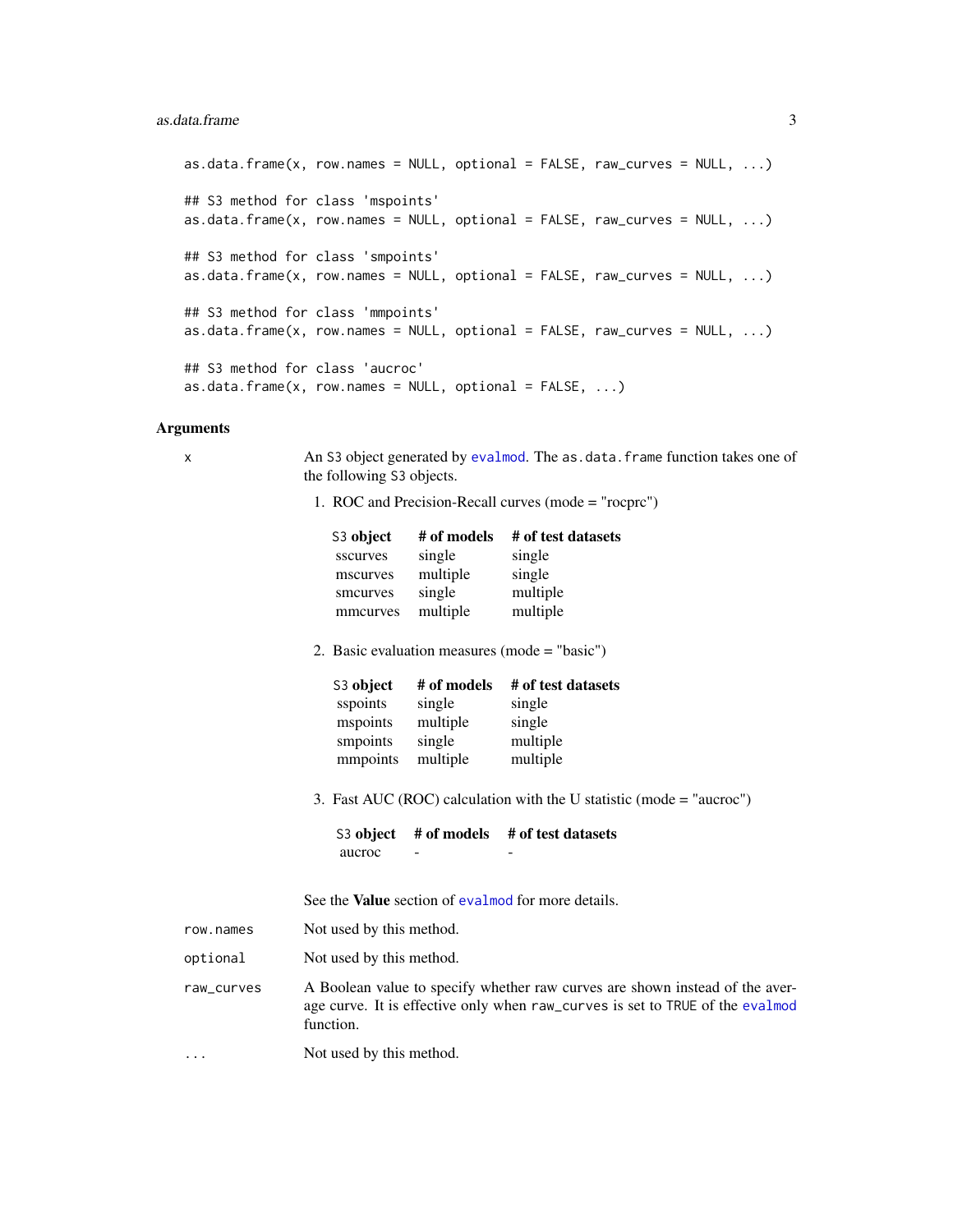<span id="page-3-0"></span>The as.data.frame function returns a data frame.

### See Also

[evalmod](#page-19-1) for generating S3 objects with performance evaluation measures.

### Examples

```
## Not run:
##################################################
### Single model & single test dataset
###
## Load a dataset with 10 positives and 10 negatives
data(P10N10)
## Generate an sscurve object that contains ROC and Precision-Recall curves
sscurves <- evalmod(scores = P10N10$scores, labels = P10N10$labels)
## Convert sscurves to a data frame
sscurves.df <- as.data.frame(sscurves)
## Show data frame
head(sscurves.df)
## Generate an sspoints object that contains basic evaluation measures
sspoints <- evalmod(mode = "basic", scores = P10N10$scores,
                    labels = P10N10$labels)
## Convert sspoints to a data frame
sspoints.df <- as.data.frame(sspoints)
## Show data frame
head(sspoints.df)
##################################################
### Multiple models & single test dataset
###
## Create sample datasets with 100 positives and 100 negatives
samps <- create_sim_samples(1, 100, 100, "all")
mdat <- mmdata(samps[["scores"]], samps[["labels"]],
               modnames = samps[["modnames"]])
## Generate an mscurve object that contains ROC and Precision-Recall curves
mscurves <- evalmod(mdat)
```

```
## Convert mscurves to a data frame
mscurves.df <- as.data.frame(mscurves)
```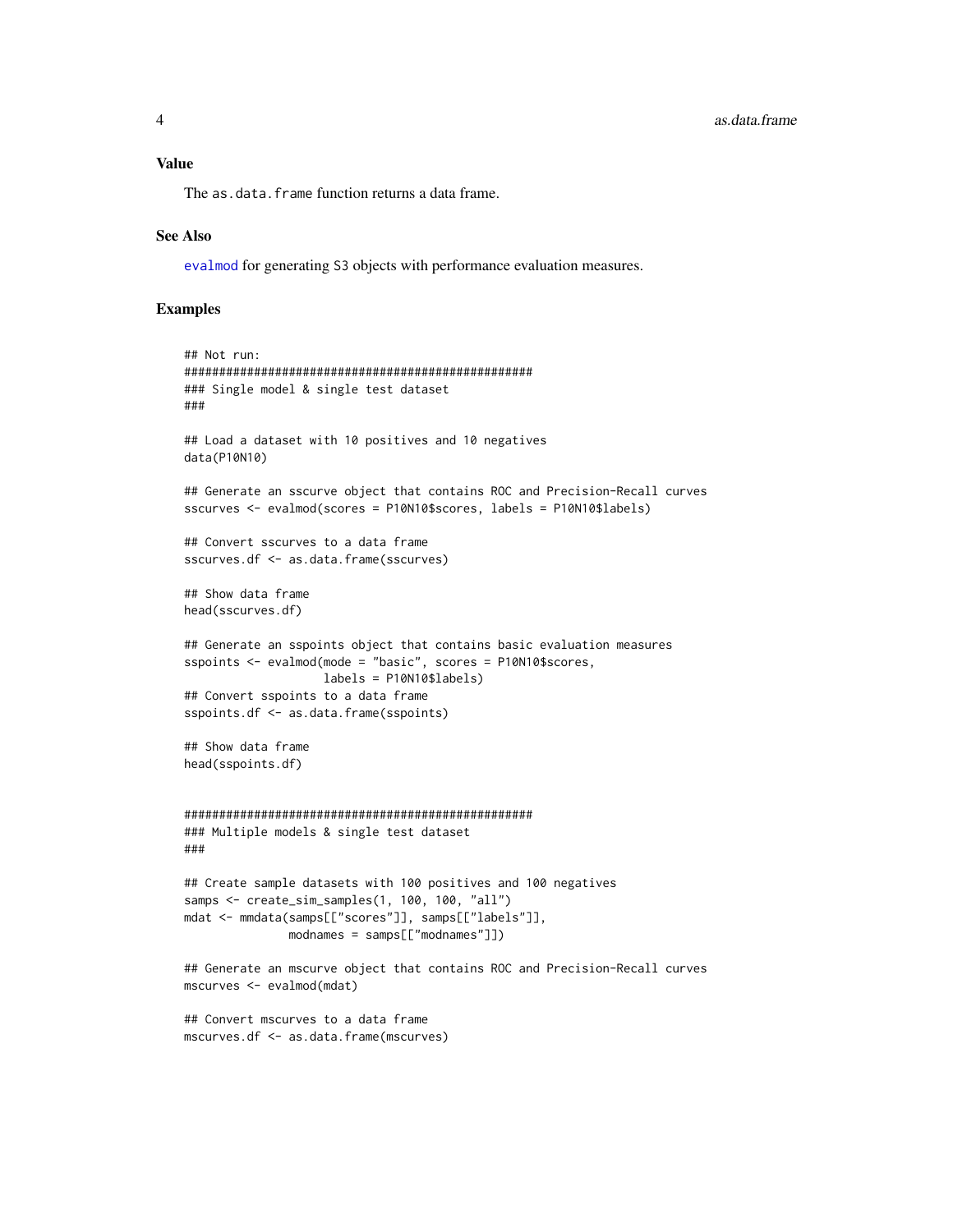#### as.data.frame 5

```
## Show data frame
head(mscurves.df)
## Generate an mspoints object that contains basic evaluation measures
mspoints <- evalmod(mdat, mode = "basic")
## Convert mspoints to a data frame
mspoints.df <- as.data.frame(mspoints)
## Show data frame
head(mspoints.df)
##################################################
### Single model & multiple test datasets
###
## Create sample datasets with 100 positives and 100 negatives
samps <- create_sim_samples(10, 100, 100, "good_er")
mdat <- mmdata(samps[["scores"]], samps[["labels"]],
              modnames = samps[["modnames"]],
               dsids = samps[["dsids"]])
## Generate an smcurve object that contains ROC and Precision-Recall curves
smcurves <- evalmod(mdat, raw_curves = TRUE)
## Convert smcurves to a data frame
smcurves.df <- as.data.frame(smcurves)
## Show data frame
head(smcurves.df)
## Generate an smpoints object that contains basic evaluation measures
smpoints <- evalmod(mdat, mode = "basic")
## Convert smpoints to a data frame
smpoints.df <- as.data.frame(smpoints)
## Show data frame
head(smpoints.df)
##################################################
### Multiple models & multiple test datasets
###
## Create sample datasets with 100 positives and 100 negatives
samps <- create_sim_samples(10, 100, 100, "all")
mdat <- mmdata(samps[["scores"]], samps[["labels"]],
              modnames = samps[["modnames"]],
               dsids = samps[["dsids"]])
```
## Generate an mscurve object that contains ROC and Precision-Recall curves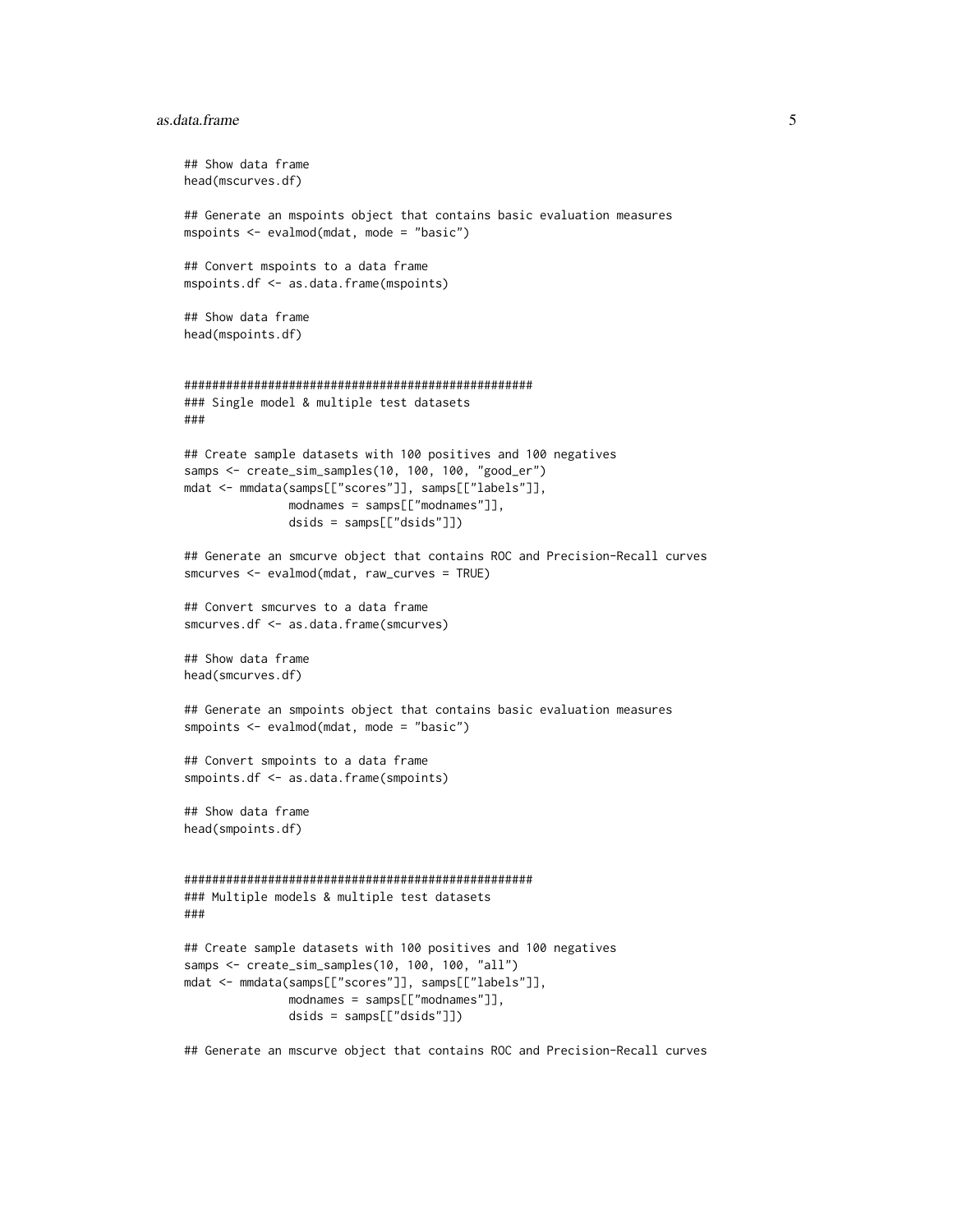**6 b** as.data.frame **assets b** as.data.frame **assets b** as.data.frame

```
mmcurves <- evalmod(mdat, raw_curves = TRUE)
## Convert mmcurves to a data frame
mmcurves.df <- as.data.frame(mmcurves)
## Show data frame
head(mmcurves.df)
## Generate an mmpoints object that contains basic evaluation measures
mmpoints <- evalmod(mdat, mode = "basic")
## Convert mmpoints to a data frame
mmpoints.df <- as.data.frame(mmpoints)
## Show data frame
head(mmpoints.df)
##################################################
### N-fold cross validation datasets
###
## Load test data
data(M2N50F5)
## Speficy nessesary columns to create mdat
cvdat \leq mmdata(nfold_df = M2N50F5, score_cols = c(1, 2),
                lab\_col = 3, fold\_col = 4,
                modnames = c("m1", "m2"), dsids = 1:5)
## Generate an mmcurve object that contains ROC and Precision-Recall curves
cvcurves <- evalmod(cvdat)
## Convert mmcurves to a data frame
cvcurves.df <- as.data.frame(cvcurves)
## Show data frame
head(cvcurves.df)
## Generate an mmpoints object that contains basic evaluation measures
cvpoints <- evalmod(cvdat, mode = "basic")
## Convert mmpoints to a data frame
cvpoints.df <- as.data.frame(cvpoints)
## Show data frame
head(cvpoints.df)
##################################################
### AUC with the U statistic
###
```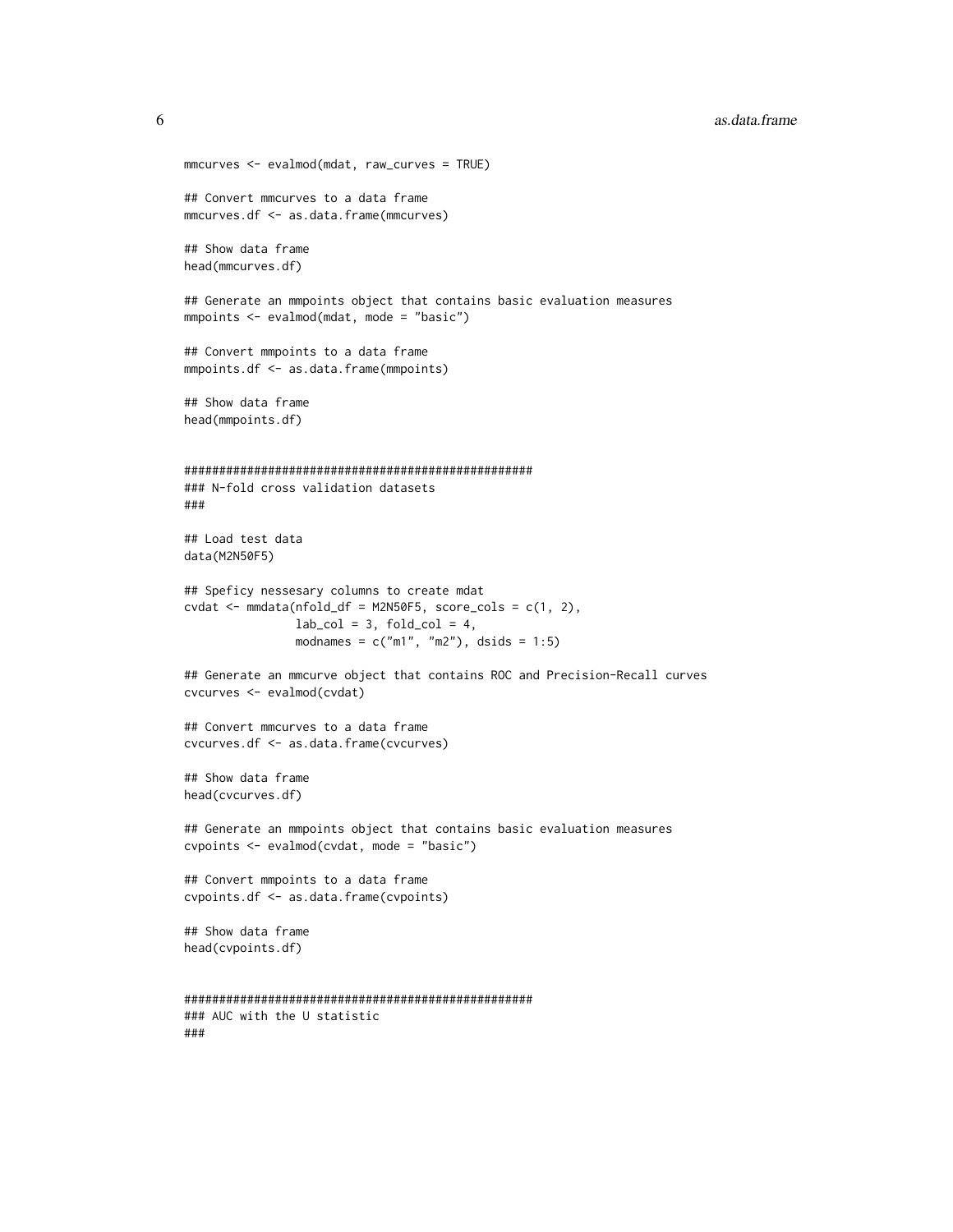<span id="page-6-0"></span>auch  $\sim$  7

```
## mode = "aucroc"
data(P10N10)
uauc1 <- evalmod(scores = P10N10$scores, labels = P10N10$labels,
                 mode="aucroc")
# as.data.frame 'aucroc'
as.data.frame(uauc1)
## mode = "aucroc"
samps <- create_sim_samples(10, 100, 100, "all")
mdat <- mmdata(samps[["scores"]], samps[["labels"]],
               modnames = samps[["modnames"]],
               dsids = samps[["dsids"]])
uauc2 <- evalmod(mdat, mode="aucroc")
# as.data.frame 'aucroc'
head(as.data.frame(uauc2))
## End(Not run)
```
<span id="page-6-1"></span>auc *Retrieve a data frame of AUC scores*

### Description

The auc function takes an S3 object generated by [evalmod](#page-19-1) and retrieves a data frame with the Area Under the Curve (AUC) scores of ROC and Precision-Recall curves.

### Usage

```
auc(curves)
## S3 method for class 'aucs'
auc(curves)
```
#### Arguments

curves An S3 object generated by [evalmod](#page-19-1). The auc function accepts the following S3 objects.

| S3 object | # of models | # of test datasets |
|-----------|-------------|--------------------|
| sscurves  | single      | single             |
| mscurves  | multiple    | single             |
| smcurves  | single      | multiple           |
| mmcurves  | multiple    | multiple           |

See the Value section of [evalmod](#page-19-1) for more details.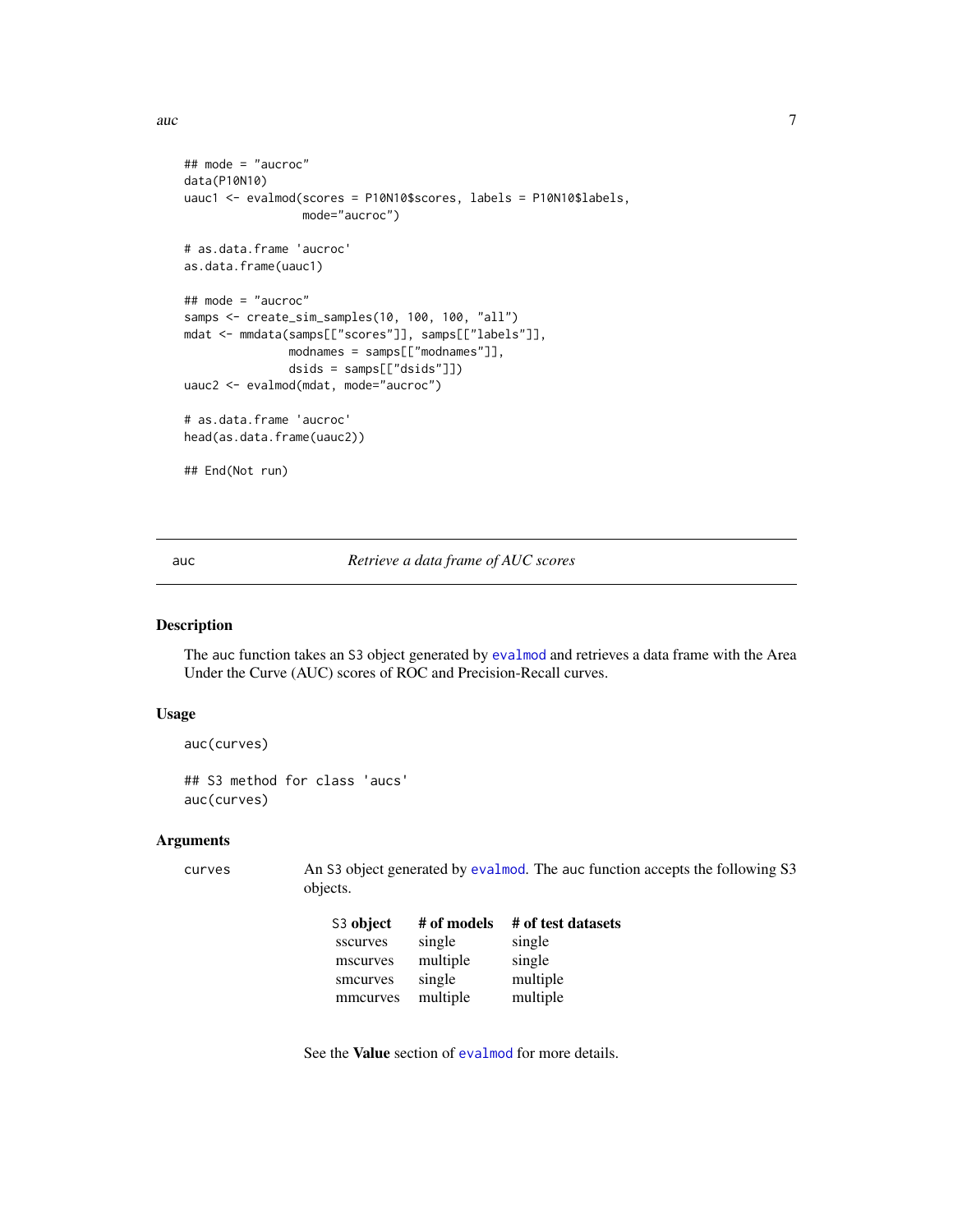### <span id="page-7-0"></span>Value

The auc function returns a data frame with AUC scores.

#### See Also

[evalmod](#page-19-1) for generating S3 objects with performance evaluation measures. [pauc](#page-43-1) for retrieving a dataset of pAUCs.

### Examples

```
##################################################
### Single model & single test dataset
###
## Load a dataset with 10 positives and 10 negatives
data(P10N10)
## Generate an sscurve object that contains ROC and Precision-Recall curves
sscurves <- evalmod(scores = P10N10$scores, labels = P10N10$labels)
## Shows AUCs
auc(sscurves)
##################################################
### Multiple models & single test dataset
###
## Create sample datasets with 100 positives and 100 negatives
samps <- create_sim_samples(1, 100, 100, "all")
mdat <- mmdata(samps[["scores"]], samps[["labels"]],
               modnames = samps[["modnames"]])
## Generate an mscurve object that contains ROC and Precision-Recall curves
mscurves <- evalmod(mdat)
## Shows AUCs
auc(mscurves)
##################################################
### Single model & multiple test datasets
###
## Create sample datasets with 100 positives and 100 negatives
samps <- create_sim_samples(4, 100, 100, "good_er")
mdat <- mmdata(samps[["scores"]], samps[["labels"]],
              modnames = samps[["modnames"]],
              dsids = samps[["dsids"]])
```
## Generate an smcurve object that contains ROC and Precision-Recall curves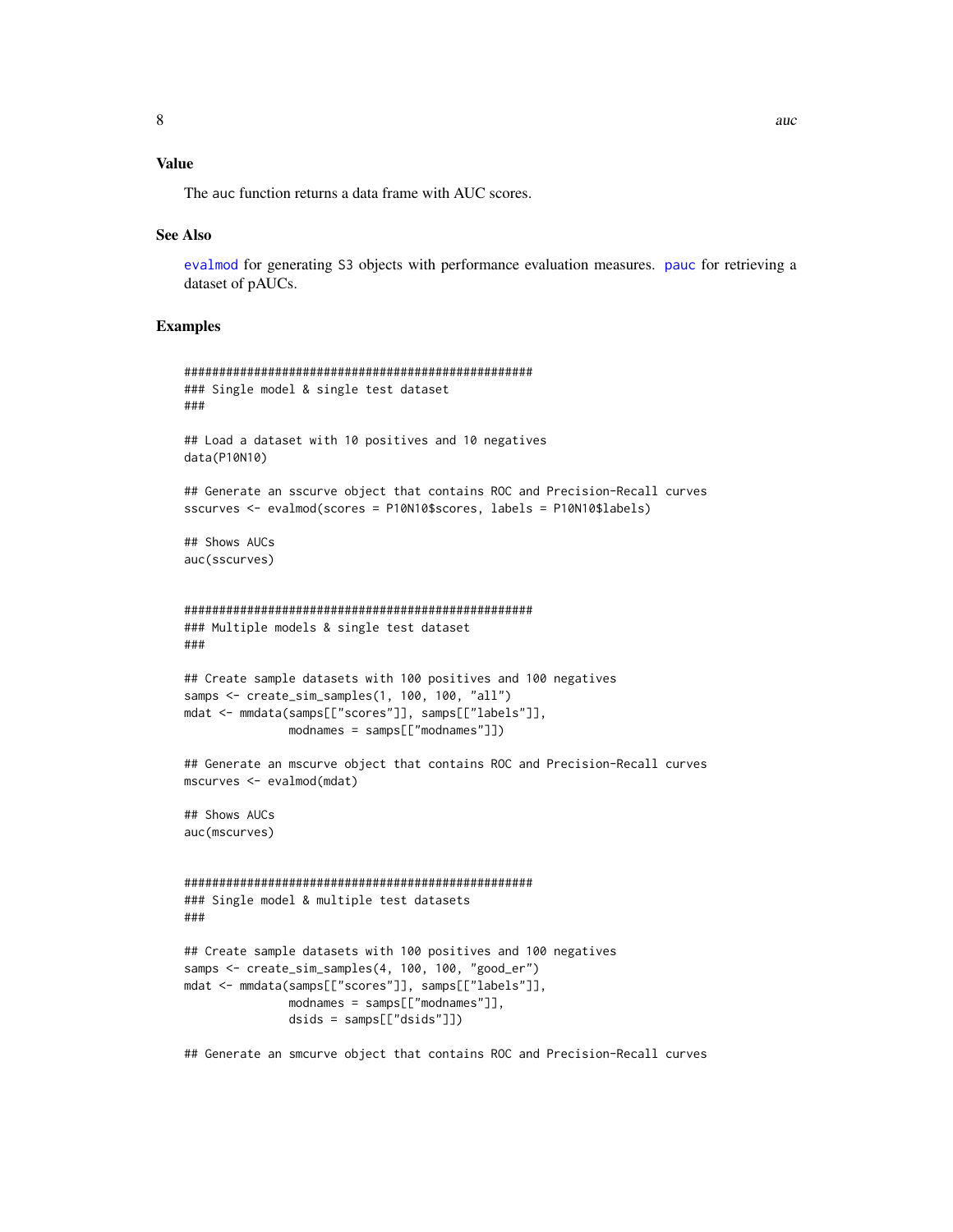```
auc_ci 9
```

```
smcurves <- evalmod(mdat, raw_curves = TRUE)
## Get AUCs
sm_aucs <- auc(smcurves)
## Shows AUCs
sm_aucs
## Get AUCs of Precision-Recall
sm_aucs_prc <- subset(sm_aucs, curvetypes == "PRC")
## Shows AUCs
sm_aucs_prc
##################################################
### Multiple models & multiple test datasets
###
## Create sample datasets with 100 positives and 100 negatives
samps <- create_sim_samples(4, 100, 100, "all")
mdat <- mmdata(samps[["scores"]], samps[["labels"]],
               modnames = samps[["modnames"]],
               dsids = samps[["dsids"]])
## Generate an mscurve object that contains ROC and Precision-Recall curves
mmcurves <- evalmod(mdat, raw_curves = TRUE)
## Get AUCs
mm_aucs <- auc(mmcurves)
## Shows AUCs
mm_aucs
## Get AUCs of Precision-Recall
mm_aucs_prc <- subset(mm_aucs, curvetypes == "PRC")
## Shows AUCs
mm_aucs_prc
```
<span id="page-8-1"></span>auc\_ci *Calculate CIs of ROC and precision-recall AUCs*

### Description

The auc\_ci function takes an S3 object generated by [evalmod](#page-19-1) and calculates CIs of AUCs when multiple data sets are specified.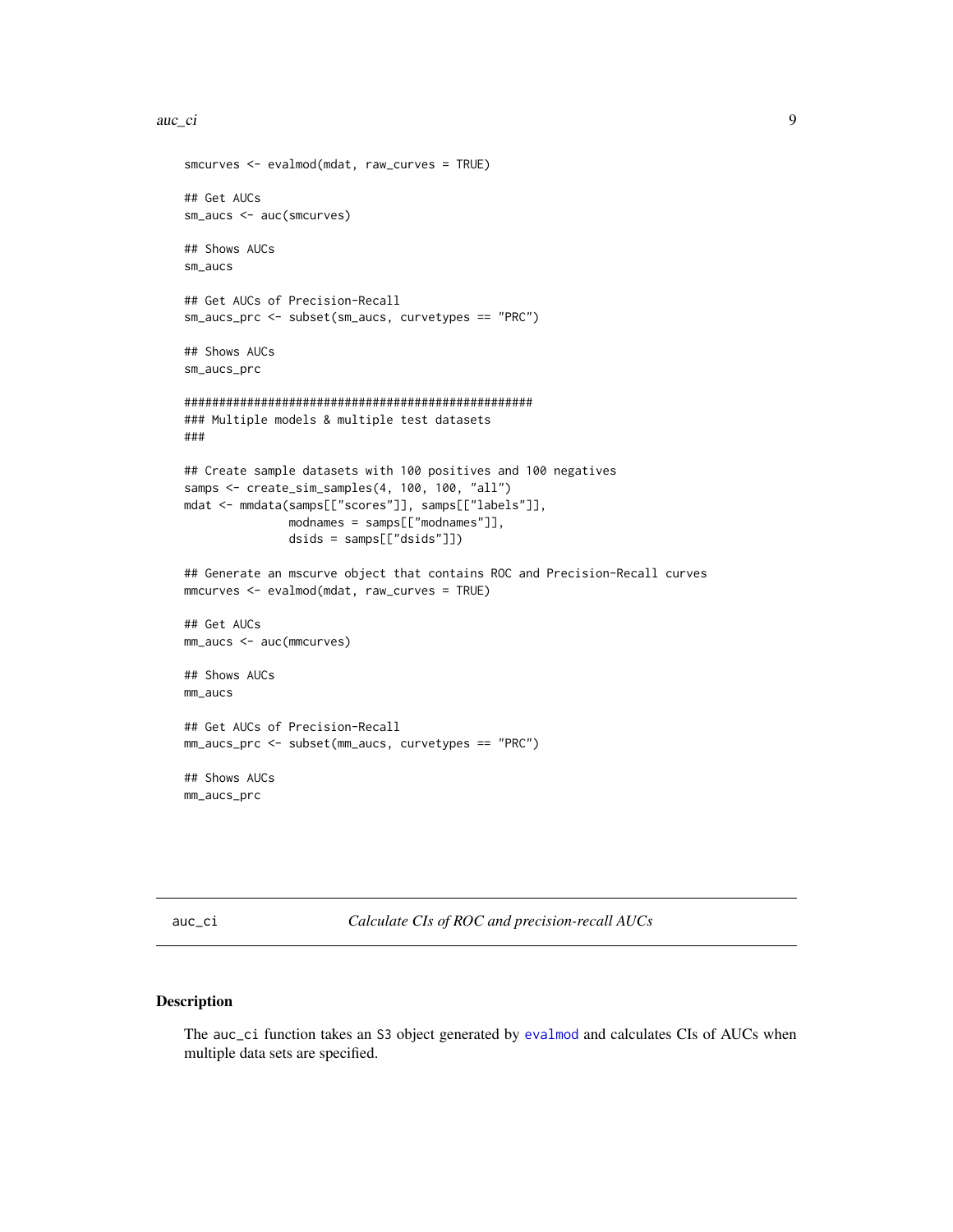### Usage

```
auc_ci(curves, alpha, dtype)
```

```
## S3 method for class 'aucs'
auc_ci(curves, alpha = 0.05, dtype = "normal")
```
### Arguments

| curves | An S3 object generated by evalmod. The auc_ci function accepts the following<br>S <sub>3</sub> objects. |                                   |                                                           |  |
|--------|---------------------------------------------------------------------------------------------------------|-----------------------------------|-----------------------------------------------------------|--|
|        | S3 object<br>smcurves<br>mmcurves                                                                       | # of models<br>single<br>multiple | # of test datasets<br>multiple<br>multiple                |  |
|        |                                                                                                         |                                   | See the <b>Value</b> section of evalmod for more details. |  |
| alpha  |                                                                                                         |                                   | A numeric value of the significant level (default: 0.05)  |  |
| dtype  | A string to specify the distibution used for CI calculation.                                            |                                   |                                                           |  |
|        | dtype                                                                                                   |                                   | distribution                                              |  |
|        | normal (default)                                                                                        |                                   | Normal distribution                                       |  |
|        | z                                                                                                       |                                   | Normal distribution                                       |  |
|        | t                                                                                                       |                                   | t-distribution                                            |  |

### Value

The auc\_ci function returns a dataframe of AUC CIs.

### See Also

[evalmod](#page-19-1) for generating S3 objects with performance evaluation measures. [auc](#page-6-1) for retrieving a dataset of AUCs.

### Examples

```
##################################################
### Single model & multiple test datasets
###
## Create sample datasets with 100 positives and 100 negatives
samps <- create_sim_samples(4, 100, 100, "good_er")
mdat <- mmdata(samps[["scores"]], samps[["labels"]],
               modnames = samps[["modnames"]],
               dsids = samps[["dsids"]])
```
## Generate an smcurve object that contains ROC and Precision-Recall curves smcurves <- evalmod(mdat)

<span id="page-9-0"></span>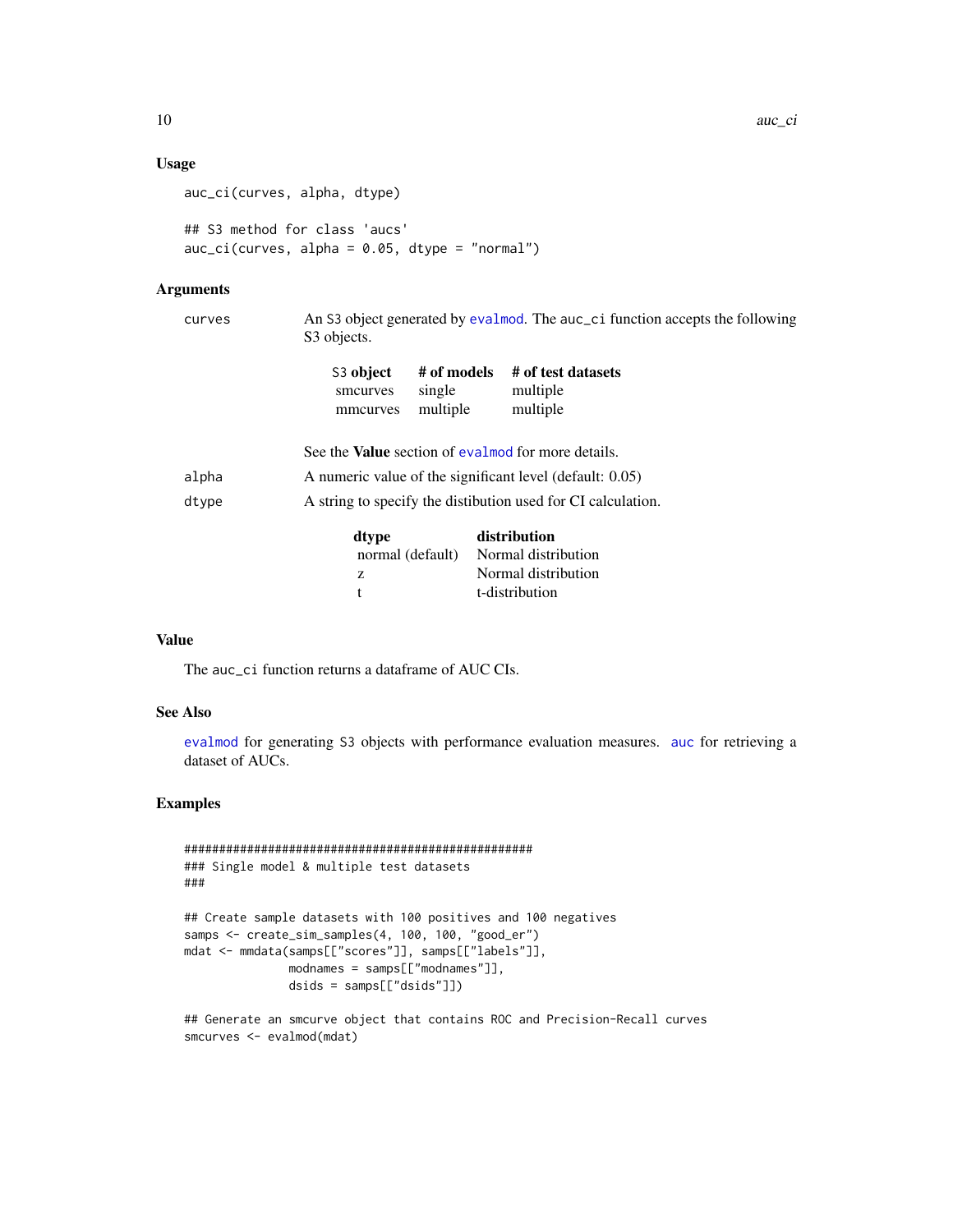#### <span id="page-10-0"></span>autoplot the contract of the contract of the contract of the contract of the contract of the contract of the contract of the contract of the contract of the contract of the contract of the contract of the contract of the c

```
## Calculate CI of AUCs
sm_auc_cis <- auc_ci(smcurves)
## Shows the result
sm_auc_cis
##################################################
### Multiple models & multiple test datasets
###
## Create sample datasets with 100 positives and 100 negatives
samps <- create_sim_samples(4, 100, 100, "all")
mdat <- mmdata(samps[["scores"]], samps[["labels"]],
               modnames = samps[["modnames"]],
               dsids = samps[["dsids"]])
## Generate an mscurve object that contains ROC and Precision-Recall curves
mmcurves <- evalmod(mdat)
## Calculate CI of AUCs
mm_auc_ci <- auc_ci(mmcurves)
## Shows the result
mm_auc_ci
```
<span id="page-10-1"></span>

#### autoplot *Plot performance evaluation measures with ggplot2*

#### Description

The autoplot function plots performance evaluation measures by using ggplot2 instead of the general R plot.

### Usage

```
## S3 method for class 'sscurves'
autoplot(object, curvetype = c("ROC", "PRC"), ...)## S3 method for class 'mscurves'
autoplot(object, curvetype = c("ROC", "PRC"), ...)## S3 method for class 'smcurves'
autoplot(object, curvetype = c("ROC", "PRC"), ...)## S3 method for class 'mmcurves'
autoplot(object, curvetype = c("ROC", "PRC"), ...)## S3 method for class 'sspoints'
```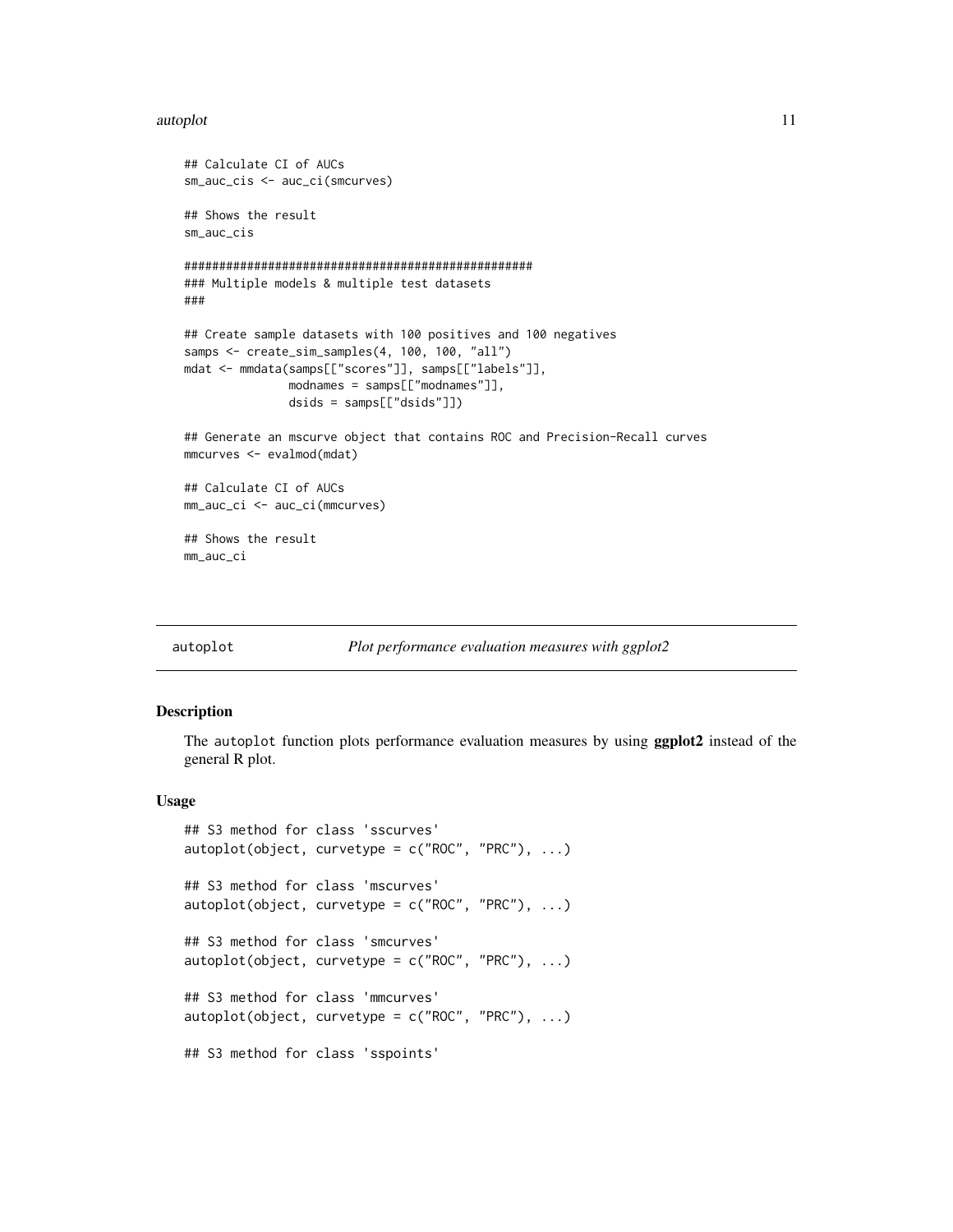#### <span id="page-11-0"></span>12 autoplot

```
autoplot(object, curvetype = .get_metric_names("basic"), ...)
## S3 method for class 'mspoints'
autoplot(object, curvetype = .get_metric_names("basic"), ...)
## S3 method for class 'smpoints'
autoplot(object, curvetype = .get_metric_names("basic"), ...)
## S3 method for class 'mmpoints'
autoplot(object, curvetype = .get_metric_names("basic"), ...)
```
### **Arguments**

```
object An S3 object generated by evalmod. The autoplot function accepts the follow-
                 ing codeS3 objects for two different modes, "rocprc" and "basic".
```
1. ROC and Precision-Recall curves (mode = "rocprc")

| S3 object | # of models | # of test datasets |
|-----------|-------------|--------------------|
| sscurves  | single      | single             |
| mscurves  | multiple    | single             |
| smcurves  | single      | multiple           |
| mmcurves  | multiple    | multiple           |
|           |             |                    |

2. Basic evaluation measures (mode = "basic")

| S3 object | # of models | # of test datasets |
|-----------|-------------|--------------------|
| sspoints  | single      | single             |
| mspoints  | multiple    | single             |
| smpoints  | single      | multiple           |
| mmpoints  | multiple    | multiple           |

See the Value section of [evalmod](#page-19-1) for more details.

- curvetype A character vector with the following curve types.
	- 1. ROC and Precision-Recall curves (mode = "rocprc")

|            | curvetype description  |
|------------|------------------------|
| ROC.       | ROC curve              |
| <b>PRC</b> | Precision-Recall curve |

- Multiple curvetype can be combined, such as c("ROC","PRC").
- 2. Basic evaluation measures (mode = "basic")

| curvetype   | description                      |
|-------------|----------------------------------|
| error       | Normalized ranks vs. error rate  |
| accuracy    | Normalized ranks vs. accuracy    |
| specificity | Normalized ranks vs. specificity |
| sensitivity | Normalized ranks vs. sensitivity |
| precision   | Normalized ranks vs. precision   |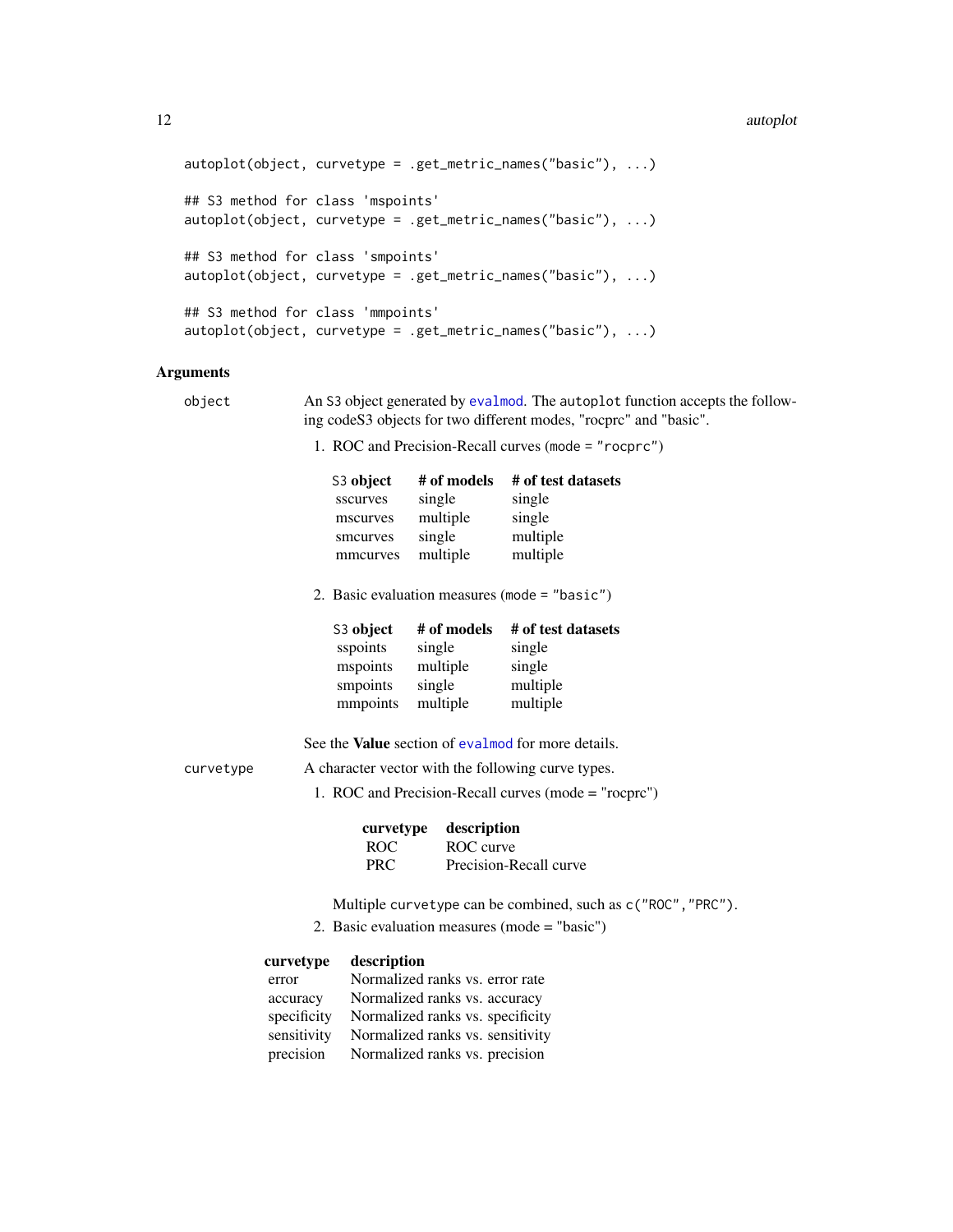<span id="page-12-0"></span>

|   | mcc<br>fscore | Normalized ranks vs. Matthews correlation coefficient<br>Normalized ranks vs. F-score                                                                                                                                                                                                                                    |
|---|---------------|--------------------------------------------------------------------------------------------------------------------------------------------------------------------------------------------------------------------------------------------------------------------------------------------------------------------------|
|   |               | Multiple curvetype can be combined, such as c("precision", "sensitivity").                                                                                                                                                                                                                                               |
| . |               | Following additional arguments can be specified.                                                                                                                                                                                                                                                                         |
|   |               | type A character to specify the line type as follows.<br>"I" lines<br>"p" points                                                                                                                                                                                                                                         |
|   |               | "b" both lines and points<br>show_cb A Boolean value to specify whether point-wise confidence bounds are<br>drawn. It is effective only when calc_avg of the evalmod function is set to<br>TRUE.                                                                                                                         |
|   |               | raw_curves A Boolean value to specify whether raw curves are shown instead<br>of the average curve. It is effective only when raw_curves of the evalmod<br>function is set to TRUE.                                                                                                                                      |
|   |               | show_legend A Boolean value to specify whether the legend is shown.                                                                                                                                                                                                                                                      |
|   |               | ret_grob A logical value to indicate whether autoplot returns a grob object.<br>The grob object is internally generated by arrangeGrob. The grid.draw<br>function takes a grob object and shows a plot. It is effective only when a<br>multiple-panel plot is generated, for example, when curvetype is c("ROC", "PRC"). |
|   |               | reduce_points A Boolean value to decide whether the points should be reduced<br>when mode = " $rocpc$ ". The points are reduced according to $x_b$ ins of the<br>evalmod function. The default values is TRUE.                                                                                                           |

### Value

The autoplot function returns a ggplot object for a single-panel plot and a frame-grob object for a multiple-panel plot.

### See Also

[evalmod](#page-19-1) for generating an S3 object. [fortify](#page-26-1) for converting a curves and points object to a data frame. [plot](#page-45-1) for plotting the equivalent curves with the general R plot.

### Examples

## Not run:

```
## Load libraries
library(ggplot2)
library(grid)
```

```
##################################################
### Single model & single test dataset
###
```

```
## Load a dataset with 10 positives and 10 negatives
data(P10N10)
```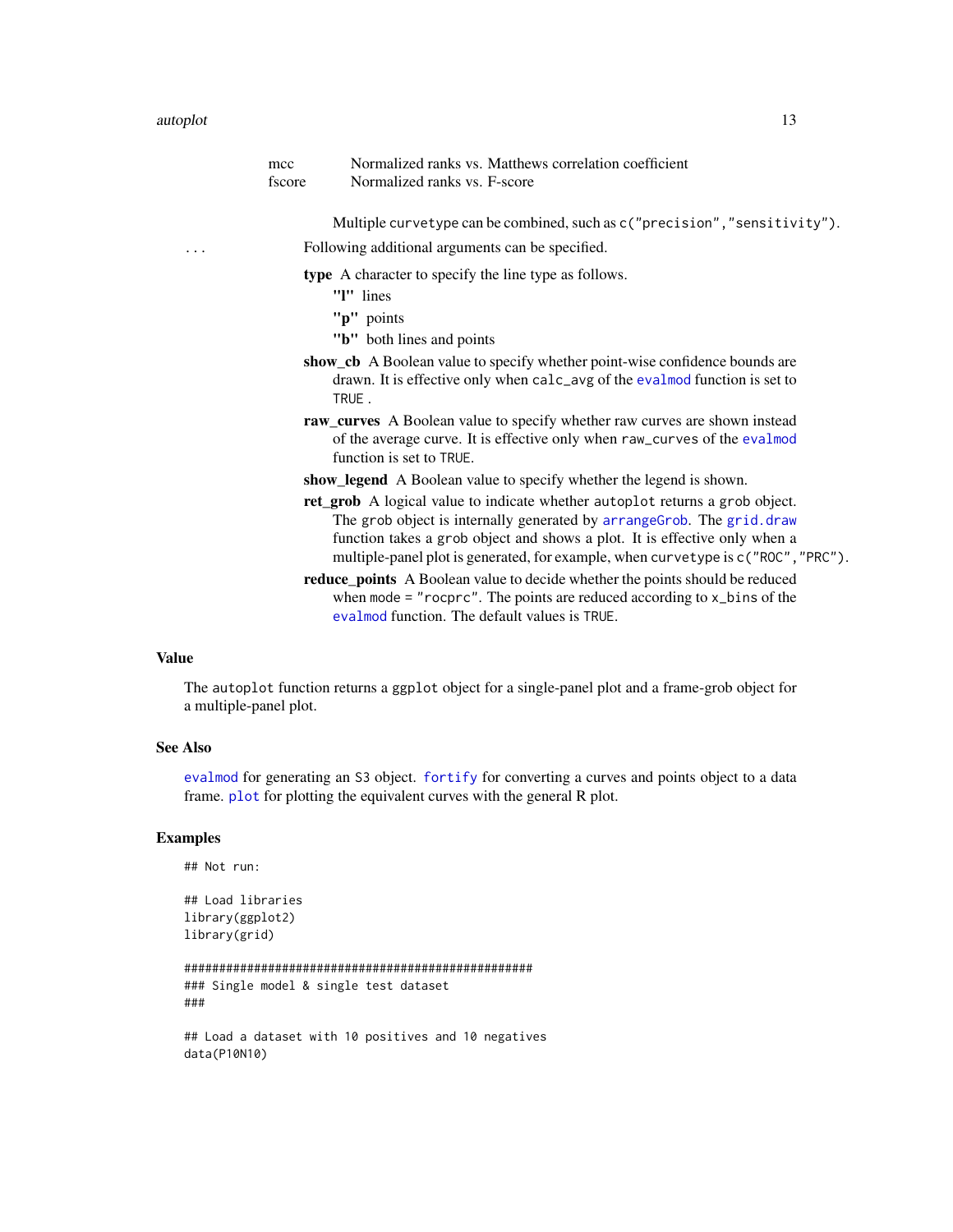#### 14 autoplot

```
## Generate an sscurve object that contains ROC and Precision-Recall curves
sscurves <- evalmod(scores = P10N10$scores, labels = P10N10$labels)
## Plot both ROC and Precision-Recall curves
autoplot(sscurves)
## Reduced/Full supporting points
sampss <- create_sim_samples(1, 50000, 50000)
evalss <- evalmod(scores = sampss$scores, labels = sampss$labels)
# Reduced supporting point
system.time(autoplot(evalss))
# Full supporting points
system.time(autoplot(evalss, reduce_points = FALSE))
## Get a grob object for multiple plots
pp1 <- autoplot(sscurves, ret_grob = TRUE)
plot.new()
grid.draw(pp1)
## A ROC curve
autoplot(sscurves, curvetype = "ROC")
## A Precision-Recall curve
autoplot(sscurves, curvetype = "PRC")
## Generate an sspoints object that contains basic evaluation measures
sspoints <- evalmod(mode = "basic", scores = P10N10$scores,
                   labels = P10N10$labels)
## Normalized ranks vs. basic evaluation measures
autoplot(sspoints)
## Normalized ranks vs. precision
autoplot(sspoints, curvetype = "precision")
##################################################
### Multiple models & single test dataset
###
## Create sample datasets with 100 positives and 100 negatives
samps <- create_sim_samples(1, 100, 100, "all")
mdat <- mmdata(samps[["scores"]], samps[["labels"]],
              modnames = samps[["modnames"]])
## Generate an mscurve object that contains ROC and Precision-Recall curves
mscurves <- evalmod(mdat)
## ROC and Precision-Recall curves
```
autoplot(mscurves)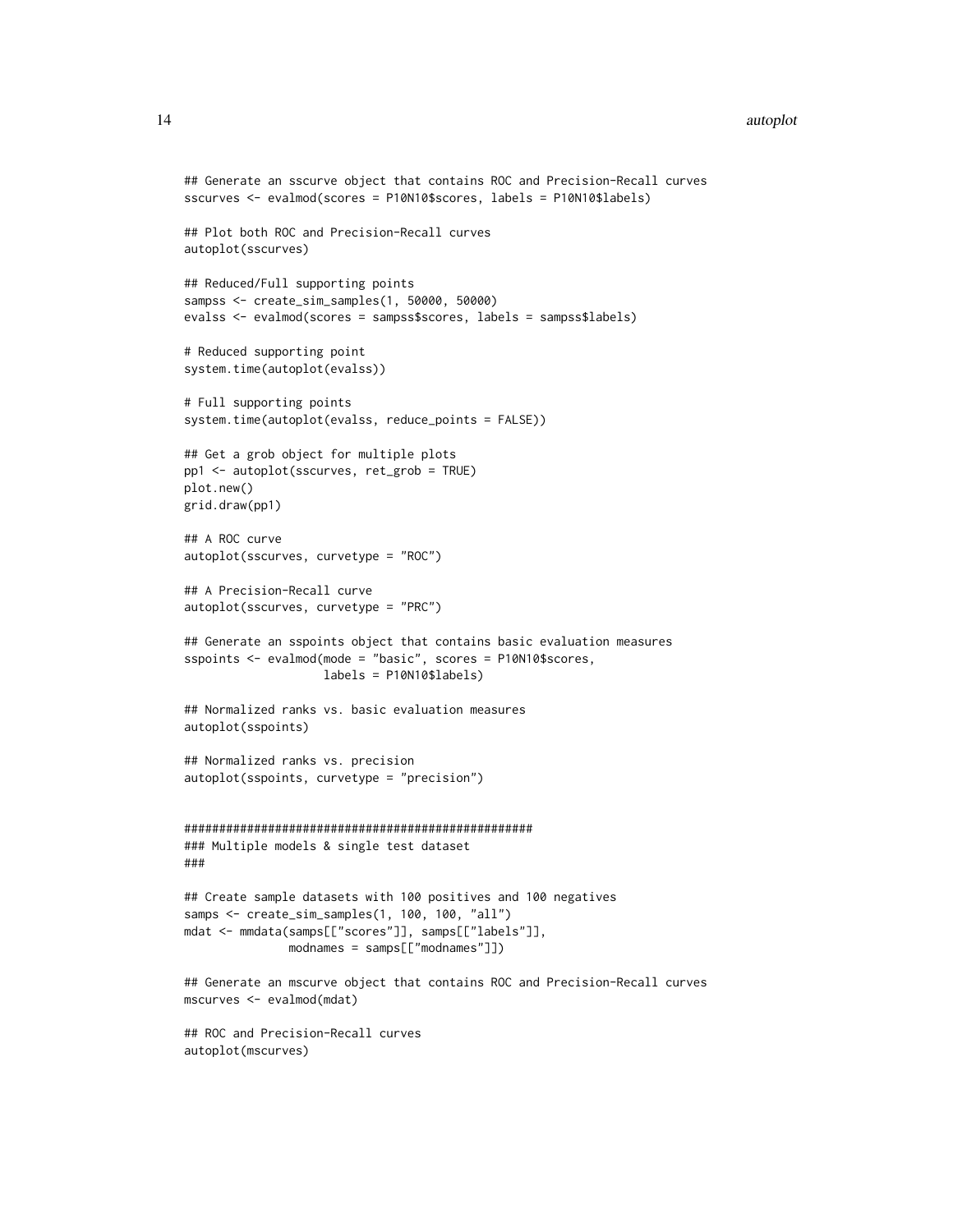#### autoplot the contract of the contract of the contract of the contract of the contract of the contract of the contract of the contract of the contract of the contract of the contract of the contract of the contract of the c

```
## Reduced/Full supporting points
sampms <- create_sim_samples(5, 50000, 50000)
evalms <- evalmod(scores = sampms$scores, labels = sampms$labels)
# Reduced supporting point
system.time(autoplot(evalms))
# Full supporting points
system.time(autoplot(evalms, reduce_points = FALSE))
## Hide the legend
autoplot(mscurves, show_legend = FALSE)
## Generate an mspoints object that contains basic evaluation measures
mspoints <- evalmod(mdat, mode = "basic")
## Normalized ranks vs. basic evaluation measures
autoplot(mspoints)
## Hide the legend
autoplot(mspoints, show_legend = FALSE)
##################################################
### Single model & multiple test datasets
###
## Create sample datasets with 100 positives and 100 negatives
samps <- create_sim_samples(10, 100, 100, "good_er")
mdat <- mmdata(samps[["scores"]], samps[["labels"]],
              modnames = samps[["modnames"]],
              dsids = samps[["dsids"]])
## Generate an smcurve object that contains ROC and Precision-Recall curves
smcurves <- evalmod(mdat, raw_curves = TRUE)
## Average ROC and Precision-Recall curves
autoplot(smcurves, raw_curves = FALSE)
## Hide confidence bounds
autoplot(smcurves, raw_curves = FALSE, show_cb = FALSE)
## Raw ROC and Precision-Recall curves
autoplot(smcurves, raw_curves = TRUE, show_cb = FALSE)
## Reduced/Full supporting points
sampsm <- create_sim_samples(4, 5000, 5000)
mdatsm <- mmdata(sampsm$scores, sampsm$labels, expd_first = "dsids")
evalsm <- evalmod(mdatsm, raw_curves = TRUE)
# Reduced supporting point
system.time(autoplot(evalsm, raw_curves = TRUE))
```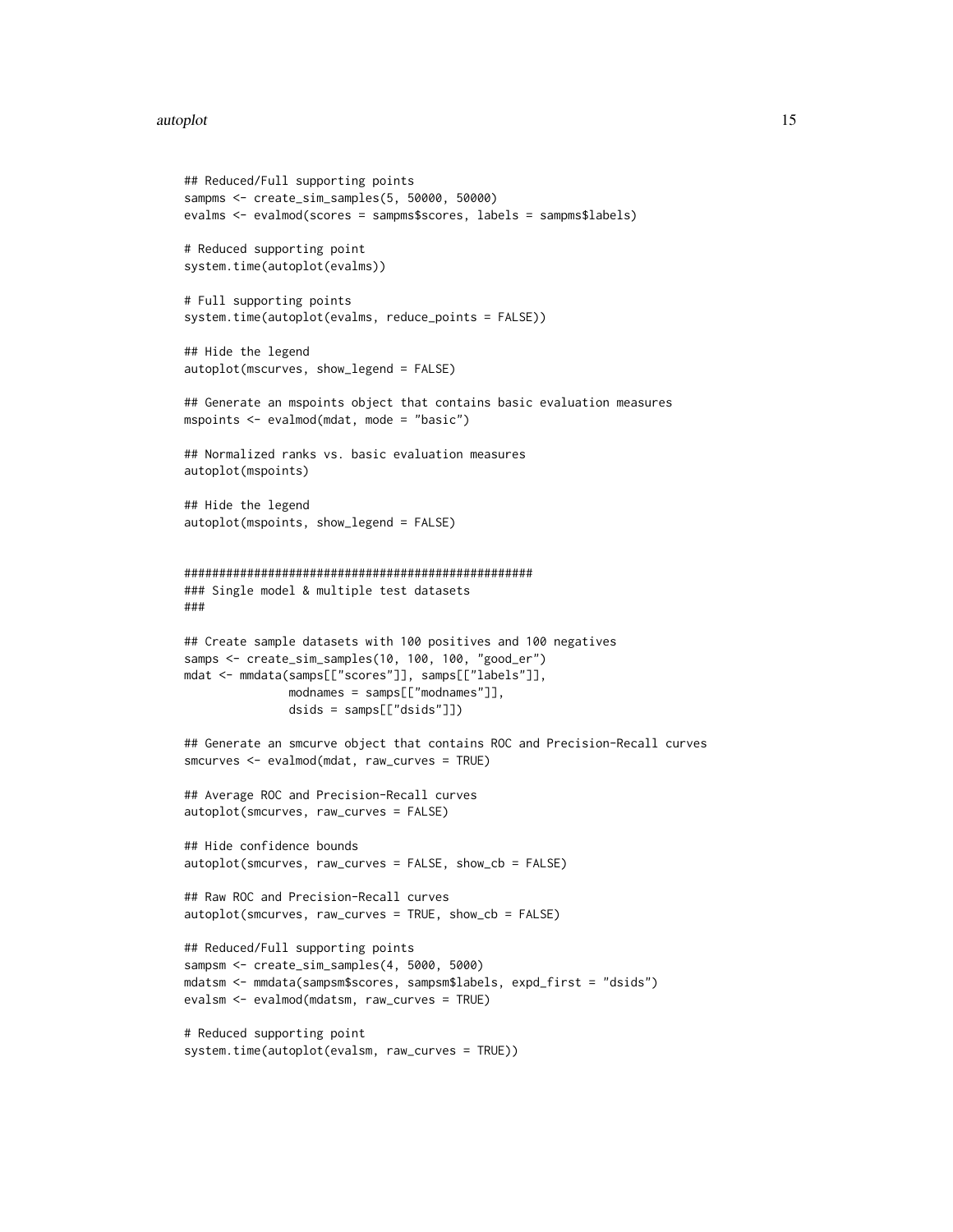#### 16 autoplot and the set of the set of the set of the set of the set of the set of the set of the set of the set of the set of the set of the set of the set of the set of the set of the set of the set of the set of the set

```
# Full supporting points
system.time(autoplot(evalsm, raw_curves = TRUE, reduce_points = FALSE))
## Generate an smpoints object that contains basic evaluation measures
smpoints <- evalmod(mdat, mode = "basic")
## Normalized ranks vs. average basic evaluation measures
autoplot(smpoints)
##################################################
### Multiple models & multiple test datasets
###
## Create sample datasets with 100 positives and 100 negatives
samps <- create_sim_samples(10, 100, 100, "all")
mdat <- mmdata(samps[["scores"]], samps[["labels"]],
              modnames = samps[["modnames"]],
               dsids = samps[["dsids"]])
## Generate an mscurve object that contains ROC and Precision-Recall curves
mmcurves <- evalmod(mdat, raw_curves = TRUE)
## Average ROC and Precision-Recall curves
autoplot(mmcurves, raw_curves = FALSE)
## Show confidence bounds
autoplot(mmcurves, raw_curves = FALSE, show_cb = TRUE)
## Raw ROC and Precision-Recall curves
autoplot(mmcurves, raw_curves = TRUE)
## Reduced/Full supporting points
sampmm <- create_sim_samples(4, 5000, 5000)
mdatmm <- mmdata(sampmm$scores, sampmm$labels, modnames = c("m1", "m2"),
                 dsids = c(1, 2), expd_first = "modnames")
evalmm <- evalmod(mdatmm, raw_curves = TRUE)
# Reduced supporting point
system.time(autoplot(evalmm, raw_curves = TRUE))
# Full supporting points
system.time(autoplot(evalmm, raw_curves = TRUE, reduce_points = FALSE))
## Generate an mmpoints object that contains basic evaluation measures
mmpoints <- evalmod(mdat, mode = "basic")
## Normalized ranks vs. average basic evaluation measures
autoplot(mmpoints)
```
##################################################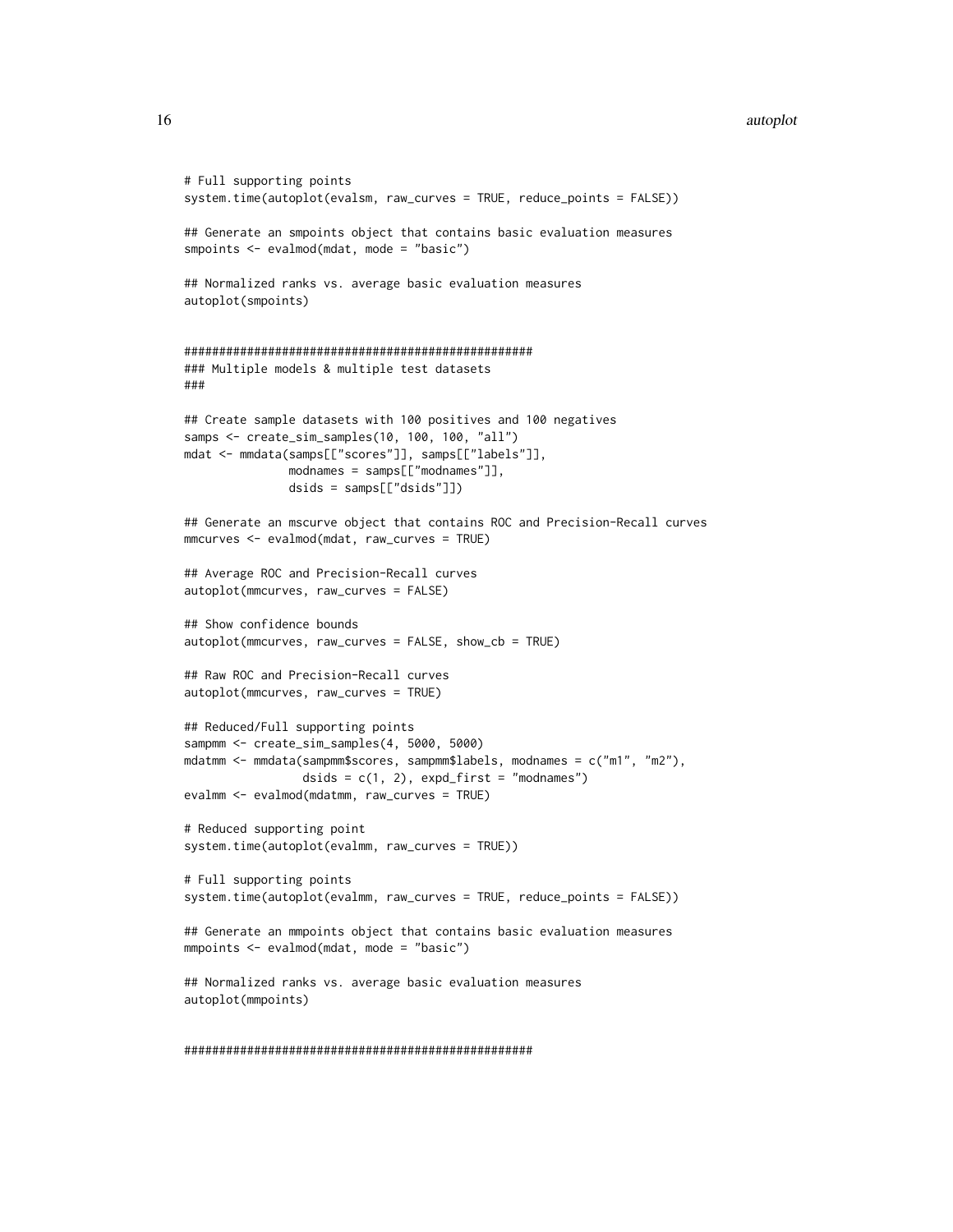```
### N-fold cross validation datasets
###
## Load test data
data(M2N50F5)
## Speficy nessesary columns to create mdat
\text{cvdat} \leq \text{mmdata}(\text{nfold\_df} = \text{M2N50F5}, \text{score\_cols} = \text{c}(1, 2),lab\_col = 3, fold\_col = 4,
                 modnames = c("m1", "m2"), dsids = 1:5)
## Generate an mmcurve object that contains ROC and Precision-Recall curves
cvcurves <- evalmod(cvdat)
## Average ROC and Precision-Recall curves
autoplot(cvcurves)
## Show confidence bounds
autoplot(cvcurves, show_cb = TRUE)
## Generate an mmpoints object that contains basic evaluation measures
cvpoints <- evalmod(cvdat, mode = "basic")
## Normalized ranks vs. average basic evaluation measures
autoplot(cvpoints)
```
## End(Not run)

B1000 *Balanced data with 1000 positives and 1000 negatives.*

### Description

A list contains labels and scores of five different performance levels. All scores were randomly generated.

### Usage

data(B1000)

### Format

A list with 8 items.

np number of positives: 1000

nn number of negatives: 1000

labels labels of observed data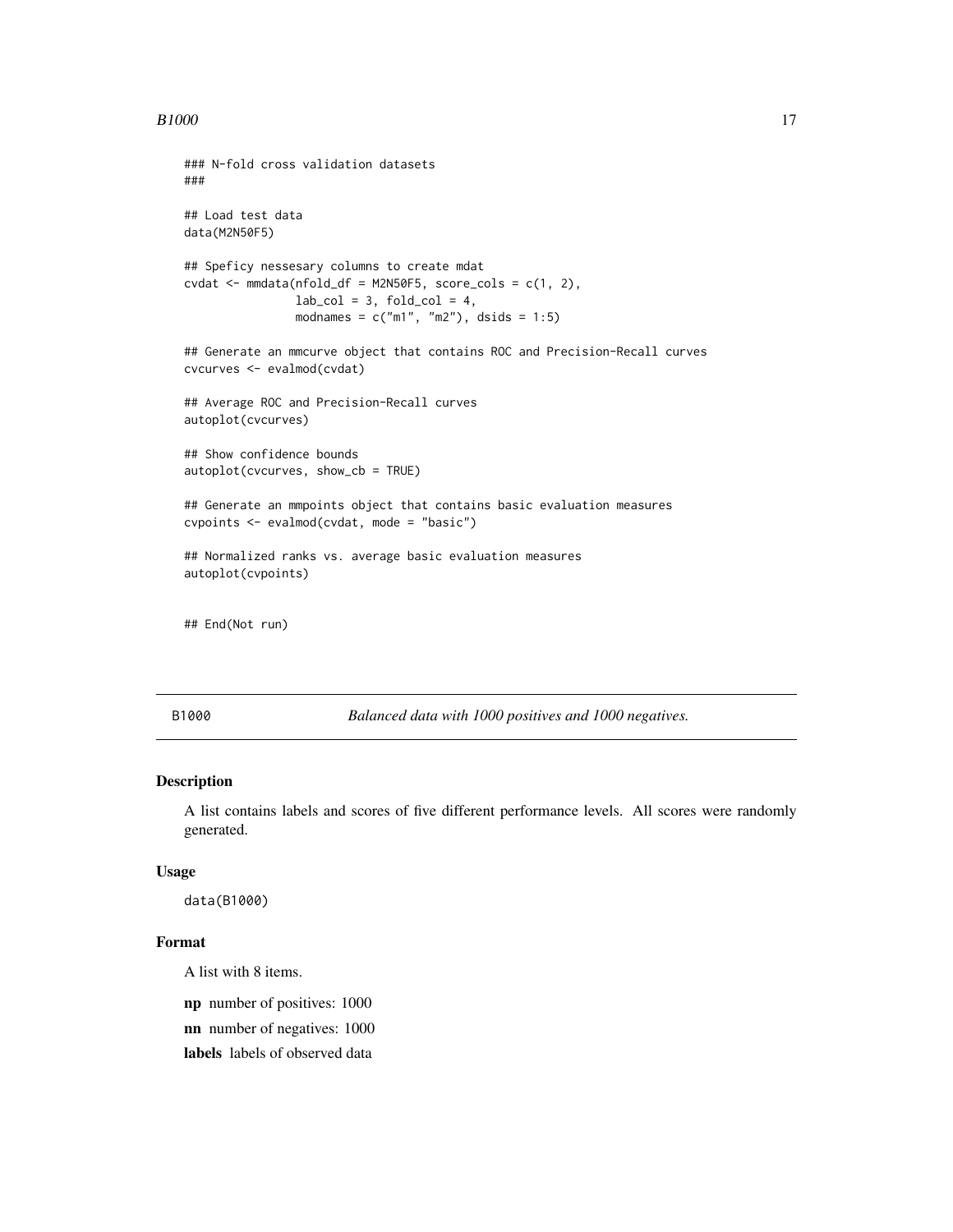<span id="page-17-0"></span>random\_scores scores of a random performance level poor\_er\_scores scores of a poor early retrieval level good\_er\_scores scores of a good early retrieval level excel\_scores scores of an excellent level perf\_scores scores of the perfect level

B500 *Balanced data with 500 positives and 500 negatives.*

### Description

A list contains labels and scores of five different performance levels. All scores were randomly generated.

### Usage

data(B500)

### Format

A list with 8 items.

np number of positives: 500 nn number of negatives: 500

labels labels of observed data

random\_scores scores of a random performance level

poor\_er\_scores scores of a poor early retrieval level

good\_er\_scores scores of a good early retrieval level

excel\_scores scores of an excellent level

perf\_scores scores of the perfect level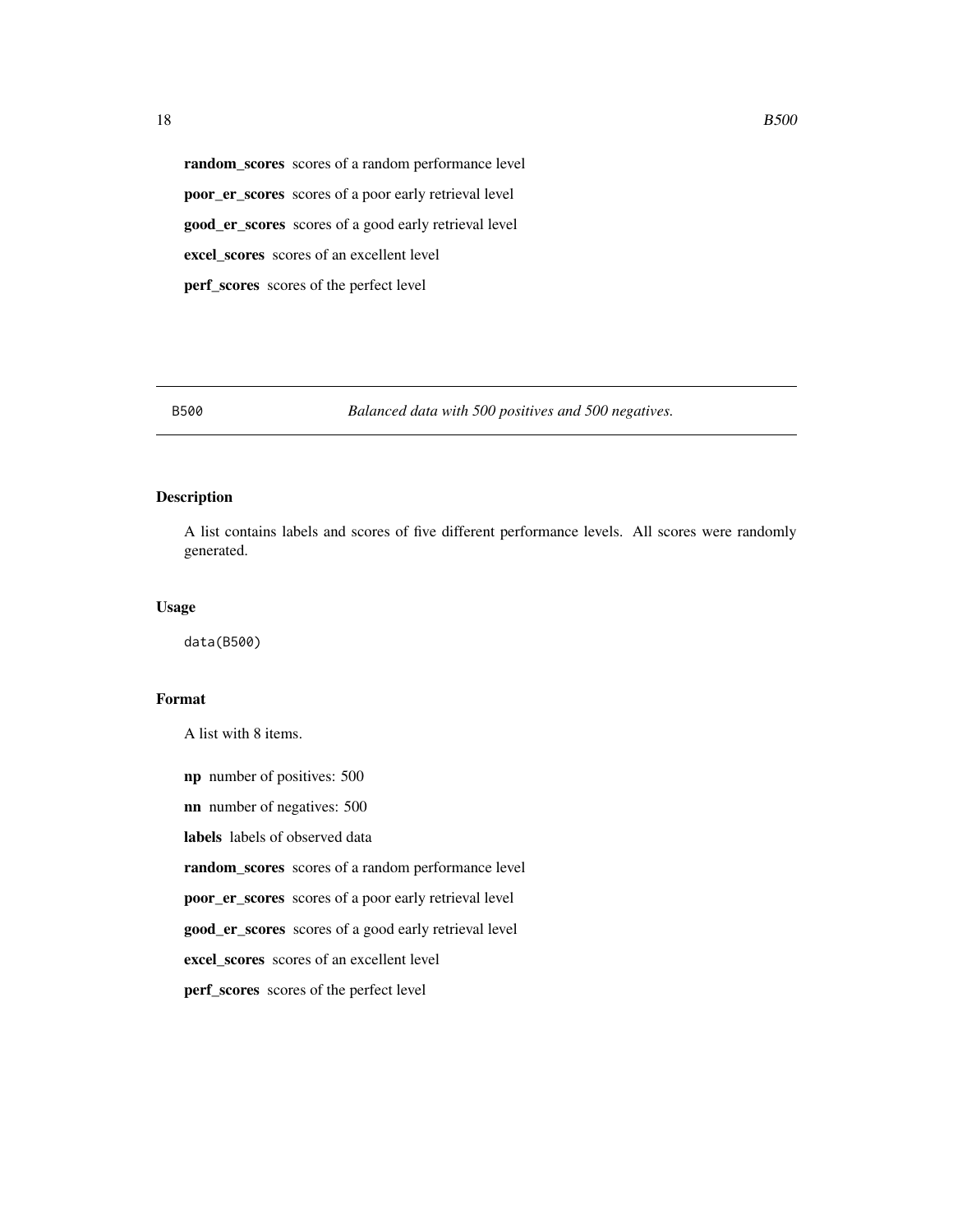<span id="page-18-1"></span><span id="page-18-0"></span>create\_sim\_samples *Create random samples for simulations*

### Description

The create\_sim\_samples function generates random samples with different performance levels.

### Usage

create\_sim\_samples(n\_repeat, np, nn, score\_names = "random")

### Arguments

| n_repeat    | The number of iterations to make samples.                             |
|-------------|-----------------------------------------------------------------------|
| np          | The number of positives in a sample.                                  |
| nn          | The number of negatives in a sample.                                  |
| score_names | A character vector for the names of the following performance levels. |
|             | "random" Random                                                       |
|             | "poor_er" Poor early retrieval                                        |
|             | "good er" Good early retrieval                                        |
|             | "excel" Excellent                                                     |
|             | "perf" Perfect                                                        |
|             | "all" All of the above                                                |

### Value

The create\_sim\_samples function returns a list with the following items.

- scores: a list of numeric vectors
- labels: an integer vector
- modnames: a character vector of the model names
- dsids: a character vector of the dataset IDs

### See Also

[mmdata](#page-36-1) for formatting input data. [evalmod](#page-19-1) for calculation evaluation measures.

### Examples

```
##################################################
### Create a set of samples with 10 positives and 10 negatives
### for the random performance level
###
samps1 <- create_sim_samples(1, 10, 10, "random")
```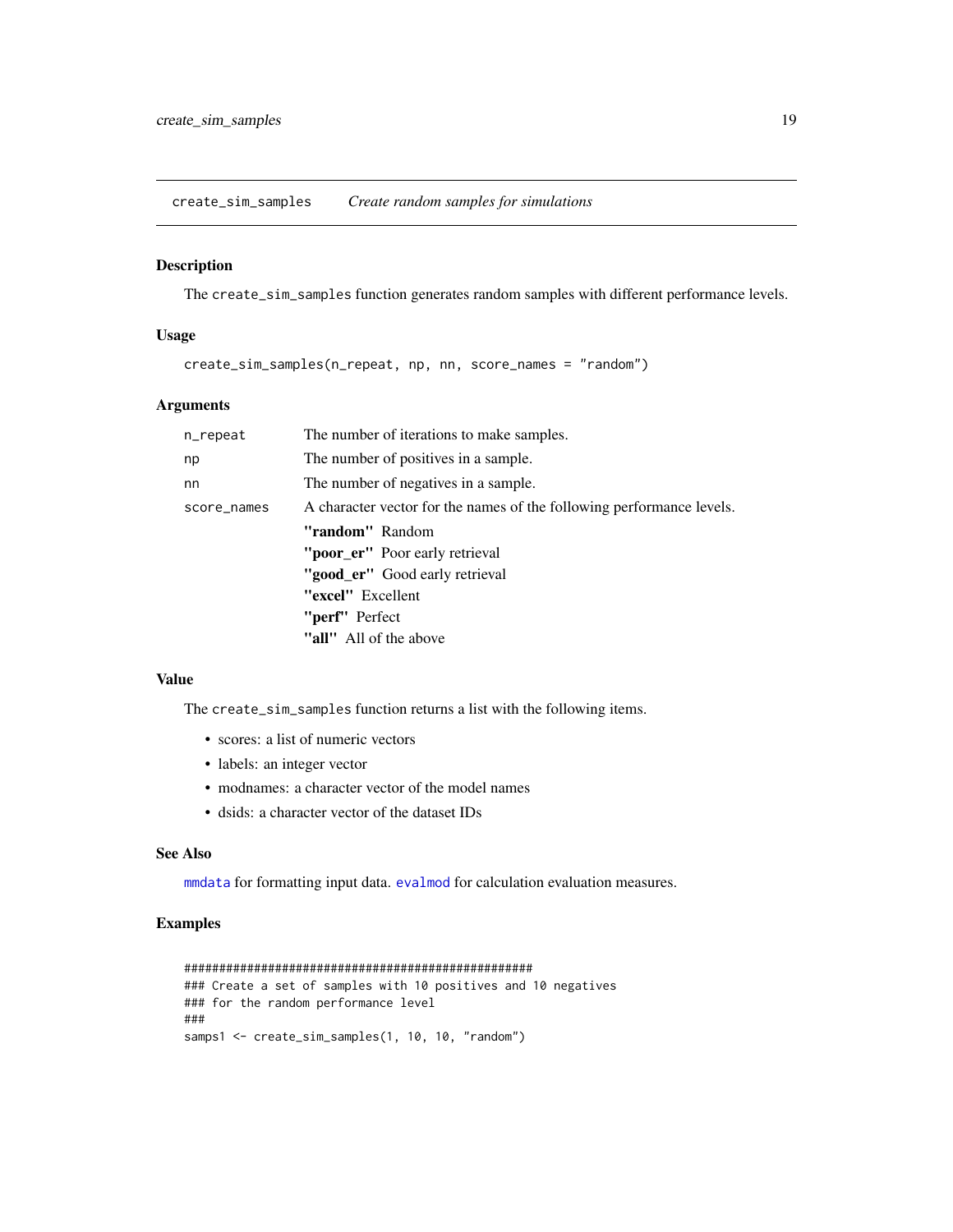#### <span id="page-19-0"></span>20 evalmod evaluation of the contract of the contract of the contract of the contract of the contract of the contract of the contract of the contract of the contract of the contract of the contract of the contract of the c

```
## Show the list structure
str(samps1)
##################################################
### Create two sets of samples with 10 positives and 20 negatives
### for the random and the poor early retrieval performance levels
###
samps2 <- create_sim_samples(2, 10, 20, c("random", "poor_er"))
## Show the list structure
str(samps2)
##################################################
### Create 3 sets of samples with 5 positives and 5 negatives
### for all 5 levels
###
samps3 <- create_sim_samples(3, 5, 5, "all")
## Show the list structure
str(samps3)
```
<span id="page-19-1"></span>

```
evalmod Evaluate models and calculate performance evaluation measures
```
### Description

The evalmod function calculates ROC and Precision-Recall curves for specified prediction scores and binary labels. It also calculate several basic performance evaluation measures, such as accuracy, error rate, and precision, by specifying mode as "basic".

#### Usage

```
evalmod(
 mdat,
 mode = NULL,scores = NULL,
  labels = NULL,modnames = NULL,
 dsids = NULL,posclass = NULL,
  na_worst = TRUE,
  ties_method = "equiv",
  calc_avg = TRUE,cb_alpha = 0.05,
  raw_curves = FALSE,
  x_{\text{bins}} = 1000,
```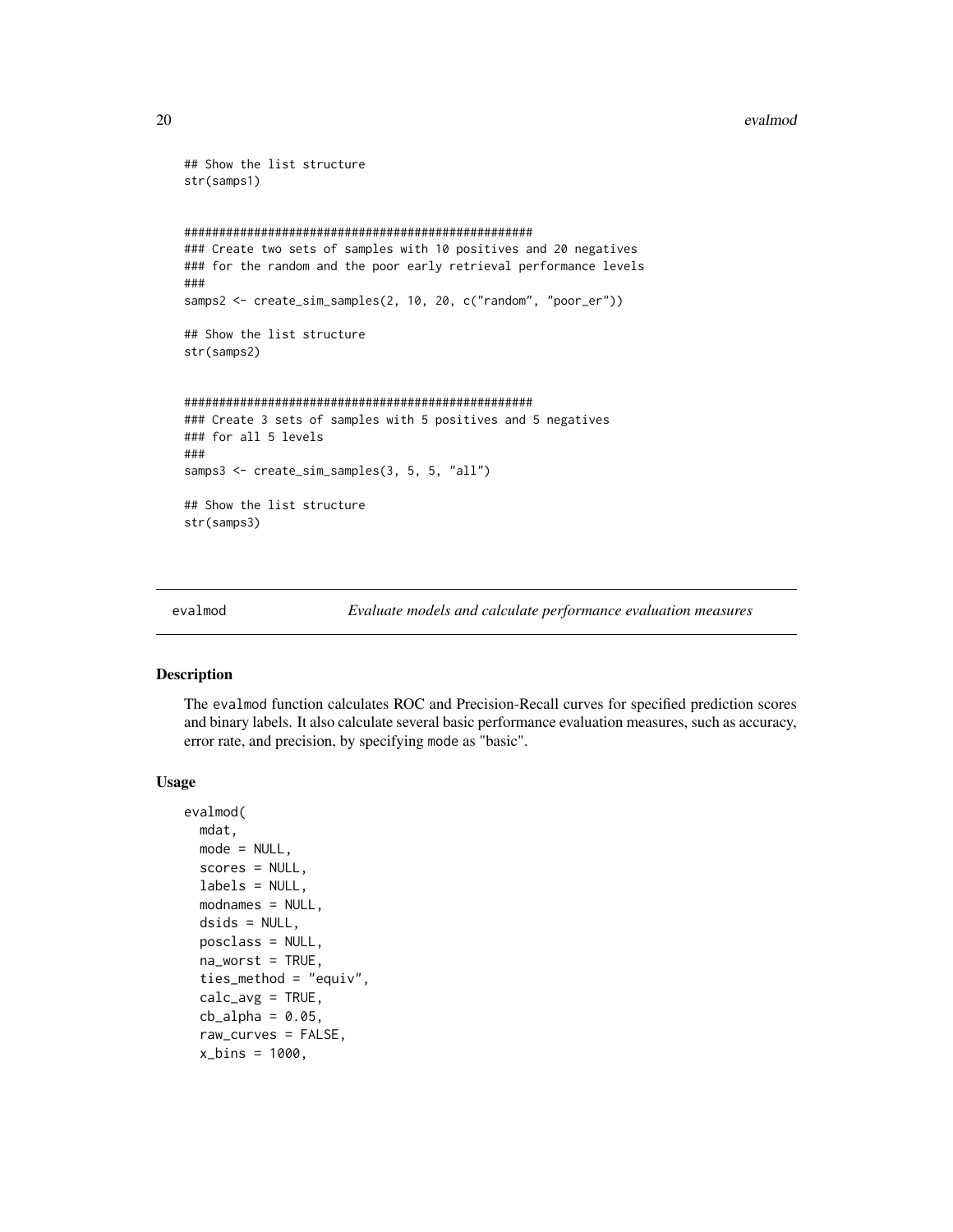#### <span id="page-20-0"></span>evalmod 21

...  $\overline{)}$ 

## Arguments

| mdat        | An S3 object created by the mmdata function. It contains formatted scores and<br>labels. The evalmod function ignores the following arguments when mdat is<br>specified.                                                                                                                     |
|-------------|----------------------------------------------------------------------------------------------------------------------------------------------------------------------------------------------------------------------------------------------------------------------------------------------|
|             | • scores                                                                                                                                                                                                                                                                                     |
|             | • labels                                                                                                                                                                                                                                                                                     |
|             | • modnames                                                                                                                                                                                                                                                                                   |
|             | • dsids                                                                                                                                                                                                                                                                                      |
|             | • posclass                                                                                                                                                                                                                                                                                   |
|             | • na_worst                                                                                                                                                                                                                                                                                   |
|             | • ties_method                                                                                                                                                                                                                                                                                |
|             | These arguments are internally passed to the mmdata function when mdat is<br>unspecified. In that case, both scores and labels must be at least specified.                                                                                                                                   |
| mode        | A string that specifies the types of evaluation measures that the evalmod function<br>calculates.                                                                                                                                                                                            |
|             | "rocprc" ROC and Precision-Recall curves                                                                                                                                                                                                                                                     |
|             | "prcroc" Same as above                                                                                                                                                                                                                                                                       |
|             | "basic" Normalized ranks vs. accuracy, error rate, specificity, sensitivity, pre-<br>cision, Matthews correlation coefficient, and F-score.                                                                                                                                                  |
|             | "aucroc" Fast AUC(ROC) calculation with the U statistic                                                                                                                                                                                                                                      |
| scores      | A numeric dataset of predicted scores. It can be a vector, a matrix, an array, a<br>data frame, or a list. The join_scores function can be useful to make scores<br>with multiple datasets.                                                                                                  |
| labels      | A numeric, character, logical, or factor dataset of observed labels. It can be a<br>vector, a matrix, an array, a data frame, or a list. The join_labels function can<br>be useful to make labels with multiple datasets.                                                                    |
| modnames    | A character vector for the names of the models. The evalmod function auto-<br>matically generates default names as "m1", "m2", "m3", and so on when it is<br>NULL.                                                                                                                           |
| dsids       | A numeric vector for test dataset IDs. The evalmod function automatically gen-<br>erates the default ID as 1 when it is NULL.                                                                                                                                                                |
| posclass    | A scalar value to specify the label of positives in labels. It must be the same<br>data type as labels. For example, posclass $= -1$ changes the positive label<br>from 1 to -1 when labels contains 1 and -1. The positive label will be auto-<br>matically detected when posclass is NULL. |
| na_worst    | A Boolean value for controlling the treatment of NAs in scores.                                                                                                                                                                                                                              |
|             | <b>TRUE</b> All NAs are treated as the worst scores                                                                                                                                                                                                                                          |
|             | <b>FALSE</b> All NAs are treated as the best scores                                                                                                                                                                                                                                          |
| ties_method | A string for controlling ties in scores.                                                                                                                                                                                                                                                     |
|             |                                                                                                                                                                                                                                                                                              |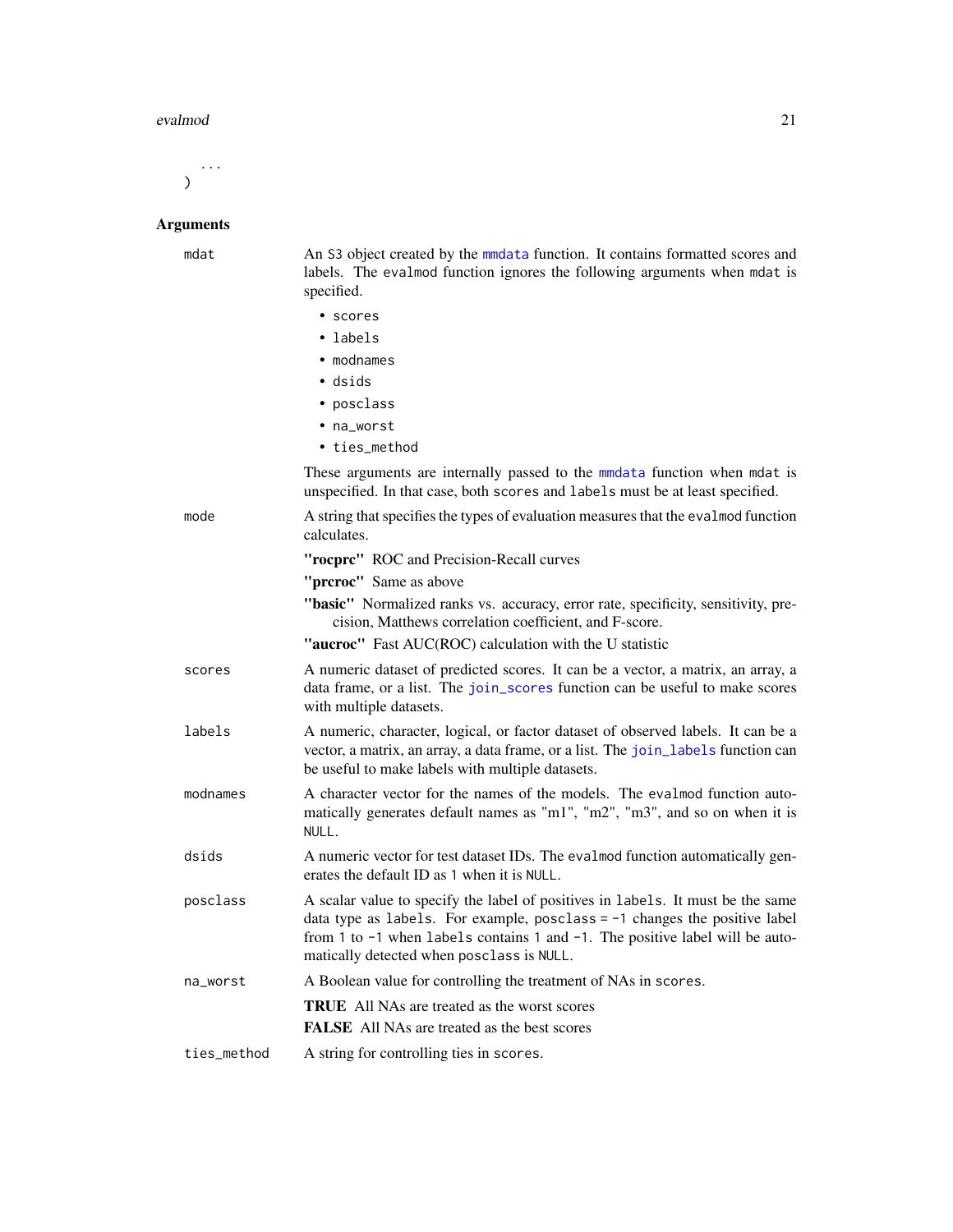<span id="page-21-0"></span>

|            | "equiv" Ties are equivalently ranked                                                                                                                                                                                                                                                                                                                      |
|------------|-----------------------------------------------------------------------------------------------------------------------------------------------------------------------------------------------------------------------------------------------------------------------------------------------------------------------------------------------------------|
|            | "first" Ties are ranked in an increasing order as appeared                                                                                                                                                                                                                                                                                                |
|            | "random" Ties are ranked in random order                                                                                                                                                                                                                                                                                                                  |
| calc_avg   | A logical value to specify whether average curves should be calculated. It is<br>effective only when dsids contains multiple dataset IDs. For instance, the func-<br>tion calculates the average for the model "m1" when modnames is $c("m1", "m1", "m1")$<br>and dsids is $c(1, 2, 3)$ . The calculation points are defined by x_bins.                   |
| cb_alpha   | A numeric value with range $[0, 1]$ to specify the alpha value of the point-wise<br>confidence bounds calculation. It is effective only when calc_avg is set to TRUE.<br>For example, it should be 0.05 for the 95% confidence level. The calculation<br>points are defined by x_bins.                                                                    |
| raw_curves | A logical value to specify whether all raw curves should be discarded after the<br>average curves are calculated. It is effective only when calc_avg is set to TRUE.                                                                                                                                                                                      |
| x_bins     | An integer value to specify the number of minimum bins on the x-axis. It is then<br>used to define supporting points For instance, the x-values of the supporting<br>points will be $c(0, 0.5, 1)$ and $c(0, 0.25, 0.5, 0.75, 1)$ when x_bins = 2 and<br>x_bins = 4, respectively. All corresponding y-values of the supporting points<br>are calculated. |
|            | These additional arguments are passed to mmdata for data preparation.                                                                                                                                                                                                                                                                                     |
|            |                                                                                                                                                                                                                                                                                                                                                           |

### Value

The evalmod function returns an S3 object that contains performance evaluation measures. The number of models and the number of datasets can be controlled by modnames and dsids. For example, the number of models is "single" and the number of test datasets is "multiple" when modnames =  $c("m1", "m1", "m1")$  and dsids =  $c(1,2,3)$  are specified.

Different S3 objects have different default behaviors of S3 generics, such as [plot](#page-45-1), [autoplot](#page-10-1), and [fortify](#page-26-1).

1. The evalmod function returns one of the following S3 objects when mode is "prcroc". The objects contain ROC and Precision-Recall curves.

| S3 object | # of models | # of test datasets |
|-----------|-------------|--------------------|
| sscurves  | single      | single             |
| mscurves  | multiple    | single             |
| smcurves  | single      | multiple           |
| mmcurves  | multiple    | multiple           |

2. The evalmod function returns one of the following S3 objects when mode is "basic". They contain five different basic evaluation measures; error rate, accuracy, specificity, sensitivity, and precision.

| S3 object | # of models | # of test datasets |
|-----------|-------------|--------------------|
| sspoints  | single      | single             |
| mspoints  | multiple    | single             |
| smpoints  | single      | multiple           |
| mmpoints  | multiple    | multiple           |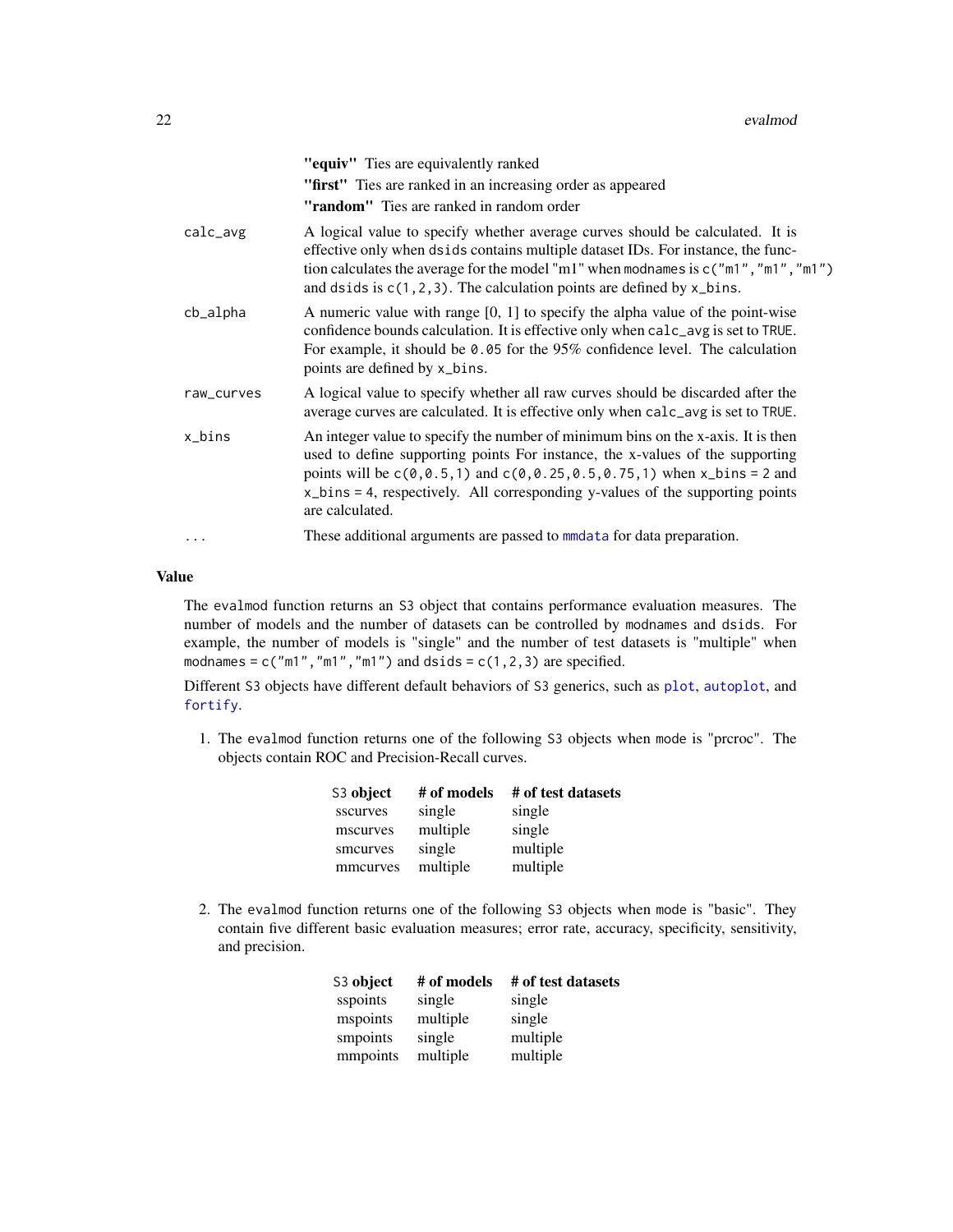#### <span id="page-22-0"></span>evalmod 23

3. The evalmod function returns the aucroc S3 object when mode is "aucroc", which can be used with 'print' and 'as.data.frame'.

#### See Also

[plot](#page-45-1) for plotting curves with the general R plot. [autoplot](#page-10-1) and [fortify](#page-26-1) for plotting curves with ggplot2. [mmdata](#page-36-1) for formatting input data. [join\\_scores](#page-34-1) and [join\\_labels](#page-33-1) for formatting scores and labels with multiple datasets. [format\\_nfold](#page-24-1) for creating n-fold cross validation dataset from data frame. [create\\_sim\\_samples](#page-18-1) for generating random samples for simulations.

### Examples

```
##################################################
### Single model & single test dataset
###
## Load a dataset with 10 positives and 10 negatives
data(P10N10)
## Generate an sscurve object that contains ROC and Precision-Recall curves
sscurves <- evalmod(scores = P10N10$scores, labels = P10N10$labels)
sscurves
## Generate an sspoints object that contains basic evaluation measures
sspoints <- evalmod(mode = "basic", scores = P10N10$scores,
                    labels = P10N10$labels)
sspoints
##################################################
### Multiple models & single test dataset
###
## Create sample datasets with 100 positives and 100 negatives
samps <- create_sim_samples(1, 100, 100, "all")
mdat <- mmdata(samps[["scores"]], samps[["labels"]],
               modnames = samps[["modnames"]])
## Generate an mscurve object that contains ROC and Precision-Recall curves
mscurves <- evalmod(mdat)
mscurves
## Generate an mspoints object that contains basic evaluation measures
mspoints <- evalmod(mdat, mode = "basic")
mspoints
##################################################
### Single model & multiple test datasets
###
```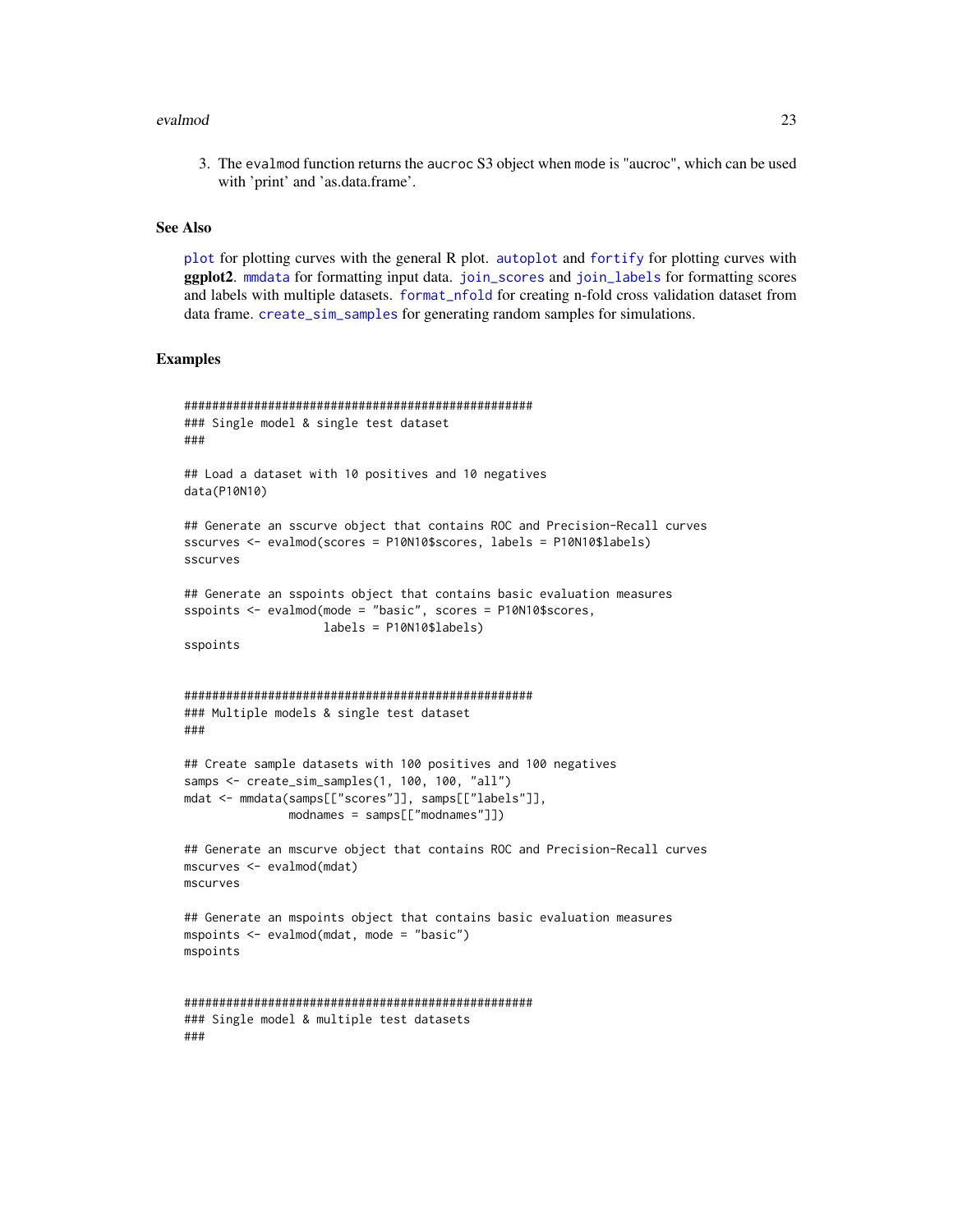```
## Create sample datasets with 100 positives and 100 negatives
samps <- create_sim_samples(4, 100, 100, "good_er")
mdat <- mmdata(samps[["scores"]], samps[["labels"]],
              modnames = samps[["modnames"]],
               dsids = samps[["dsids"]])
## Generate an smcurve object that contains ROC and Precision-Recall curves
smcurves <- evalmod(mdat)
smcurves
## Generate an smpoints object that contains basic evaluation measures
smpoints <- evalmod(mdat, mode = "basic")
smpoints
##################################################
### Multiple models & multiple test datasets
###
## Create sample datasets with 100 positives and 100 negatives
samps <- create_sim_samples(4, 100, 100, "all")
mdat <- mmdata(samps[["scores"]], samps[["labels"]],
              modnames = samps[["modnames"]],
               dsids = samps[["dsids"]])
## Generate an mmcurve object that contains ROC and Precision-Recall curves
mmcurves <- evalmod(mdat)
mmcurves
## Generate an mmpoints object that contains basic evaluation measures
mmpoints <- evalmod(mdat, mode = "basic")
mmpoints
##################################################
### N-fold cross validation datasets
###
## Load test data
data(M2N50F5)
## Speficy nessesary columns to create mdat
cvdat < - mmdata(nfold_df = M2N50F5, score_cols = c(1, 2),
                lab\_col = 3, fold\_col = 4,
                modnames = c("m1", "m2"), dsids = 1:5)
## Generate an mmcurve object that contains ROC and Precision-Recall curves
cvcurves <- evalmod(cvdat)
cvcurves
## Generate an mmpoints object that contains basic evaluation measures
cvpoints <- evalmod(cvdat, mode = "basic")
cvpoints
```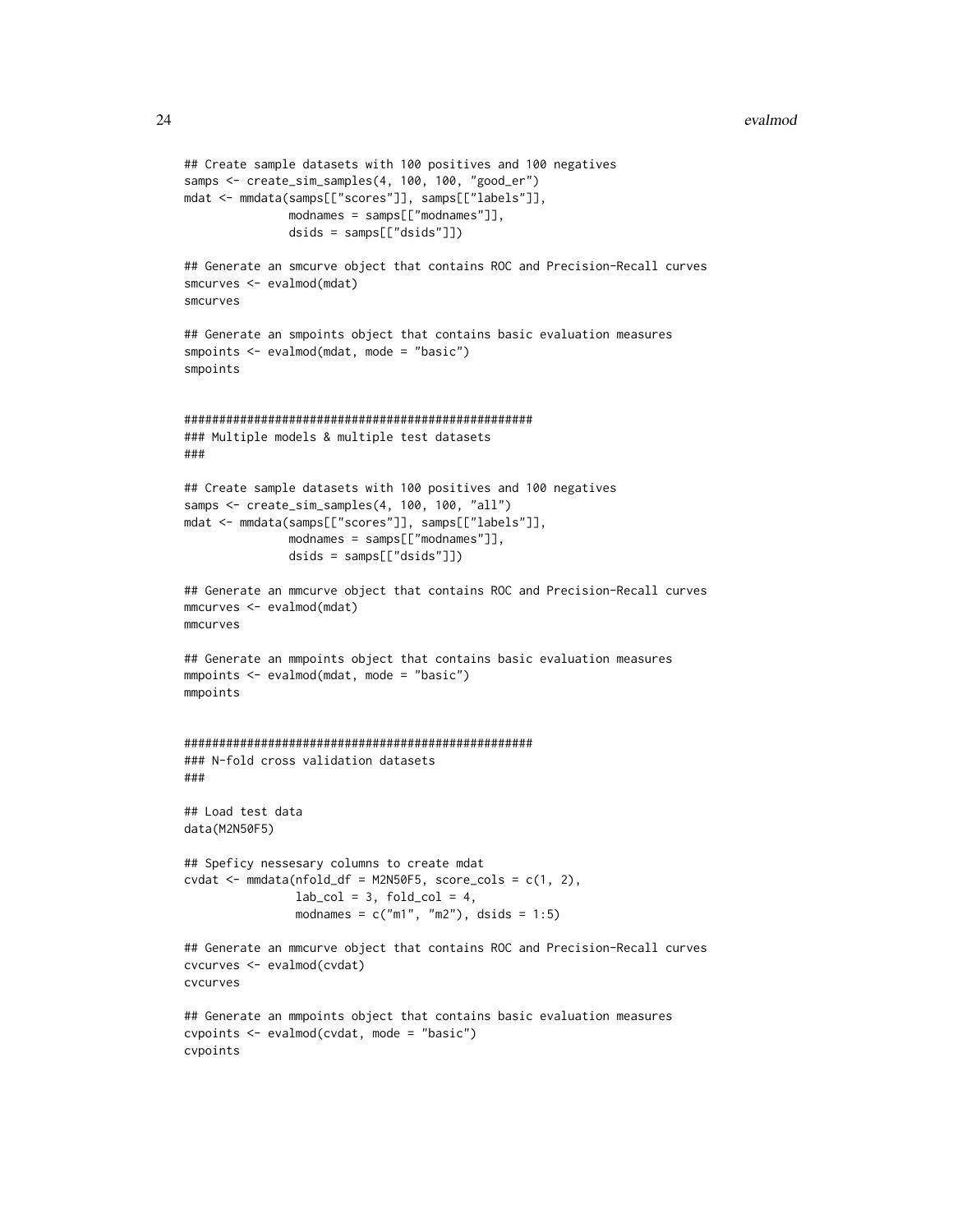```
## Specify mmdata arguments from evalmod
cvcurves2 <- evalmod(nfold_df = M2N50F5, score_cols = c(1, 2),
                    lab\_col = 3, fold\_col = 4,
                     modnames = c("m1", "m2"), dsids = 1:5)
cvcurves2
##################################################
### AUC with the U statistic
###
## mode = "aucroc" returns 'aucroc' S3 object
data(P10N10)
# 'aucroc' S3 object
uauc1 <- evalmod(scores = P10N10$scores, labels = P10N10$labels,
                 mode="aucroc")
# print 'aucroc'
uauc1
# as.data.frame 'aucroc'
as.data.frame(uauc1)
## It is 2-3 times faster than mode = "rocprc"
# A sample of 100,000
samp1 <- create_sim_samples(1, 50000, 50000)
# a function to test mode = "rocprc"
func_evalmod_rocprc <- function(samp) {
  curves <- evalmod(scores = samp$scores, labels = samp$labels)
   aucs <- auc(curves)
}
# a function to test mode = "aucroc"
func_evalmod_aucroc <- function(samp) {
  uaucs <- evalmod(scores = samp$scores, labels = samp$labels, mode="aucroc")
  as.data.frame(uaucs)
}
# Process time
system.time(res1 <- func_evalmod_rocprc(samp1))
system.time(res2 <- func_evalmod_aucroc(samp1))
# AUCs
res1
res2
```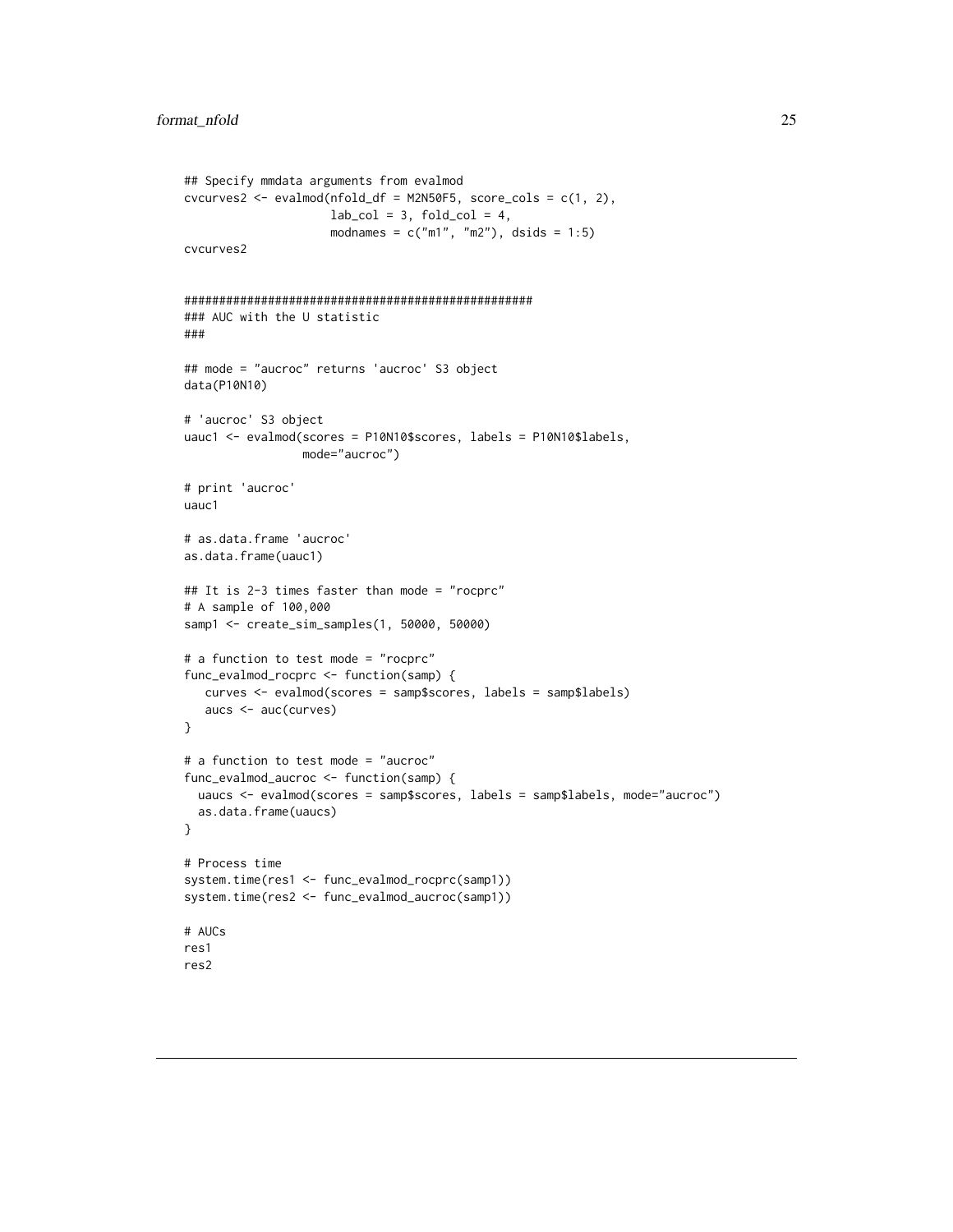<span id="page-25-0"></span>

### Description

The format\_nfold function takes a data frame with scores, label, and n-fold columns and convert it to a list for [evalmod](#page-19-1) and [mmdata](#page-36-1).

### Usage

```
format_nfold(nfold_df, score_cols, lab_col, fold_col)
```
#### Arguments

| nfold df   | A data frame that contains at least one score column, label and fold columns. |
|------------|-------------------------------------------------------------------------------|
| score_cols | A character/numeric vector that specifies score columns of nfold df.          |
| lab_col    | A number/string that specifies the label column of nfold_df.                  |
| fold_col   | A number/string that specifies the fold column of nfold_df.                   |

### Value

The format\_nfold function returns a list that contains multiple scores and labels.

#### See Also

[evalmod](#page-19-1) for calculation evaluation measures. [mmdata](#page-36-1) for formatting input data. [join\\_scores](#page-34-1) and [join\\_labels](#page-33-1) for formatting scores and labels with multiple datasets.

### Examples

```
##################################################
### Convert dataframe with 2 models and 5-fold datasets
###
## Load test data
data(M2N50F5)
head(M2N50F5)
## Convert with format_nfold
nfold_list1 = format_nfold(nfold_df = M2N50F5, score_cols = c(1, 2),
                          lab\_col = 3, fold\_col = 4)
## Show the list structure
str(nfold_list1)
str(nfold_list1$scores)
str(nfold_list1$labels)
```
##################################################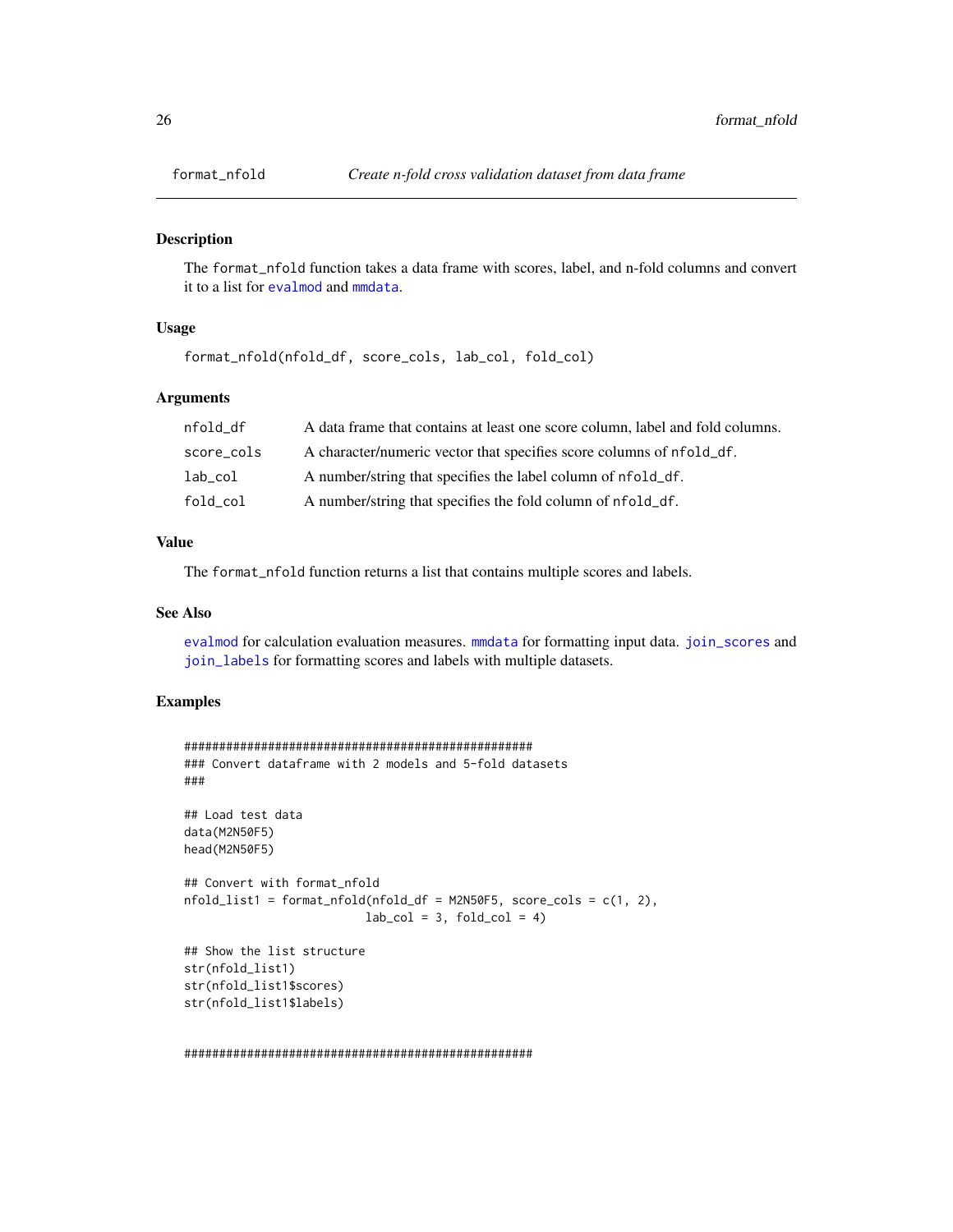#### <span id="page-26-0"></span>fortify the contract of the contract of the contract of the contract of the contract of the contract of the contract of the contract of the contract of the contract of the contract of the contract of the contract of the co

```
### Speficy a single score column
###
## Convert with format_nfold
nfold_list2 = format_nfold(nfold_df = M2N50F5, score_cols = 1,
                           lab\_col = 3, fold\_col = 4## Show the list structure
str(nfold_list2)
str(nfold_list2$scores)
str(nfold_list2$labels)
##################################################
### Use column names
###
## Convert with format_nfold
nfold_list3 = format_nfold(nfold_df = M2N50F5,
                           score_cols = c("score1", "score2"),
                           lab_col = "label", fold_col = "fold")
## Show the list structure
str(nfold_list3)
str(nfold_list3$scores)
str(nfold_list3$labels)
```
<span id="page-26-1"></span>

| г<br>or | J<br>1 |
|---------|--------|
|         |        |

Convert a curves and points object to a data frame for ggplot2

### Description

The fortify function converts an S3 object generated by [evalmod](#page-19-1) to a data frame for ggplot2.

#### Usage

```
## S3 method for class 'sscurves'
fortify(model, raw_curves = NULL, reduce_points = FALSE, ...)
## S3 method for class 'mscurves'
fortify(model, raw_curves = NULL, reduce_points = FALSE, ...)
## S3 method for class 'smcurves'
fortify(model, raw_curves = NULL, reduce_points = FALSE, ...)
## S3 method for class 'mmcurves'
fortify(model, raw_curves = NULL, reduce_points = FALSE, ...)
```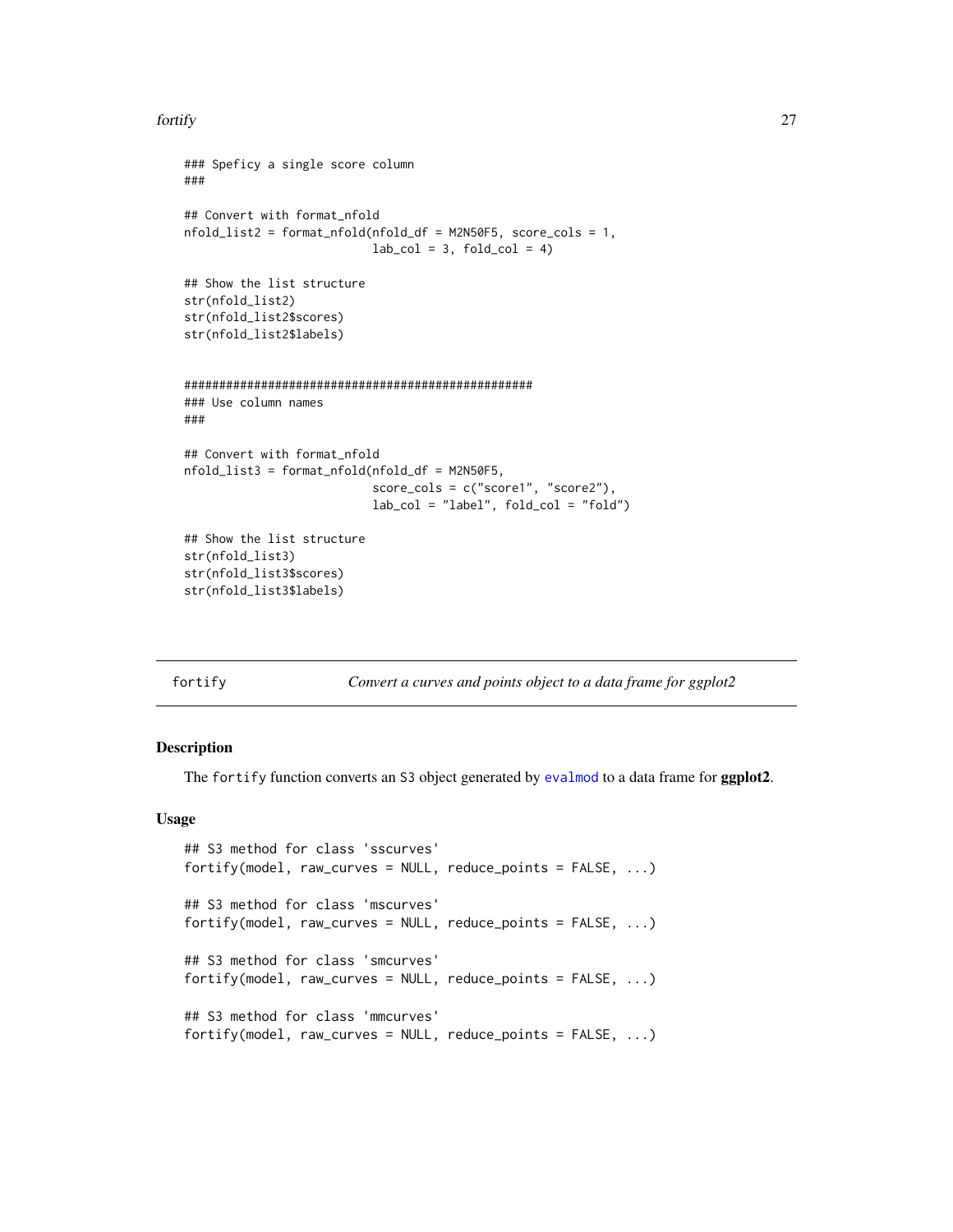### <span id="page-27-0"></span>28 fortify and the contract of the contract of the contract of the contract of the contract of the contract of the contract of the contract of the contract of the contract of the contract of the contract of the contract of

```
## S3 method for class 'sspoints'
fortify(model, raw_curves = NULL, reduce_points = FALSE, ...)
## S3 method for class 'mspoints'
fortify(model, raw_curves = NULL, reduce_points = FALSE, ...)
## S3 method for class 'smpoints'
fortify(model, raw_curves = NULL, reduce_points = FALSE, ...)
## S3 method for class 'mmpoints'
fortify(model, raw_curves = NULL, reduce_points = FALSE, ...)
```
### Arguments

| model         | An S3 object generated by evalmod. The fortify function takes one of the<br>following S3 objects.                                                                          |                                                         |                                                                |
|---------------|----------------------------------------------------------------------------------------------------------------------------------------------------------------------------|---------------------------------------------------------|----------------------------------------------------------------|
|               | 1. ROC and Precision-Recall curves (mode = "rocprc")                                                                                                                       |                                                         |                                                                |
|               | S <sub>3</sub> object<br>sscurves<br>mscurves<br>smcurves<br>mmcurves                                                                                                      | # of models<br>single<br>multiple<br>single<br>multiple | # of test datasets<br>single<br>single<br>multiple<br>multiple |
|               | 2. Basic evaluation measures (mode $=$ "basic")                                                                                                                            |                                                         |                                                                |
|               | S3 object<br>sspoints<br>mspoints<br>smpoints<br>mmpoints                                                                                                                  | # of models<br>single<br>multiple<br>single<br>multiple | # of test datasets<br>single<br>single<br>multiple<br>multiple |
|               |                                                                                                                                                                            |                                                         | See the <b>Value</b> section of evalmod for more details.      |
| raw_curves    | A Boolean value to specify whether raw curves are shown instead of the aver-<br>age curve. It is effective only when raw_curves is set to TRUE of the evalmod<br>function. |                                                         |                                                                |
| reduce_points | A Boolean value to decide whether the points should be reduced. The points<br>are reduced according to x_bins of the eval mod function. The default values is<br>FALSE.    |                                                         |                                                                |
| .             | Not used by this method.                                                                                                                                                   |                                                         |                                                                |

### Value

The fortify function returns a data frame for ggplot2.

### See Also

[evalmod](#page-19-1) for generating S3 objects with performance evaluation measures. [autoplot](#page-10-1) for plotting with ggplot2.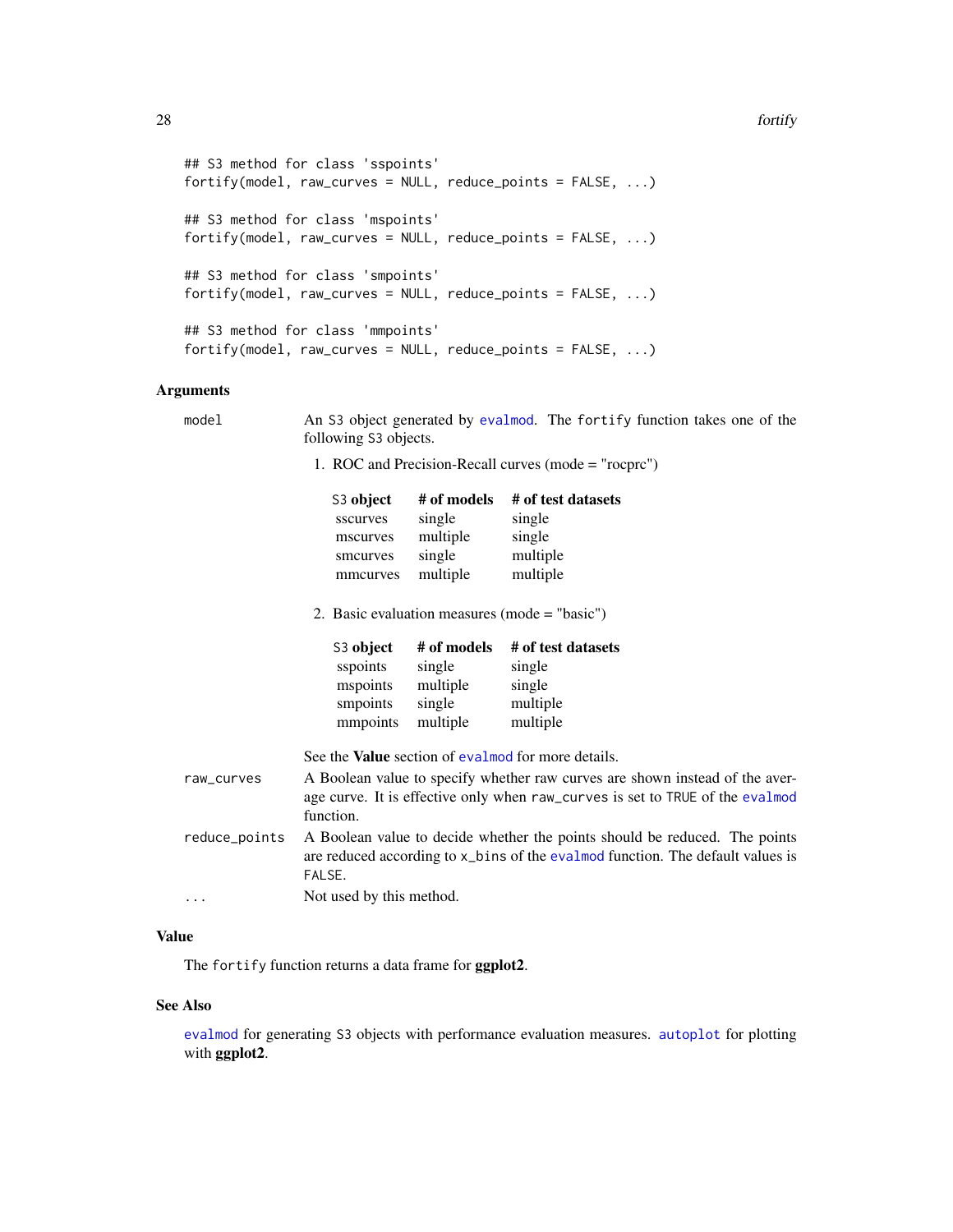### fortify the contract of the contract of the contract of the contract of the contract of the contract of the contract of the contract of the contract of the contract of the contract of the contract of the contract of the co

### Examples

```
## Not run:
## Load library
library(ggplot2)
##################################################
### Single model & single test dataset
###
## Load a dataset with 10 positives and 10 negatives
data(P10N10)
## Generate an sscurve object that contains ROC and Precision-Recall curves
sscurves <- evalmod(scores = P10N10$scores, labels = P10N10$labels)
## Let ggplot internally call fortify
p_rocprc <- ggplot(sscurves, acs(x = x, y = y))p_rocprc <- p_rocprc + geom_line()
p_rocprc <- p_rocprc + facet_wrap(~curvetype)
p_rocprc
## Explicitly fortify sscurves
ssdf <- fortify(sscurves)
## Plot a ROC curve
p_roc <- ggplot(subset(ssdf, curvetype == "ROC"), aes(x = x, y = y))
p_{\text{roc}} \leftarrow p_{\text{roc}} + \text{geom\_line}()p_roc
## Plot a Precision-Recall curve
p_prc <- ggplot(subset(spdf, curvetype == "PRC"), aes(x = x, y = y))p_prc <- p_prc + geom_line()
p_prc
## Generate an sspoints object that contains basic evaluation measures
sspoints <- evalmod(mode = "basic", scores = P10N10$scores,
                    labels = P10N10$labels)
## Fortify sspoints
ssdf <- fortify(sspoints)
## Plot normalized ranks vs. precision
p_prec <- ggplot(subset(spdf, curvetype == "precision"), aes(x = x, y = y))p_prec <- p_prec + geom_point()
p_prec
##################################################
### Multiple models & single test dataset
###
```
## Create sample datasets with 10 positives and 10 negatives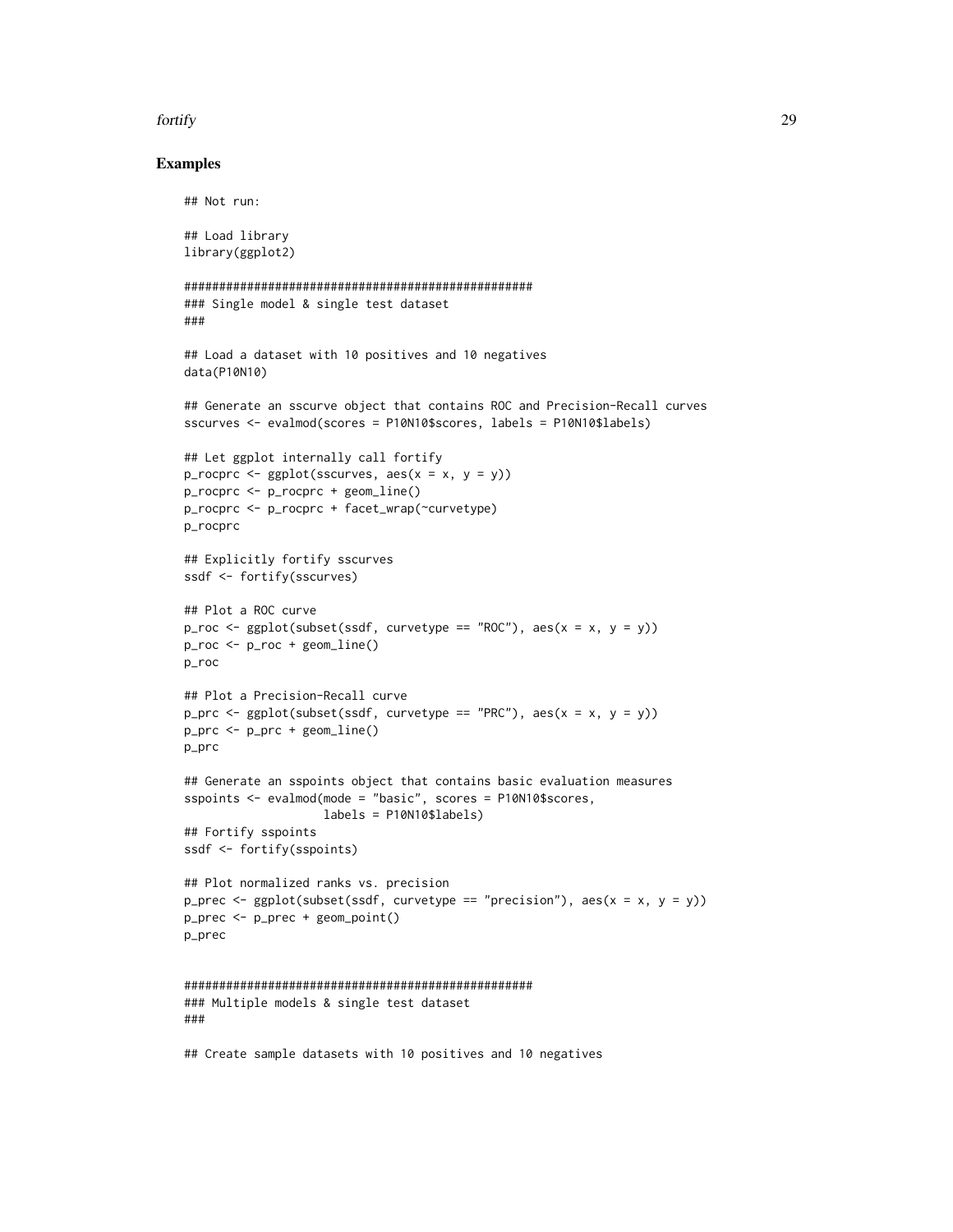```
samps <- create_sim_samples(1, 10, 10, "all")
mdat <- mmdata(samps[["scores"]], samps[["labels"]],
               modnames = samps[["modnames"]])
## Generate an mscurve object that contains ROC and Precision-Recall curves
mscurves <- evalmod(mdat)
## Let ggplot internally call fortify
p_rocprc <- ggplot(mscurves, aes(x = x, y = y, color = modname))p_rocprc <- p_rocprc + geom_line()
p_rocprc <- p_rocprc + facet_wrap(~curvetype)
p_rocprc
## Explicitly fortify mscurves
msdf <- fortify(mscurves)
## Plot ROC curve
df_roc <- subset(msdf, curvetype == "ROC")
p_{\text{roc}} \leftarrow \text{ggplot}(df_{\text{roc}}, \text{aes}(x = x, y = y, \text{ color} = \text{modname}))p_roc <- p_roc + geom_line()
p_roc
## Fortified data frame can be used for plotting a Precision-Recall curve
df_prc <- subset(msdf, curvetype == "PRC")
p\_prc \leftarrow ggplot(df\_prc, \text{aes}(x = x, y = y, \text{ color} = \text{modname}))p_prc <- p_prc + geom_line()
p_prc
## Generate an mspoints object that contains basic evaluation measures
mspoints <- evalmod(mdat, mode = "basic")
## Fortify mspoints
msdf <- fortify(mspoints)
## Plot normalized ranks vs. precision
df_prec <- subset(msdf, curvetype == "precision")
p_{p}rec <- gphot(df_{p}rec, aes(x = x, y = y, color = modname))p_prec <- p_prec + geom_point()
p_prec
##################################################
### Single model & multiple test datasets
###
## Create sample datasets with 10 positives and 10 negatives
samps <- create_sim_samples(5, 10, 10, "good_er")
mdat <- mmdata(samps[["scores"]], samps[["labels"]],
               modnames = samps[["modnames"]],
                dsids = samps[["dsids"]])
## Generate an smcurve object that contains ROC and Precision-Recall curves
```

```
smcurves <- evalmod(mdat, raw_curves = TRUE)
```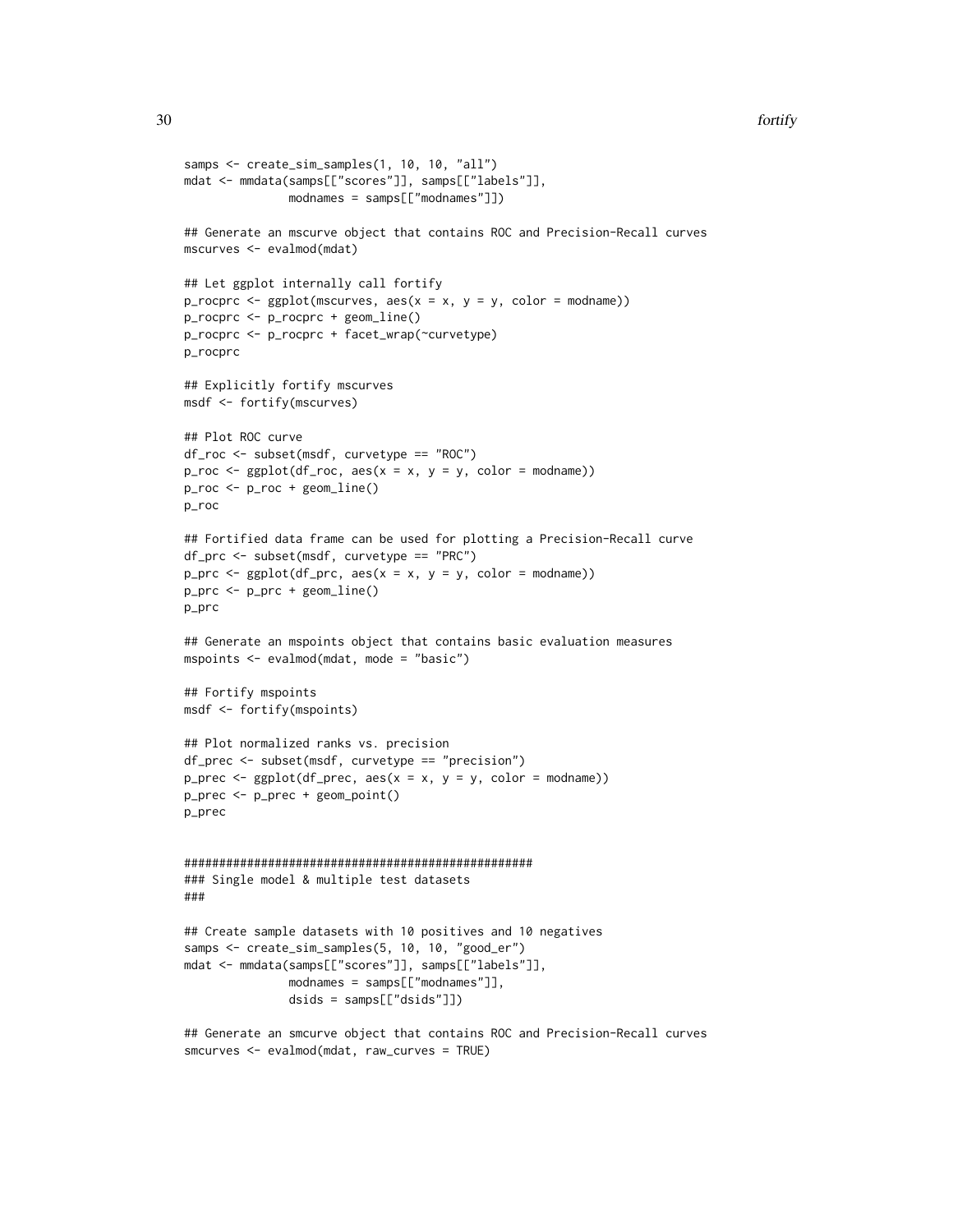### fortify 31

```
## Let ggplot internally call fortify
p_rocprc <- ggplot(smcuvves, aes(x = x, y = y, group = dsid))p_rocprc <- p_rocprc + geom_smooth(stat = "identity")
p_rocprc <- p_rocprc + facet_wrap(~curvetype)
p_rocprc
## Explicitly fortify smcurves
smdf <- fortify(smcurves, raw_curves = FALSE)
## Plot average ROC curve
df_roc <- subset(smdf, curvetype == "ROC")
p\_roc \leq ggplot(df\_roc, aes(x = x, y = y, ymin = ymin, ymax = ymax))p_{\text{r}} \leq p_{\text{r}} \leq p_{\text{r}} \leq p_{\text{r}} \leq p_{\text{r}} \leq p_{\text{r}} \leq p_{\text{r}} \leq p_{\text{r}} \leq p_{\text{r}} \leq p_{\text{r}} \leq p_{\text{r}} \leq p_{\text{r}} \leq p_{\text{r}} \leq p_{\text{r}} \lep_roc
## Plot average Precision-Recall curve
df_prc <- subset(smdf, curvetype == "PRC")
p\_prc \leq ggplot(df\_prc, aes(x = x, y = y, ymin = ymin, ymax = ymax))p_prc <- p_prc + geom_smooth(stat = "identity")
p_prc
## Generate an smpoints object that contains basic evaluation measures
smpoints <- evalmod(mdat, mode = "basic")
## Fortify smpoints
smdf <- fortify(smpoints)
## Plot normalized ranks vs. precision
df_prec <- subset(smdf, curvetype == "precision")
p\_prec \leftarrow gghot(df\_prec, aes(x = x, y = y, ymin = ymin, ymax = ymax))p_prec <- p_prec + geom_ribbon(aes(min = ymin, ymax = ymax),
                                   stat = "identity", alpha = 0.25,
                                   fill = "grey25")p\_prec \leftarrow p\_prec + geom\_point(aes(x = x, y = y))p_prec
##################################################
### Multiple models & multiple test datasets
###
## Create sample datasets with 10 positives and 10 negatives
samps <- create_sim_samples(5, 10, 10, "all")
mdat <- mmdata(samps[["scores"]], samps[["labels"]],
                 modnames = samps[["modnames"]],
                 dsids = samps[["dsids"]])
## Generate an mscurve object that contains ROC and Precision-Recall curves
mmcurves <- evalmod(mdat, raw_curves = TRUE)
## Let ggplot internally call fortify
p_rocprc <- ggplot(mmcurves, aes(x = x, y = y, group = dist))
```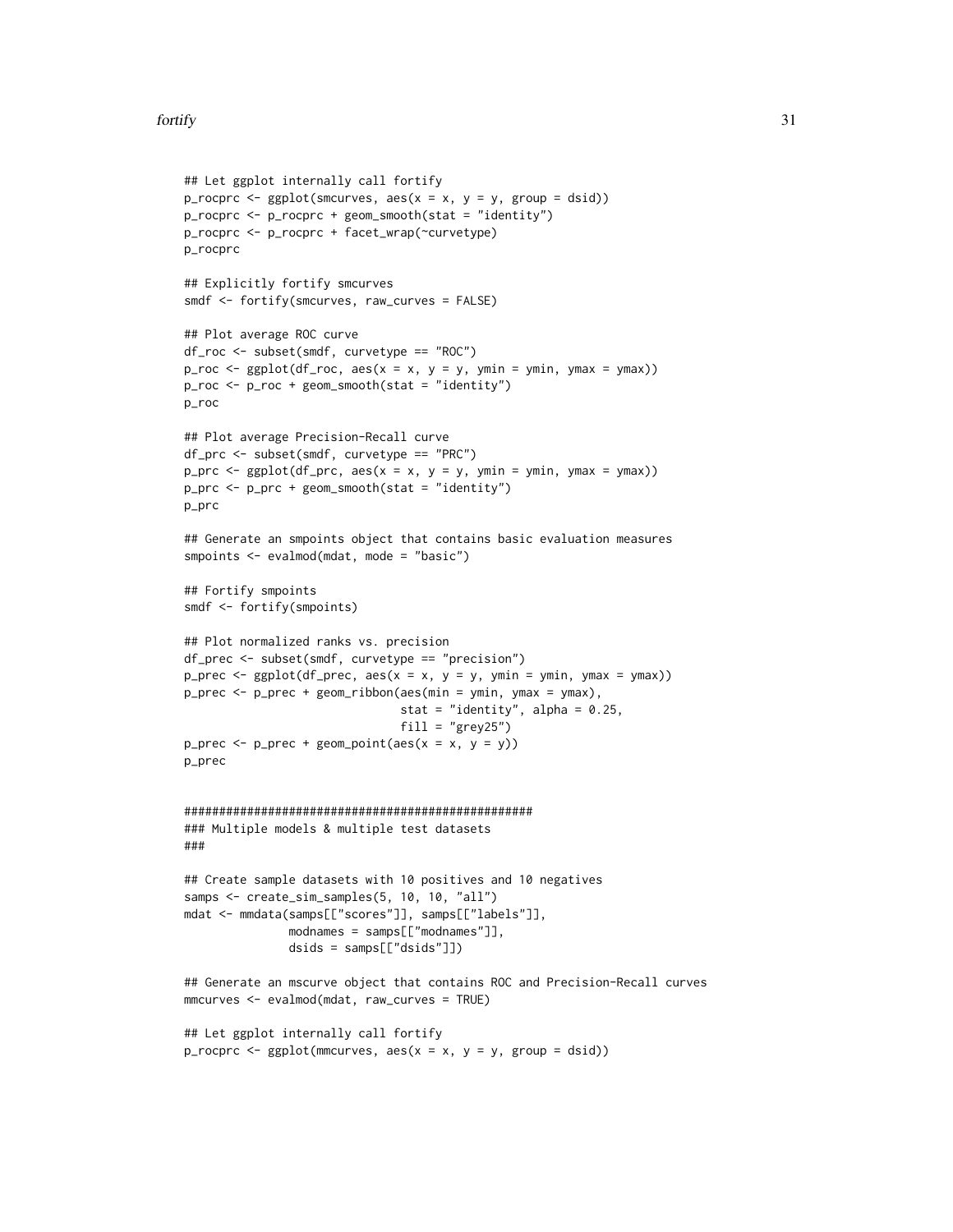### $32$  IB1000

```
p_rocprc <- p_rocprc + geom_smooth(aes(color = modname), stat = "identity")
p_rocprc <- p_rocprc + facet_wrap(~curvetype)
p_rocprc
## Explicitly fortify mmcurves
mmdf <- fortify(mmcurves, raw_curves = FALSE)
## Plot average ROC curve
df_roc <- subset(mmdf, curvetype == "ROC")
p\_roc \leq ggplot(df\_roc, aes(x = x, y = y, ymin = ymin, ymax = ymax))p_roc <- p_roc + geom_smooth(aes(color = modname), stat = "identity")
p_roc
## Plot average Precision-Recall curve
df_prc <- subset(mmdf, curvetype == "PRC")
p\_prc \leq ggbot(df\_prc, aes(x = x, y = y, ymin = ymin, ymax = ymax))p_prc <- p_prc + geom_smooth(aes(color = modname), stat = "identity")
p_prc
## Generate an mmpoints object that contains basic evaluation measures
mmpoints <- evalmod(mdat, mode = "basic")
## Fortify mmpoints
mmdf <- fortify(mmpoints)
## Plot normalized ranks vs. precision
df_prec <- subset(mmdf, curvetype == "precision")
p\_prec \leftarrow ggblot(df\_prec, aes(x = x, y = y, ymin = ymin, ymax = ymax))p_prec <- p_prec + geom_ribbon(aes(min = ymin, ymax = ymax, group = modname),
                               stat = "identity", alpha = 0.25,
                               fill = "grey25")p_prec <- p_prec + geom_point(aes(x = x, y = y, color = modname))
p_prec
## End(Not run)
```
IB1000 *Imbalanced data with 1000 positives and 10000 negatives.*

### Description

A list contains labels and scores of five different performance levels. All scores were randomly generated.

#### Usage

data(IB1000)

<span id="page-31-0"></span>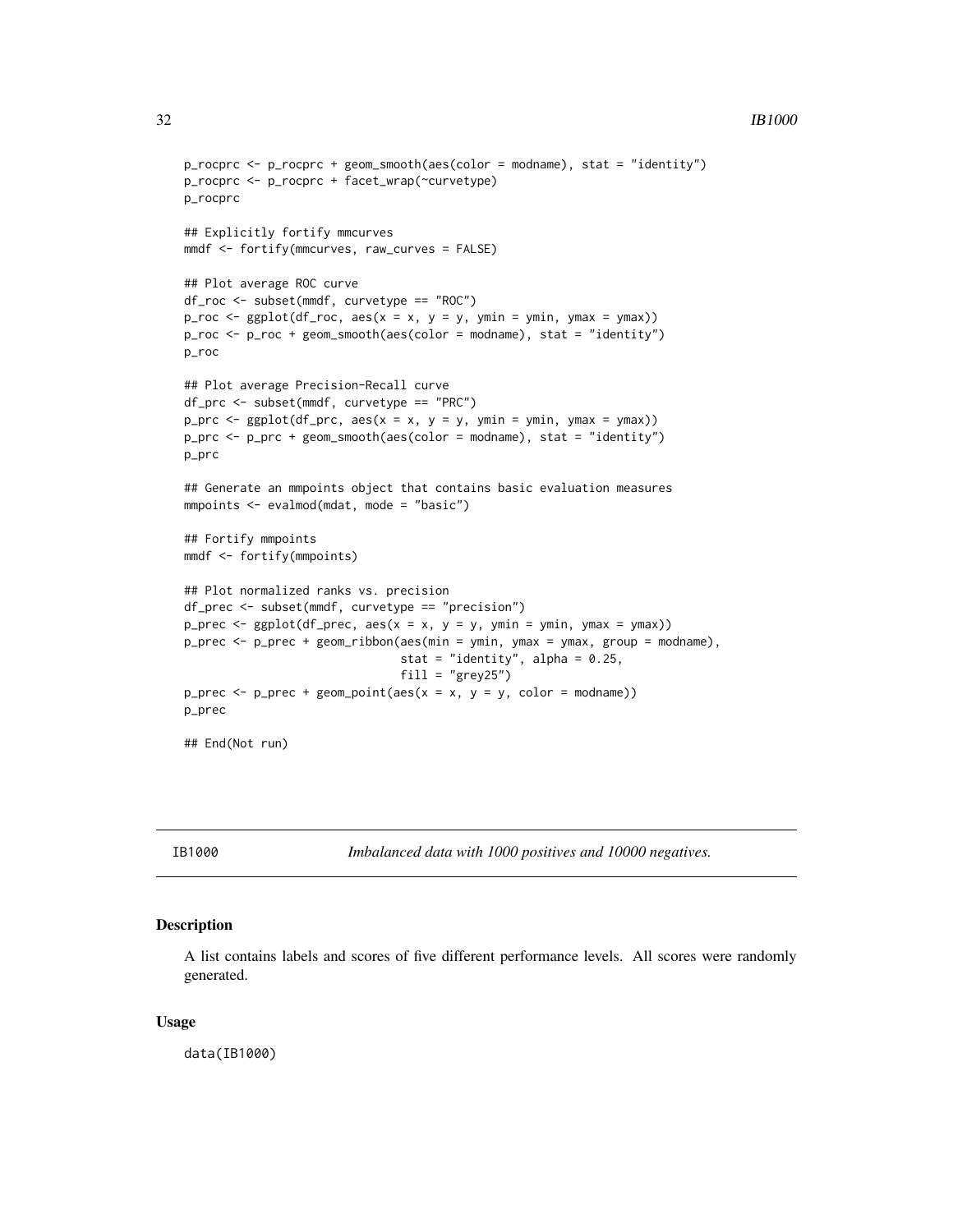#### <span id="page-32-0"></span> $IB500$  33

### Format

A list with 8 items.

np number of positives: 1000

nn number of negatives: 10000

labels labels of observed data

random\_scores scores of a random performance level

poor\_er\_scores scores of a poor early retrieval level

good\_er\_scores scores of a good early retrieval level

excel\_scores scores of an excellent level

perf\_scores scores of the perfect level

IB500 *Imbalanced data with 500 positives and 5000 negatives.*

### Description

A list contains labels and scores of five different performance levels. All scores were randomly generated.

### Usage

data(IB500)

#### Format

A list with 8 items.

np number of positives: 500

nn number of negatives: 5000

labels labels of observed data

random\_scores scores of a random performance level

poor\_er\_scores scores of a poor early retrieval level

good\_er\_scores scores of a good early retrieval level

excel\_scores scores of an excellent level

perf\_scores scores of the perfect level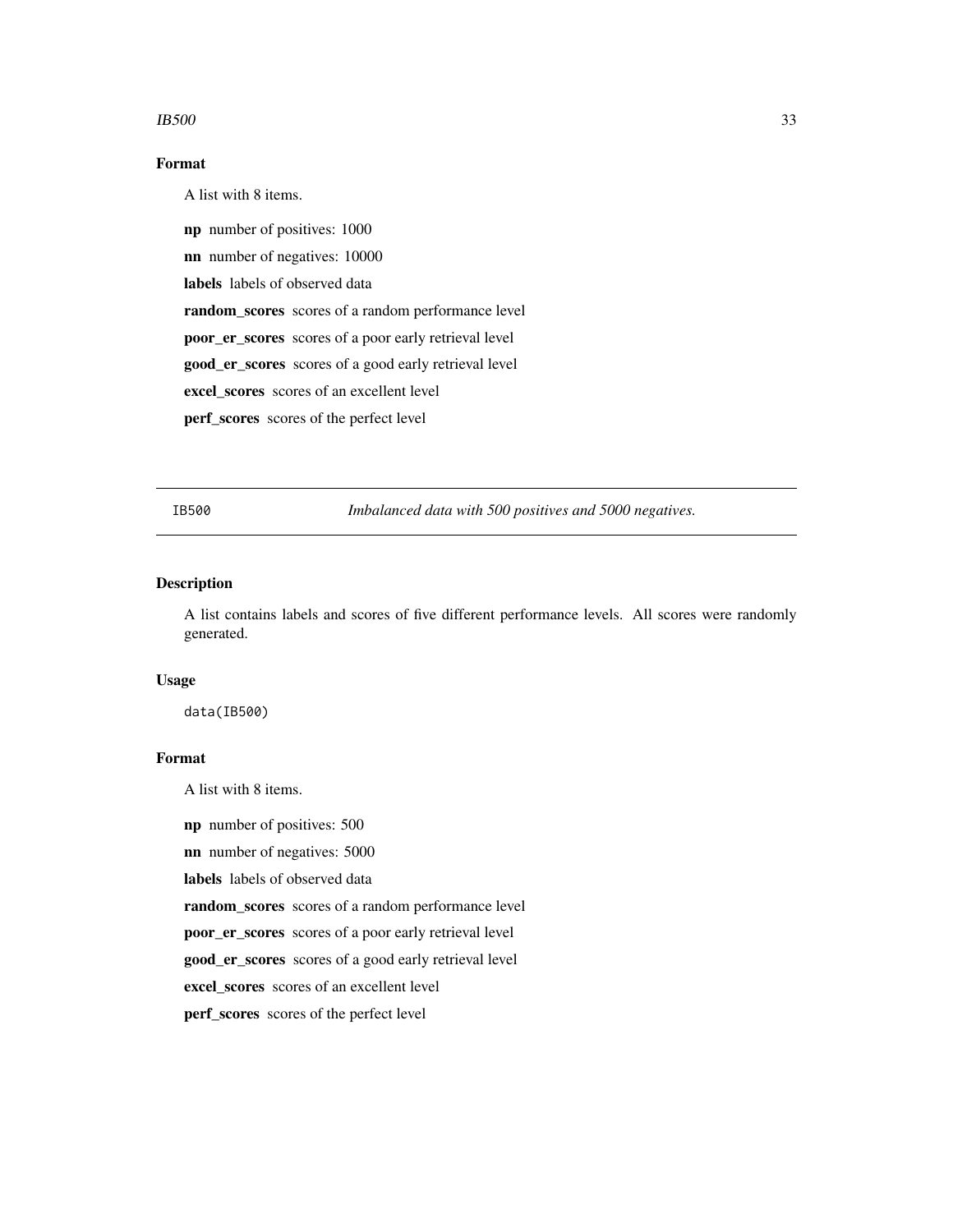<span id="page-33-1"></span><span id="page-33-0"></span>

### Description

join\_labels takes observed labels and converts them to a list.

### Usage

 $join_labels(..., byrow = FALSE, chklen = TRUE)$ 

#### Arguments

| .      | Multiple datasets. They can be vectors, arrays, matrices, data frames, and lists.             |
|--------|-----------------------------------------------------------------------------------------------|
| byrow  | A Boolean value to specify whether row vectors are used for matrix, data frame,<br>and array. |
| chklen | A Boolean value to specify whether all list items must be the same lengths.                   |

### Value

The join\_labels function returns a list that contains all combined label data.

#### See Also

[evalmod](#page-19-1) for calculation evaluation measures. [mmdata](#page-36-1) for formatting input data. [join\\_scores](#page-34-1) for formatting scores with multiple datasets.

### Examples

```
##################################################
### Add three numeric vectors
###
11 \leftarrow c(1, 0, 1, 1)12 \leftarrow c(1, 1, 0, 0)13 \leq c(0, 1, 0, 1)labels1 <- join_labels(l1, l2, l3)
## Show the list structure
str(labels1)
##################################################
### Add a matrix and a numeric vector
###
a1 <- matrix(rep(c(1, 0), 4), 4, 2)
labels2 <- join_labels(a1, l3)
## Show the list structure
```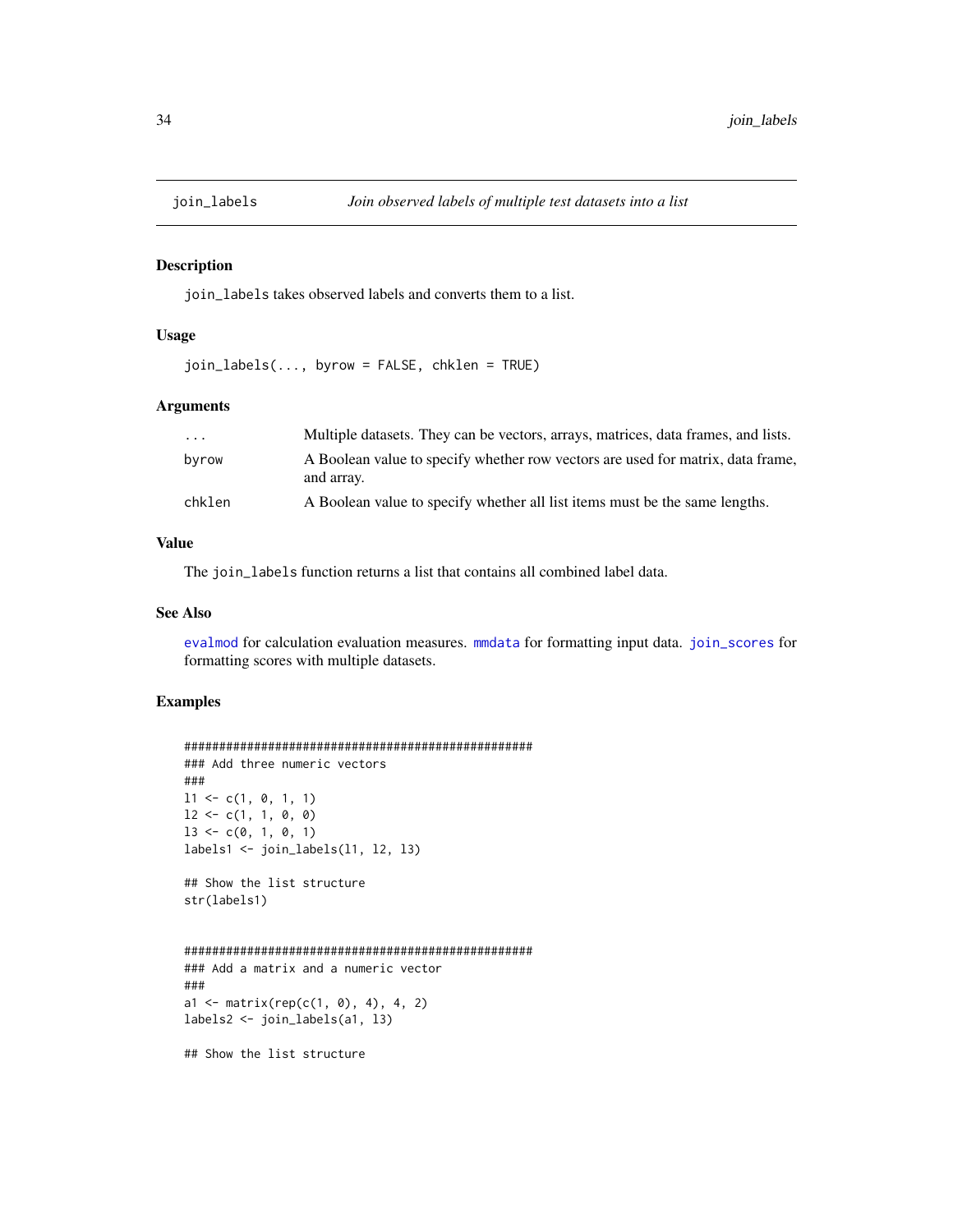### <span id="page-34-0"></span>join\_scores 35

```
str(labels2)
##################################################
### Use byrow
###
a2 \le matrix(rep(c(1, 0), 4), 2, 4, byrow = TRUE)
labels3 <- join_labels(a2, l3, byrow = TRUE)
## Show the list structure
str(labels3)
##################################################
### Use chklen
###
14 \leftarrow c(-1, 0, -1)15 \le c(0, -1)labels4 <- join_labels(l4, l5, chklen = FALSE)
## Show the list structure
str(labels4)
```
<span id="page-34-1"></span>join\_scores *Join scores of multiple models into a list*

### Description

The join\_scores function takes predicted scores from multiple models and converts them to a list.

### Usage

```
join_scores(..., byrow = FALSE, chklen = TRUE)
```
### Arguments

| $\cdots$ | Multiple datasets. They can be vectors, arrays, matrices, data frames, and lists.             |
|----------|-----------------------------------------------------------------------------------------------|
| byrow    | A Boolean value to specify whether row vectors are used for matrix, data frame,<br>and array. |
| chklen   | A Boolean value to specify whether all list items must be the same lengths.                   |

### Value

The join\_scores function returns a list that contains all combined score data.

### See Also

[evalmod](#page-19-1) for calculation evaluation measures. [mmdata](#page-36-1) for formatting input data. [join\\_labels](#page-33-1) for formatting labels with multiple datasets.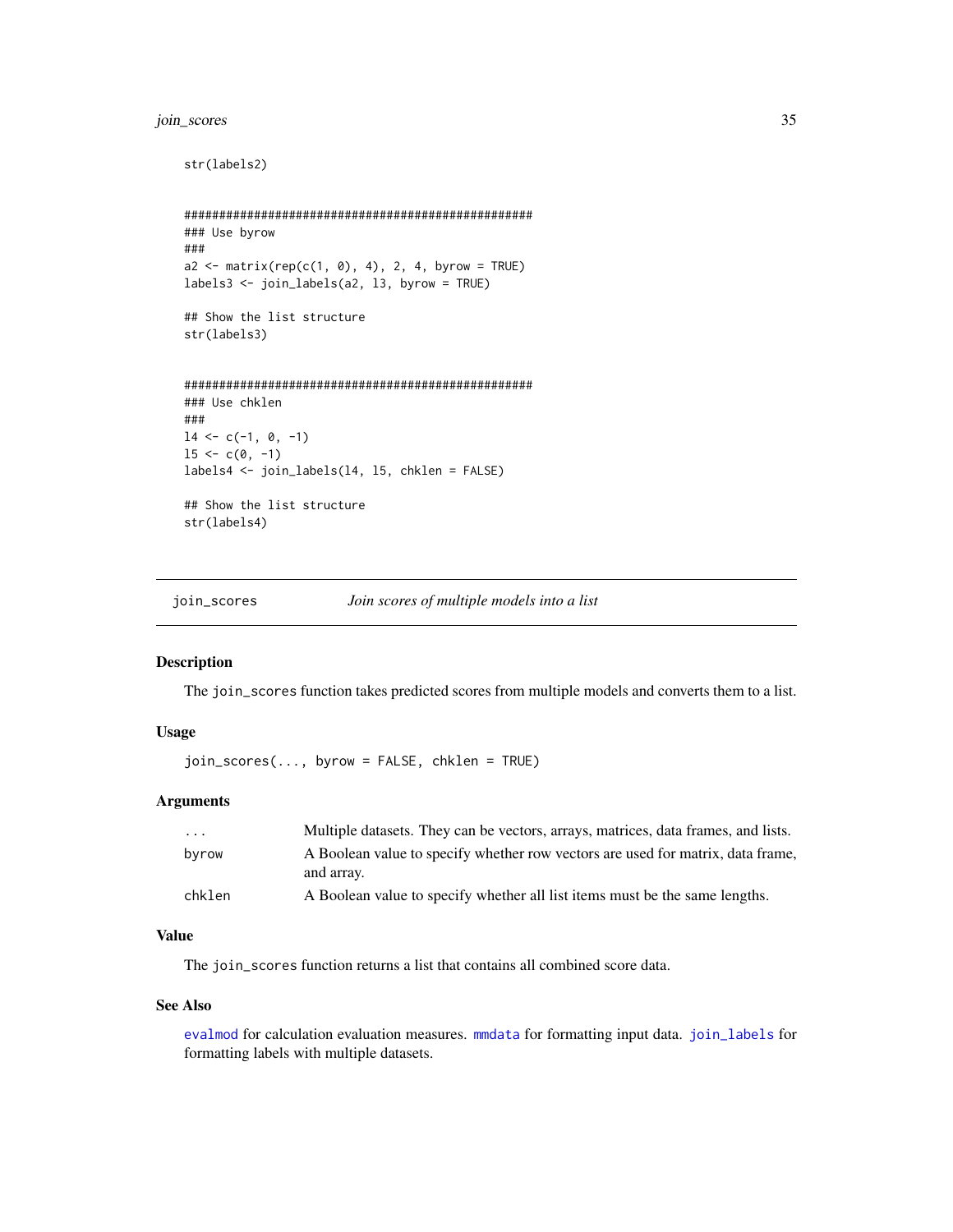### <span id="page-35-0"></span>Examples

```
##################################################
### Add three numeric vectors
###
s1 \leq c(1, 2, 3, 4)s2 \leq -c(5, 6, 7, 8)s3 \leftarrow c(2, 4, 6, 8)scores1 <- join_scores(s1, s2, s3)
## Show the list structure
str(scores1)
##################################################
### Add a matrix and a numeric vector
###
a1 \leftarrow matrix(seq(8), 4, 2)
scores2 <- join_scores(a1, s3)
## Show the list structure
str(scores2)
##################################################
### Use byrow
###
a2 \le matrix(seq(8), 2, 4, byrow = TRUE)
scores3 <- join_scores(a2, s3, byrow = TRUE)
## Show the list structure
str(scores3)
##################################################
### Use chklen
###
s4 \leftarrow c(1, 2, 3)s5 \leftarrow c(5, 6, 7, 8)scores4 <- join_scores(s4, s5, chklen = FALSE)
## Show the list structure
str(scores4)
```
M2N50F5 *5-fold cross validation sample.*

### Description

A data frame contains labels and scores for 5-fold test sets.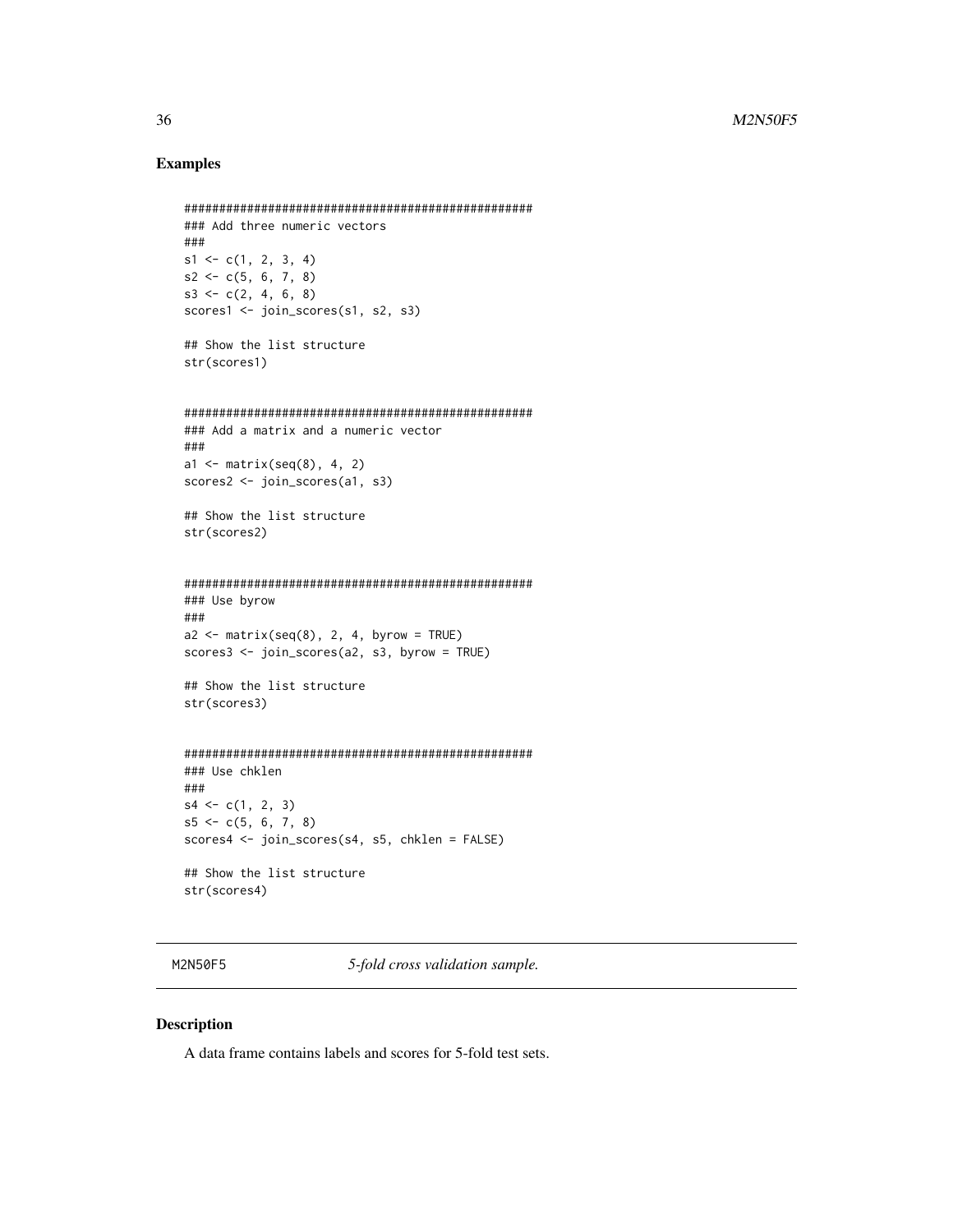#### <span id="page-36-0"></span>mmdata 37

### Usage

data(M2N50F5)

### Format

A data frame with 4 columns.

score1 50 random scores score2 50 random scores label 50 labels as 'pos' or 'neg' fold 50 fold IDs as 1:5

<span id="page-36-1"></span>mmdata *Reformat input data for performance evaluation calculation*

### Description

The mmdata function takes predicted scores and labels and returns an mdat object. The [evalmod](#page-19-1) function takes an mdat object as input data to calculate evaluation measures.

### Usage

```
mmdata(
  scores,
  labels,
 modnames = NULL,
  dsids = NULL,
  posclass = NULL,
  na_worst = TRUE,ties_method = "equiv",
  expd_first = NULL,
 mode = "rocprc",
 nfold_df = NULL,
  score_cols = NULL,
  lab\_col = NULL,fold_col = NULL,
  ...
\mathcal{L}
```
### Arguments

| scores | A numeric dataset of predicted scores. It can be a vector, a matrix, an array, a<br>data frame, or a list. The join_scores function can be useful to make scores<br>with multiple datasets. |
|--------|---------------------------------------------------------------------------------------------------------------------------------------------------------------------------------------------|
| labels | A numeric, character, logical, or factor dataset of observed labels. It can be a<br>vector, a matrix, an array, a data frame, or a list. The join labels function can                       |
|        | be useful to make labels with multiple datasets.                                                                                                                                            |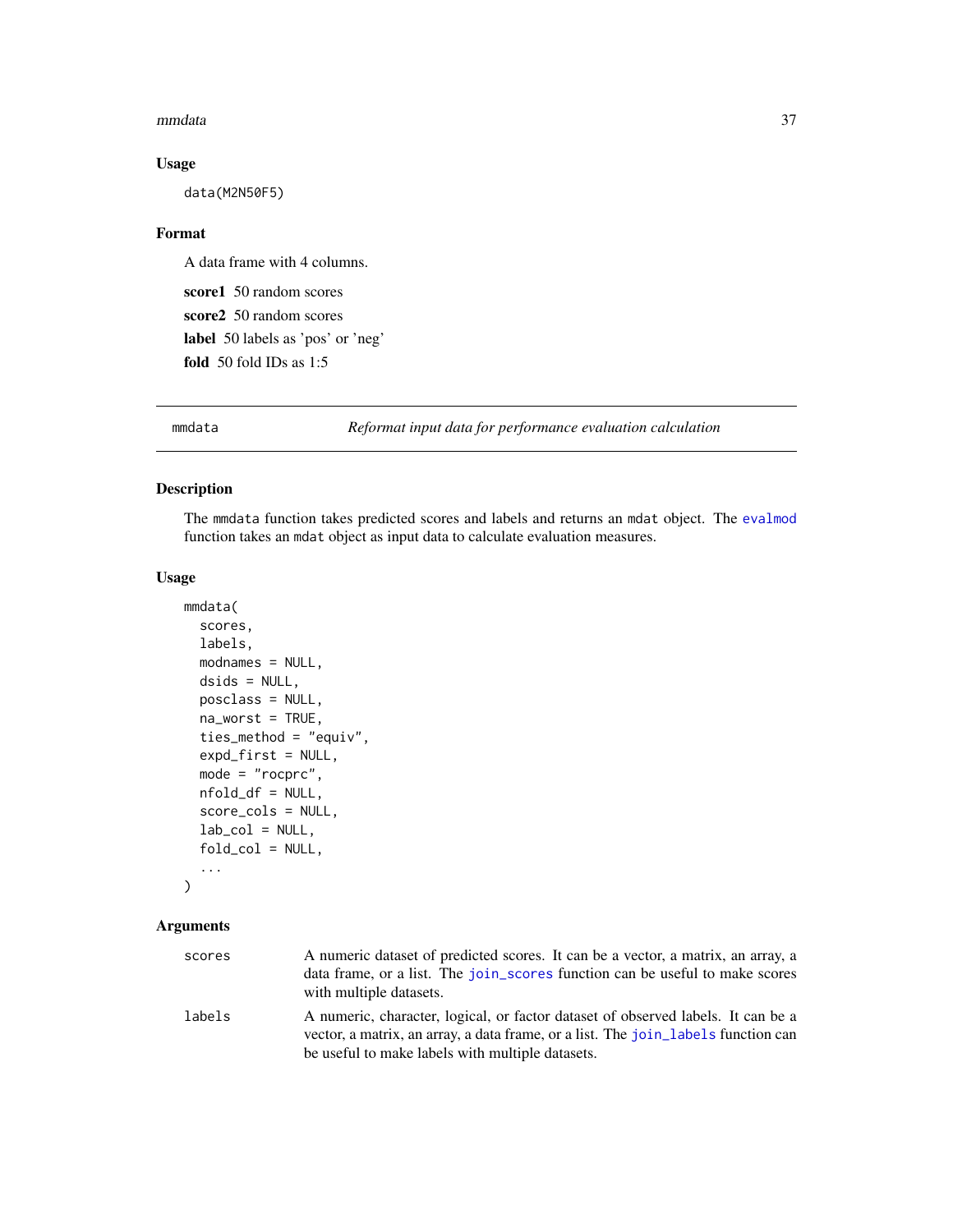| modnames    | A character vector for the names of the models. The evalmod function auto-<br>matically generates default names as "m1", "m2", "m3", and so on when it is<br>NULL.                                                                                                                                |  |  |
|-------------|---------------------------------------------------------------------------------------------------------------------------------------------------------------------------------------------------------------------------------------------------------------------------------------------------|--|--|
| dsids       | A numeric vector for test dataset IDs. The evalmod function automatically gen-<br>erates the default ID as 1 when it is NULL.                                                                                                                                                                     |  |  |
| posclass    | A scalar value to specify the label of positives in labels. It must be the same<br>data type as labels. For example, posclass $= -1$ changes the positive label<br>from 1 to $-1$ when labels contains 1 and $-1$ . The positive label will be auto-<br>matically detected when posclass is NULL. |  |  |
| na_worst    | A Boolean value for controlling the treatment of NAs in scores.                                                                                                                                                                                                                                   |  |  |
|             | <b>TRUE</b> All NAs are treated as the worst scores<br>FALSE All NAs are treated as the best scores                                                                                                                                                                                               |  |  |
| ties_method | A string for controlling ties in scores.                                                                                                                                                                                                                                                          |  |  |
|             | "equiv" Ties are equivalently ranked                                                                                                                                                                                                                                                              |  |  |
|             | "first" Ties are ranked in an increasing order as appeared                                                                                                                                                                                                                                        |  |  |
|             | <b>"random"</b> Ties are ranked in random order                                                                                                                                                                                                                                                   |  |  |
| expd_first  | A string to indicate which of the two variables - model names or test dataset IDs<br>should be expanded first when they are automatically generated.                                                                                                                                              |  |  |
|             | "modnames" Model names are expanded first. For example, The mmdata func-<br>tion generates modnames as $c("m1", "m2")$ and dsids as $c(1, 1)$ when two<br>vectors are passed as input, and modnames and dsids are unspecified.                                                                    |  |  |
|             | "dsids" Test dataset IDs are expanded first. For example, The mmdata func-<br>tion generates modnames as $c("m1", "m1")$ and dsids as $c(1, 2)$ when two<br>vectors are passed as input, and modnames and dsids are unspecified.                                                                  |  |  |
| mode        | A string that specifies the types of evaluation measures that the eval mod function<br>calculates.                                                                                                                                                                                                |  |  |
|             | "rocprc" ROC and Precision-Recall curves                                                                                                                                                                                                                                                          |  |  |
|             | "prcroc" Same as above                                                                                                                                                                                                                                                                            |  |  |
|             | "basic" Normalized ranks vs. accuracy, error rate, specificity, sensitivity, pre-<br>cision, Matthews correlation coefficient, and F-score.                                                                                                                                                       |  |  |
|             | "aucroc" Fast AUC(ROC) calculation with the U statistic                                                                                                                                                                                                                                           |  |  |
| nfold_df    | A data frame that contains at least one score column, label and fold columns.                                                                                                                                                                                                                     |  |  |
| score_cols  | A character/numeric vector that specifies score columns of nfold_df.                                                                                                                                                                                                                              |  |  |
| $lab\_col$  | A number/string that specifies the label column of nfold_df.                                                                                                                                                                                                                                      |  |  |
| fold_col    | A number/string that specifies the fold column of nfold_df.                                                                                                                                                                                                                                       |  |  |
| $\cdots$    | Not used by this method.                                                                                                                                                                                                                                                                          |  |  |

### Value

The mmdata function returns an mdat object that contains formatted labels and score ranks. The object can be used as input data for the [evalmod](#page-19-1) function.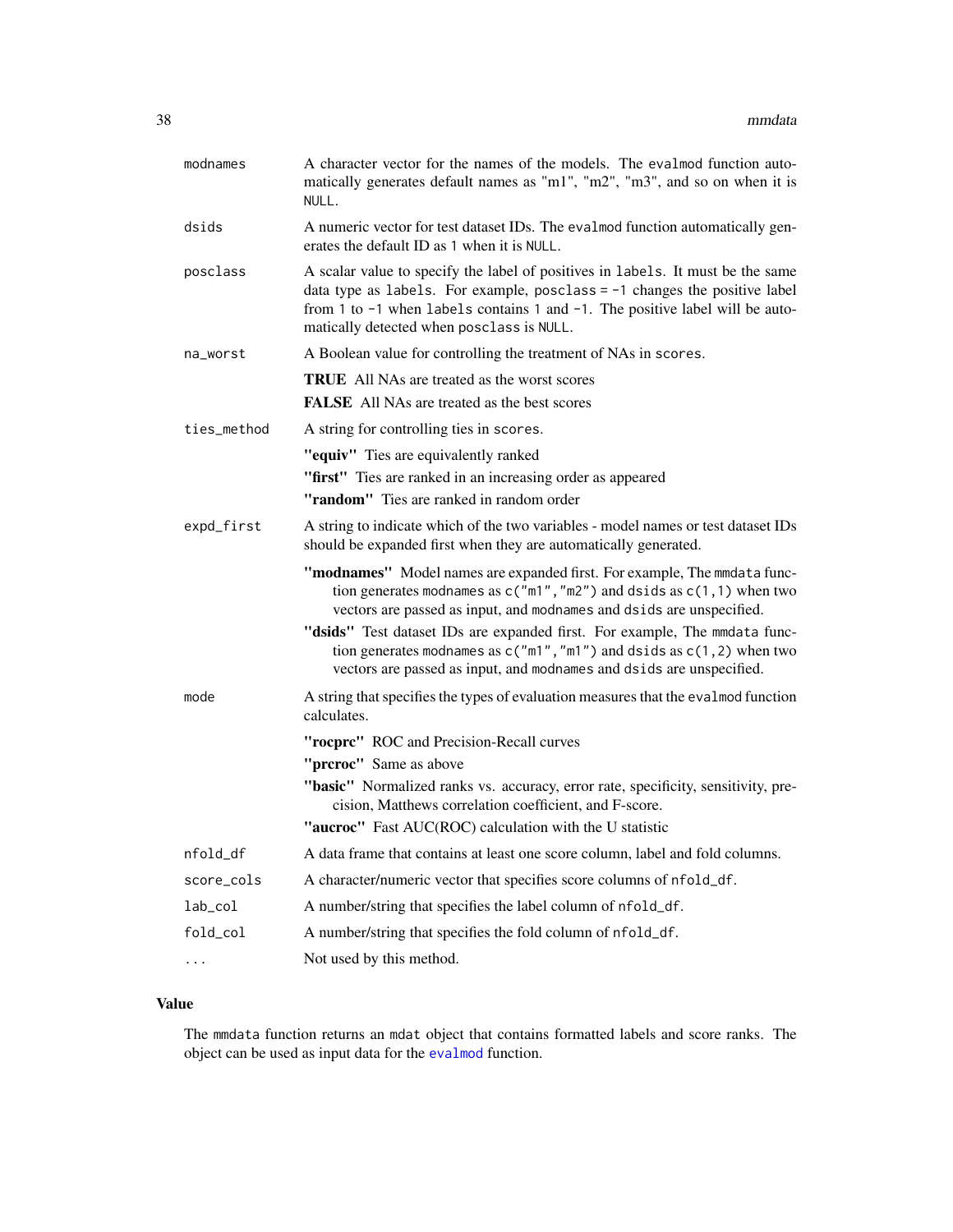#### <span id="page-38-0"></span>mmdata 39

### See Also

[evalmod](#page-19-1) for calculation evaluation measures. [join\\_scores](#page-34-1) and [join\\_labels](#page-33-1) for formatting scores and labels with multiple datasets. [format\\_nfold](#page-24-1) for creating n-fold cross validation dataset from data frame.

### Examples

```
##################################################
### Single model & single test dataset
###
## Load a dataset with 10 positives and 10 negatives
data(P10N10)
## Generate mdat object
ssmdat1 <- mmdata(P10N10$scores, P10N10$labels)
ssmdat1
ssmdat2 <- mmdata(1:8, sample(c(0, 1), 8, replace = TRUE))ssmdat2
##################################################
### Multiple models & single test dataset
###
## Create sample datasets with 100 positives and 100 negatives
samps <- create_sim_samples(1, 100, 100, "all")
## Multiple models & single test dataset
msmdat1 <- mmdata(samps[["scores"]], samps[["labels"]],
                  modnames = samps[["modnames"]])
msmdat1
## Use join_scores and join_labels
s1 \leftarrow c(1, 2, 3, 4)s2 \leq c(5, 6, 7, 8)scores <- join_scores(s1, s2)
11 \leftarrow c(1, 0, 1, 1)12 \leq c(1, 0, 1, 1)labels <- join_labels(l1, l2)
msmdat2 <- mmdata(scores, labels, modnames = c("ms1", "ms2"))
msmdat2
##################################################
### Single model & multiple test datasets
###
```
## Create sample datasets with 100 positives and 100 negatives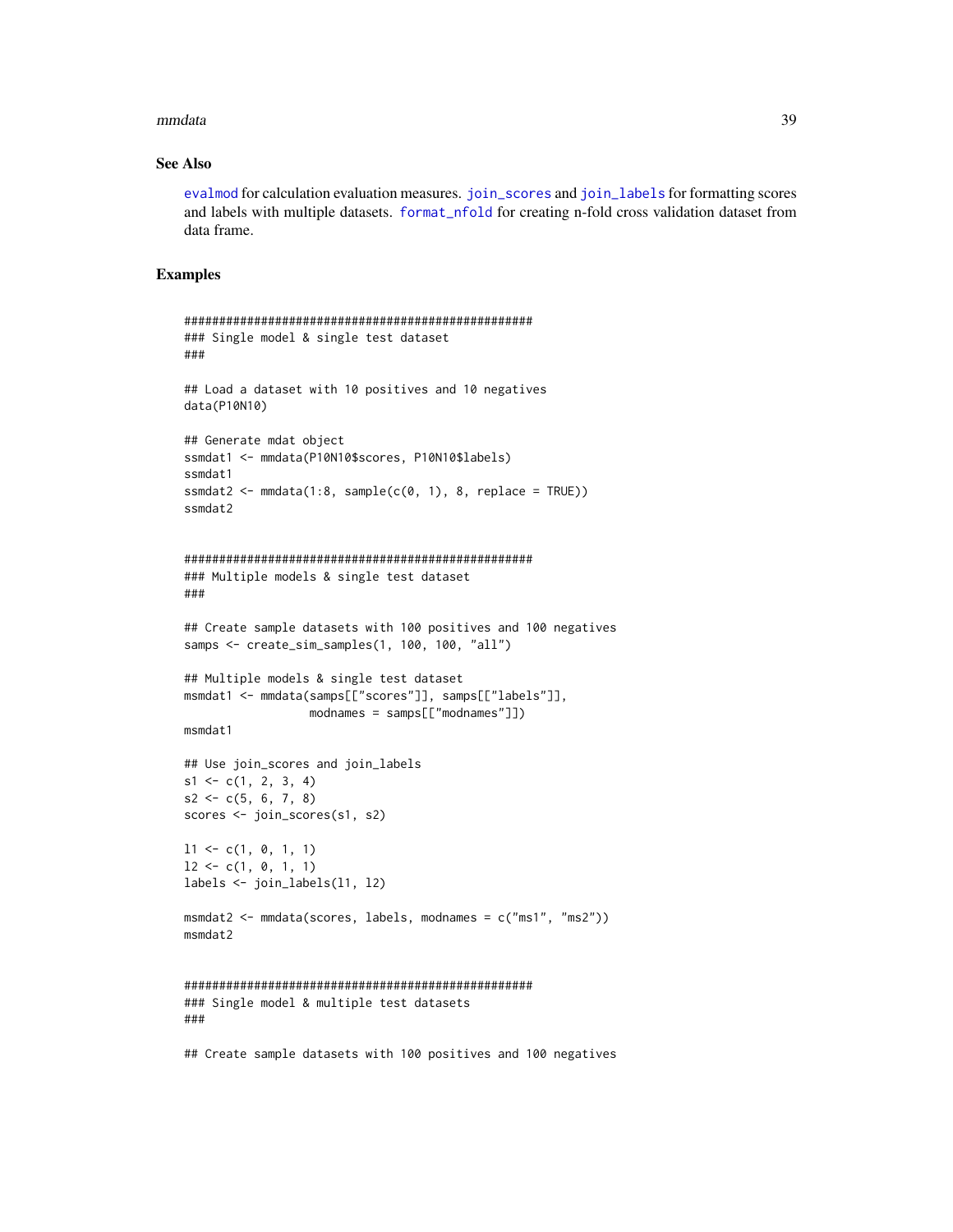```
samps <- create_sim_samples(10, 100, 100, "good_er")
## Single model & multiple test datasets
smmdat <- mmdata(samps[["scores"]], samps[["labels"]],
                  modnames = samps[["modnames"]],
                  dsids = samps[["dsids"]])
smmdat
##################################################
### Multiple models & multiple test datasets
###
## Create sample datasets with 100 positives and 100 negatives
samps <- create_sim_samples(10, 100, 100, "all")
## Multiple models & multiple test datasets
mmmdat <- mmdata(samps[["scores"]], samps[["labels"]],
                  modnames = samps[["modnames"]],
                  dsids = samps[["dsids"]])
mmmdat
##################################################
### N-fold cross validation datasets
###
## Load test data
data(M2N50F5)
head(M2N50F5)
## Speficy nessesary columns to create mdat
cvdat1 \leftarrow \text{mmdata}(\text{nfold}_d f = \text{M2N50F5}, \text{score}_cols = c(1, 2),lab\_col = 3, fold\_col = 4,
                  modnames = c("m1", "m2"), dsids = 1:5)
cvdat1
## Use column names
cvdat2 <- mmdata(nfold_df = M2N50F5, score_cols = c("score1", "score2"),
                 lab_col = "label", fold_col = "fold",
                  modnames = c("m1", "m2"), dsids = 1:5)
cvdat2
```
P10N10 *A small example dataset with several tied scores.*

### Description

A list contains labels and scores for 10 positives and 10 negatives.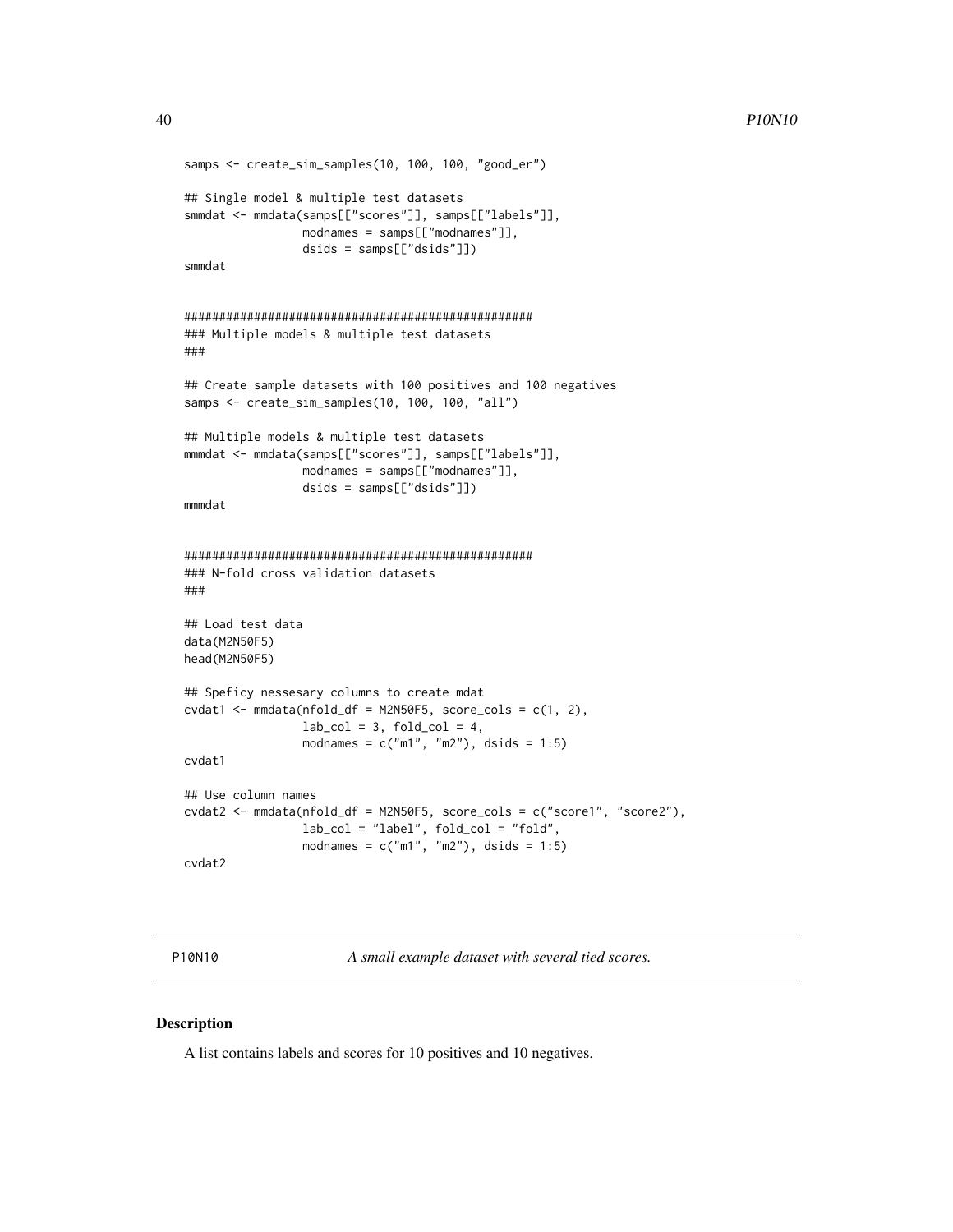<span id="page-40-0"></span>part that the contract of the contract of the contract of the contract of the contract of the contract of the contract of the contract of the contract of the contract of the contract of the contract of the contract of the

#### Usage

data(P10N10)

### Format

A list with 4 items.

np number of positives: 10

nn number of negatives: 10

labels 20 labels of observed data

scores 20 scores with some ties

<span id="page-40-1"></span>part *Calculate partial AUCs*

### Description

The part function takes an S3 object generated by [evalmod](#page-19-1) and calculate partial AUCs and Standardized partial AUCs of ROC and Precision-Recall curves. Standardized pAUCs are standardized to the range between 0 and 1.

### Usage

```
part(curves, xlim, ylim, curvetype)
## S3 method for class 'sscurves'
part(curves, xlim = c(0, 1), ylim = c(0, 1), curvetype = c("ROC", "PRC"))## S3 method for class 'mscurves'
part(curves, xlim = c(0, 1), ylim = c(0, 1), curvetype = c("ROC", "PRC"))
## S3 method for class 'smcurves'
part(curves, xlim = c(0, 1), ylim = c(0, 1), curvetype = c("ROC", "PRC"))## S3 method for class 'mmcurves'
part(curves, xlim = c(\emptyset, 1), ylim = c(\emptyset, 1), curvetype = c("ROC", "PRC"))
```
### Arguments

curves An S3 object generated by [evalmod](#page-19-1). The part function accepts the following S<sub>3</sub> objects.

| S3 object | # of models | # of test datasets |
|-----------|-------------|--------------------|
| sscurves  | single      | single             |
| mscurves  | multiple    | single             |
| smcurves  | single      | multiple           |
| mmcurves  | multiple    | multiple           |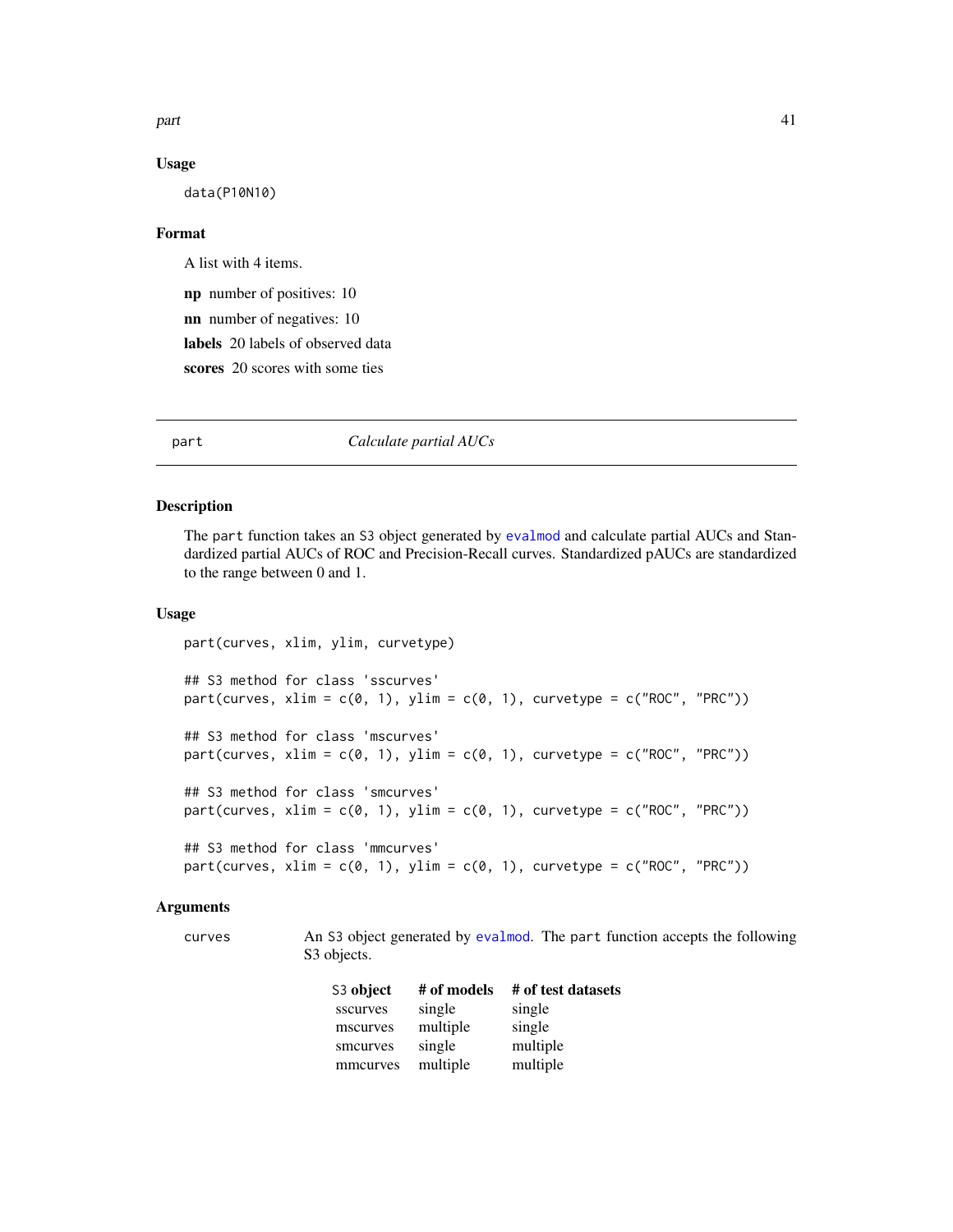<span id="page-41-0"></span>

|           |                                                    | See the <b>Value</b> section of evalmod for more details.                        |  |  |
|-----------|----------------------------------------------------|----------------------------------------------------------------------------------|--|--|
| xlim      |                                                    | A numeric vector of length two to specify x range between two points in $[0, 1]$ |  |  |
| vlim      |                                                    | A numeric vector of length two to specify y range between two points in $[0, 1]$ |  |  |
| curvetype | A character vector with the following curve types. |                                                                                  |  |  |
|           | curvetype                                          | description                                                                      |  |  |
|           | ROC.                                               | ROC curve                                                                        |  |  |

Multiple curvetype can be combined, such as c("ROC","PRC").

PRC Precision-Recall curve

#### Value

The part function returns the same S3 object specified as input with calculated pAUCs and standardized pAUCs.

### See Also

[evalmod](#page-19-1) for generating S3 objects with performance evaluation measures. [pauc](#page-43-1) for retrieving a dataset of pAUCs.

### Examples

## Not run:

```
## Load library
library(ggplot2)
```

```
##################################################
### Single model & single test dataset
###
```

```
## Load a dataset with 10 positives and 10 negatives
data(P10N10)
```

```
## Generate an sscurve object that contains ROC and Precision-Recall curves
sscurves <- evalmod(scores = P10N10$scores, labels = P10N10$labels)
```

```
## Calculate partial AUCs
sscurves.part <- part(sscurves, xlim = c(0.25, 0.75))
```

```
## Show AUCs
sscurves.part
```

```
## Plot partial curve
plot(sscurves.part)
```

```
## Plot partial curve with ggplot
autoplot(sscurves.part)
```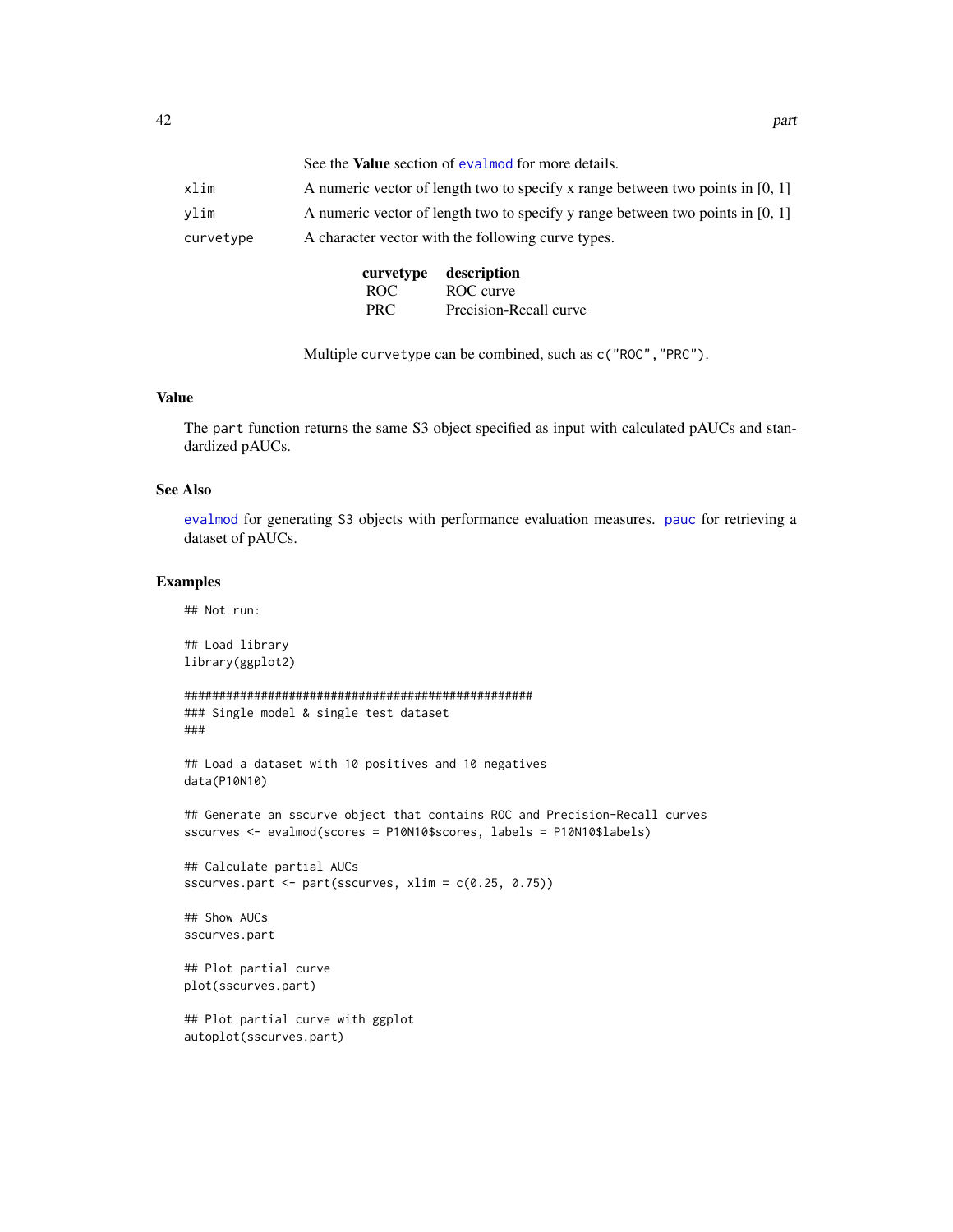```
##################################################
### Multiple models & single test dataset
###
## Create sample datasets with 100 positives and 100 negatives
samps <- create_sim_samples(1, 100, 100, "all")
mdat <- mmdata(samps[["scores"]], samps[["labels"]],
               modnames = samps[["modnames"]])
## Generate an mscurve object that contains ROC and Precision-Recall curves
mscurves <- evalmod(mdat)
## Calculate partial AUCs
mscurves.part <- part(mscurves, xlim = c(0, 0.75), ylim = c(0.25, 0.75))
## Show AUCs
mscurves.part
## Plot partial curves
plot(mscurves.part)
## Plot partial curves with ggplot
autoplot(mscurves.part)
##################################################
### Single model & multiple test datasets
###
## Create sample datasets with 100 positives and 100 negatives
samps <- create_sim_samples(4, 100, 100, "good_er")
mdat <- mmdata(samps[["scores"]], samps[["labels"]],
               modnames = samps[["modnames"]],
               dsids = samps[["dsids"]])
## Generate an smcurve object that contains ROC and Precision-Recall curves
smcurves <- evalmod(mdat)
## Calculate partial AUCs
smcurves.part <- part(smcurves, xlim = c(0.25, 0.75))
## Show AUCs
smcurves.part
## Plot partial curve
plot(smcurves.part)
## Plot partial curve with ggplot
autoplot(smcurves.part)
```

```
##################################################
```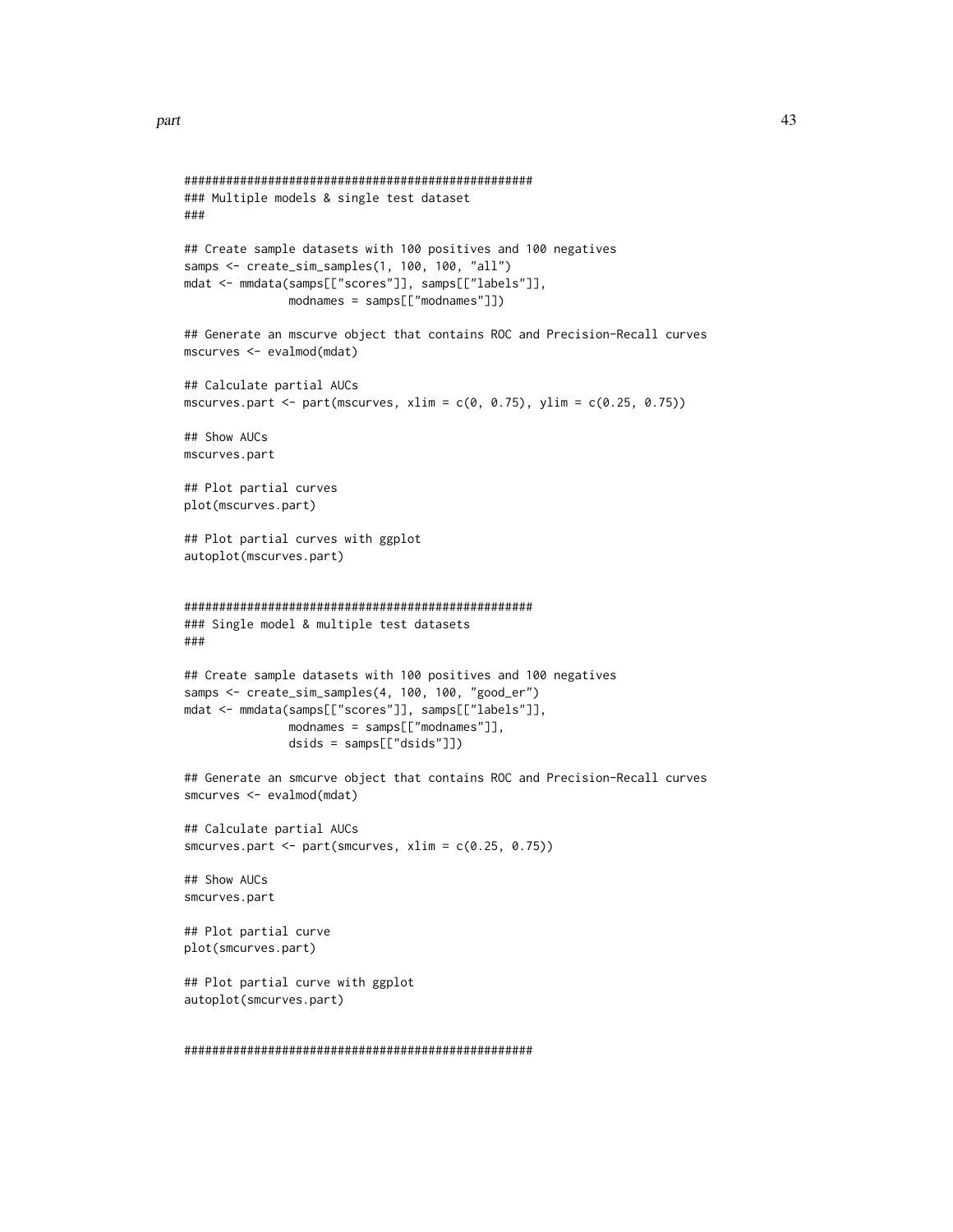```
### Multiple models & multiple test datasets
###
## Create sample datasets with 100 positives and 100 negatives
samps <- create_sim_samples(4, 100, 100, "all")
mdat <- mmdata(samps[["scores"]], samps[["labels"]],
               modnames = samps[["modnames"]],
               dsids = samps[["dsids"]])
## Generate an mscurve object that contains ROC and Precision-Recall curves
mmcurves <- evalmod(mdat, raw_curves = TRUE)
## Calculate partial AUCs
mmcurves.part \leq part(mmcurves, xlim = c(0, 0.25))
## Show AUCs
mmcurves.part
## Plot partial curves
plot(mmcurves.part)
## Plot partial curves with ggplot
autoplot(mmcurves.part)
## End(Not run)
```
#### <span id="page-43-1"></span>pauc *Retrieve a data frame of pAUC scores*

### Description

The auc function takes an S3 object generated by [part](#page-40-1) and [evalmod](#page-19-1) and retrieves a data frame with the partial AUC scores of ROC and Precision-Recall curves.

#### Usage

```
pauc(curves)
```
## S3 method for class 'aucs' pauc(curves)

### Arguments

curves An S3 object generated by [part](#page-40-1) and [evalmod](#page-19-1). The pauc function accepts the following S3 objects.

| S <sub>3</sub> object | # of models | # of test datasets |
|-----------------------|-------------|--------------------|
| sscurves              | single      | single             |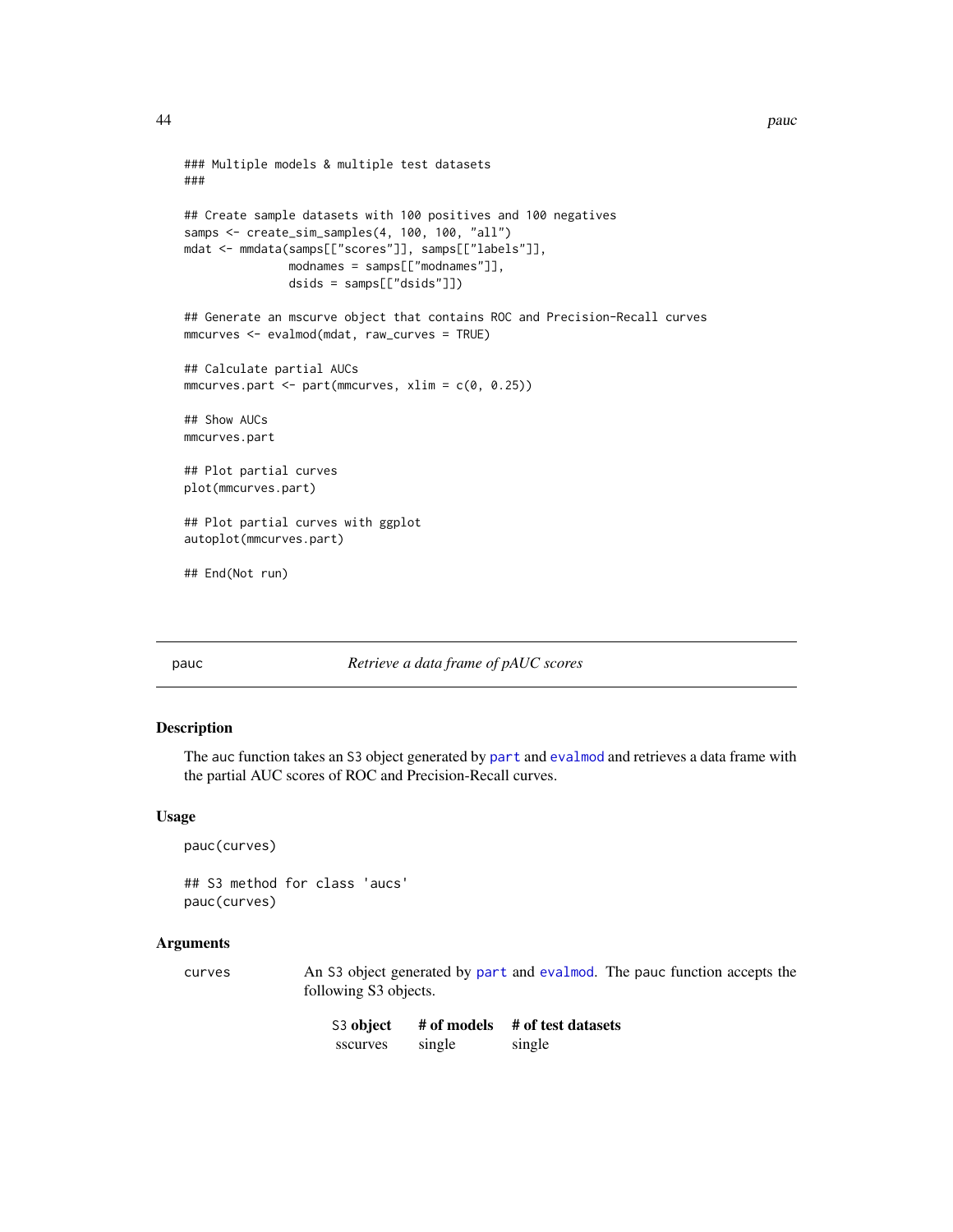| mscurves | multiple | single   |
|----------|----------|----------|
| smcurves | single   | multiple |
| mmcurves | multiple | multiple |

```
See the Value section of evalmod for more details.
```
### <span id="page-44-0"></span>Value

The auc function returns a data frame with pAUC scores.

### See Also

[evalmod](#page-19-1) for generating S3 objects with performance evaluation measures. [part](#page-40-1) for calculation of pAUCs. [auc](#page-6-1) for retrieving a dataset of AUCs.

### Examples

```
##################################################
### Single model & single test dataset
###
## Load a dataset with 10 positives and 10 negatives
data(P10N10)
## Generate an sscurve object that contains ROC and Precision-Recall curves
sscurves <- evalmod(scores = P10N10$scores, labels = P10N10$labels)
## Calculate partial AUCs
sscurves.part <- part(sscurves, xlim = c(0.25, 0.75))
## Shows pAUCs
pauc(sscurves.part)
##################################################
### Multiple models & single test dataset
###
## Create sample datasets with 100 positives and 100 negatives
samps <- create_sim_samples(1, 100, 100, "all")
mdat <- mmdata(samps[["scores"]], samps[["labels"]],
               modnames = samps[["modnames"]])
## Generate an mscurve object that contains ROC and Precision-Recall curves
mscurves <- evalmod(mdat)
## Calculate partial AUCs
mscurves.part <- part(mscurves, xlim = c(\emptyset, \emptyset.75), ylim = c(\emptyset.25, \emptyset.75))
## Shows pAUCs
```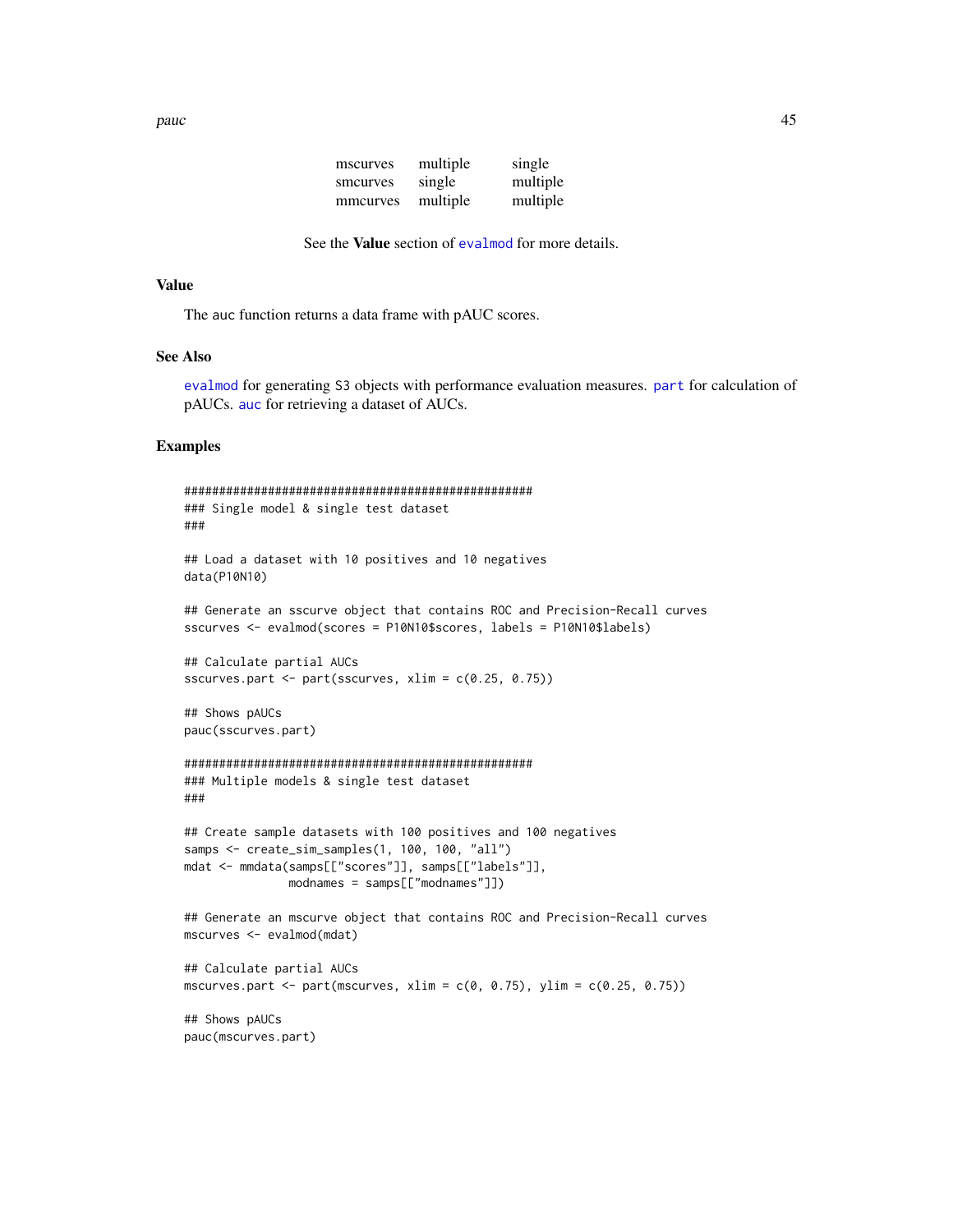```
##################################################
### Single model & multiple test datasets
###
## Create sample datasets with 100 positives and 100 negatives
samps <- create_sim_samples(4, 100, 100, "good_er")
mdat <- mmdata(samps[["scores"]], samps[["labels"]],
               modnames = samps[["modnames"]],
               dsids = samps[["dsids"]])
## Generate an smcurve object that contains ROC and Precision-Recall curves
smcurves <- evalmod(mdat, raw_curves = TRUE)
## Calculate partial AUCs
smcurves.part <- part(smcurves, xlim = c(0.25, 0.75))
## Shows pAUCs
pauc(smcurves.part)
##################################################
### Multiple models & multiple test datasets
###
## Create sample datasets with 100 positives and 100 negatives
samps <- create_sim_samples(4, 100, 100, "all")
mdat <- mmdata(samps[["scores"]], samps[["labels"]],
               modnames = samps[["modnames"]],
               dsids = samps[["dsids"]])
## Generate an mscurve object that contains ROC and Precision-Recall curves
mmcurves <- evalmod(mdat, raw_curves = TRUE)
## Calculate partial AUCs
mmcurves.path < - part(mmcurves, xlim = c(0, 0.25))## Shows pAUCs
pauc(mmcurves.part)
```
<span id="page-45-1"></span>

plot *Plot performance evaluation measures*

### Description

The plot function creates a plot of performance evaluation measures.

#### Usage

```
## S3 method for class 'sscurves'
plot(x, y = NULL, ...)
```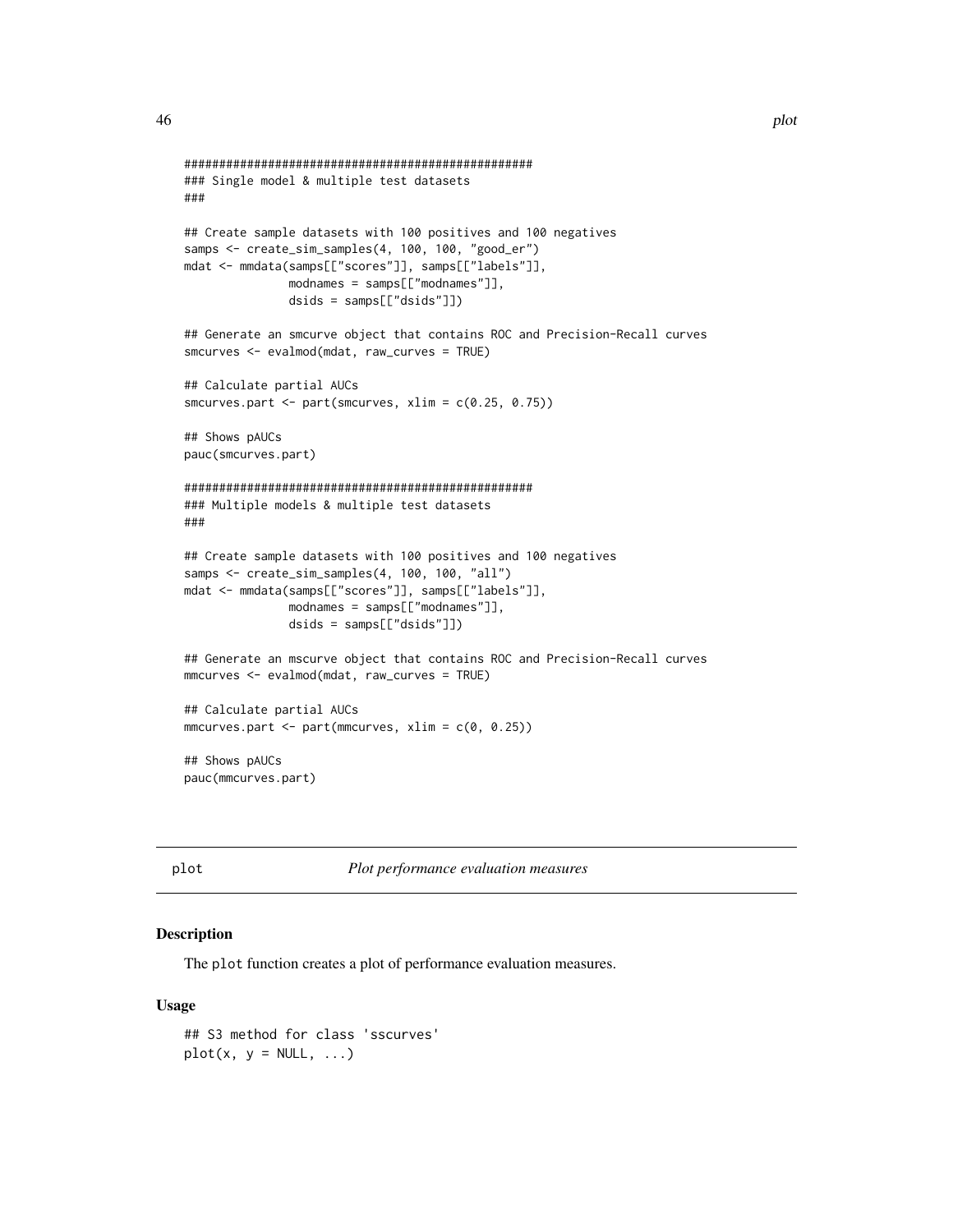```
## S3 method for class 'mscurves'
plot(x, y = NULL, ...)## S3 method for class 'smcurves'
plot(x, y = NULL, ...)## S3 method for class 'mmcurves'
plot(x, y = NULL, ...)## S3 method for class 'sspoints'
plot(x, y = NULL, ...)## S3 method for class 'mspoints'
plot(x, y = NULL, ...)## S3 method for class 'smpoints'
plot(x, y = NULL, ...)## S3 method for class 'mmpoints'
plot(x, y = NULL, ...)
```
### Arguments

x An S3 object generated by [evalmod](#page-19-1). The plot function accepts the following S3 objects.

1. ROC and Precision-Recall curves (mode = "rocprc")

| S3 object | # of models | # of test datasets |
|-----------|-------------|--------------------|
| sscurves  | single      | single             |
| mscurves  | multiple    | single             |
| smcurves  | single      | multiple           |
| mmcurves  | multiple    | multiple           |
|           |             |                    |

2. Basic evaluation measures (mode = "basic")

| S3 object | # of models | # of test datasets |
|-----------|-------------|--------------------|
| sspoints  | single      | single             |
| mspoints  | multiple    | single             |
| smpoints  | single      | multiple           |
| mmpoints  | multiple    | multiple           |

See the Value section of [evalmod](#page-19-1) for more details.

y Equivalent with curvetype.

... All the following arguments can be specified.

curvetype 1. ROC and Precision-Recall curves (mode = "rocprc")

#### curvetype description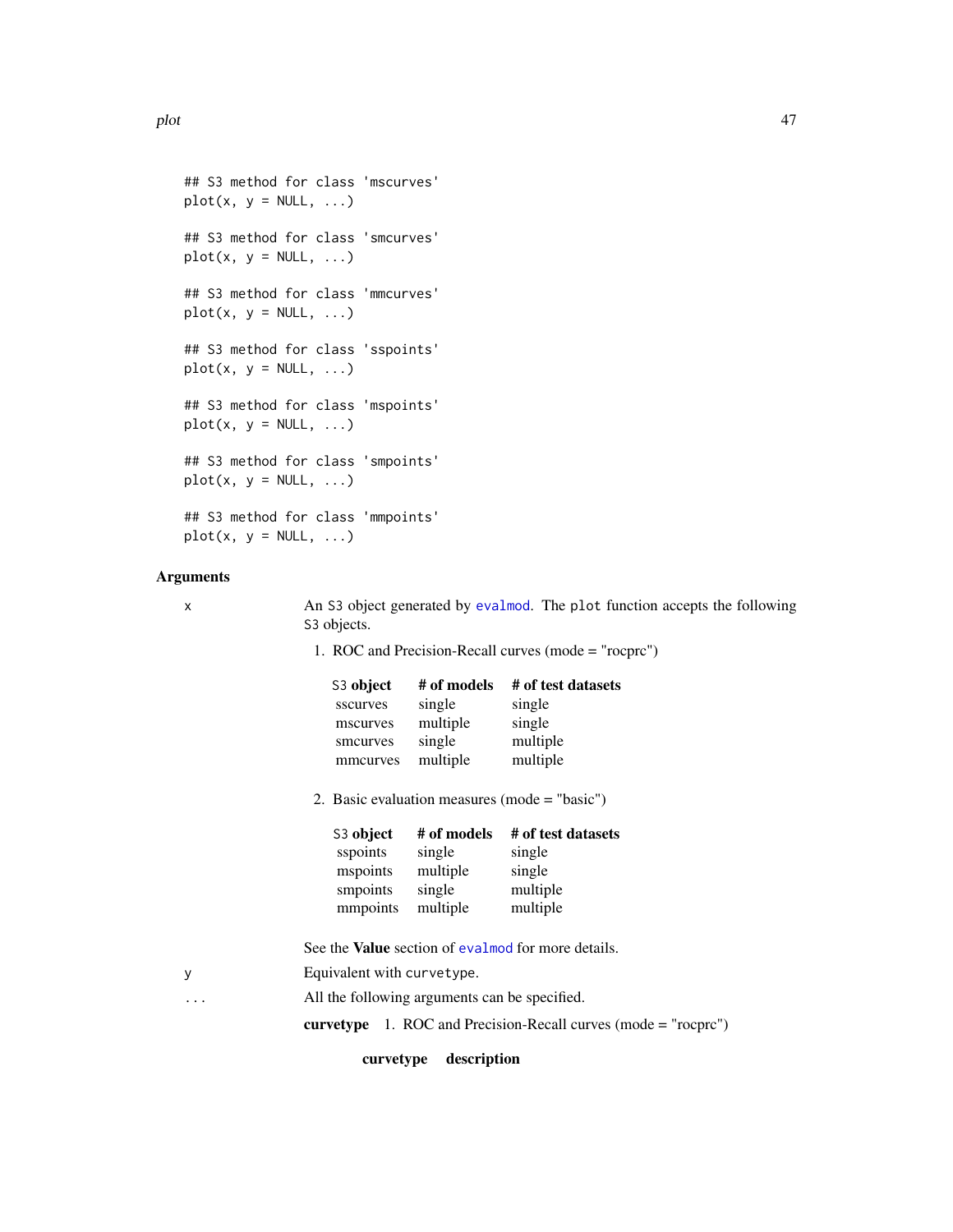| ROC | ROC curve              |
|-----|------------------------|
| PRC | Precision-Recall curve |

Multiple curvetype can be combined, such as c("ROC","PRC").

2. Basic evaluation measures (mode = "basic")

### <span id="page-47-0"></span>curvetype description

| error       | Normalized ranks vs. error rate                       |
|-------------|-------------------------------------------------------|
| accuracy    | Normalized ranks vs. accuracy                         |
| specificity | Normalized ranks vs. specificity                      |
| sensitivity | Normalized ranks vs. sensitivity                      |
| precision   | Normalized ranks vs. precision                        |
| mcc         | Normalized ranks vs. Matthews correlation coefficient |
| fscore      | Normalized ranks vs. F-score                          |

Multiple curvetype can be combined, such as c("precision","sensitivity"). type A character to specify the line type as follows.

- "l" lines
- "p" points
- "b" both lines and points
- show\_cb A Boolean value to specify whether point-wise confidence bounds are drawn. It is effective only when calc\_avg of the [evalmod](#page-19-1) function is set to TRUE.
- raw\_curves A Boolean value to specify whether raw curves are shown instead of the average curve. It is effective only when raw\_curves of the [evalmod](#page-19-1) function is set to TRUE.
- show\_legend A Boolean value to specify whether the legend is shown.

### Value

The plot function shows a plot and returns NULL.

### See Also

[evalmod](#page-19-1) for generating an S3 object. [autoplot](#page-10-1) for plotting the equivalent curves with **ggplot2**.

### Examples

```
## Not run:
##################################################
### Single model & single test dataset
###
## Load a dataset with 10 positives and 10 negatives
data(P10N10)
## Generate an sscurve object that contains ROC and Precision-Recall curves
sscurves <- evalmod(scores = P10N10$scores, labels = P10N10$labels)
```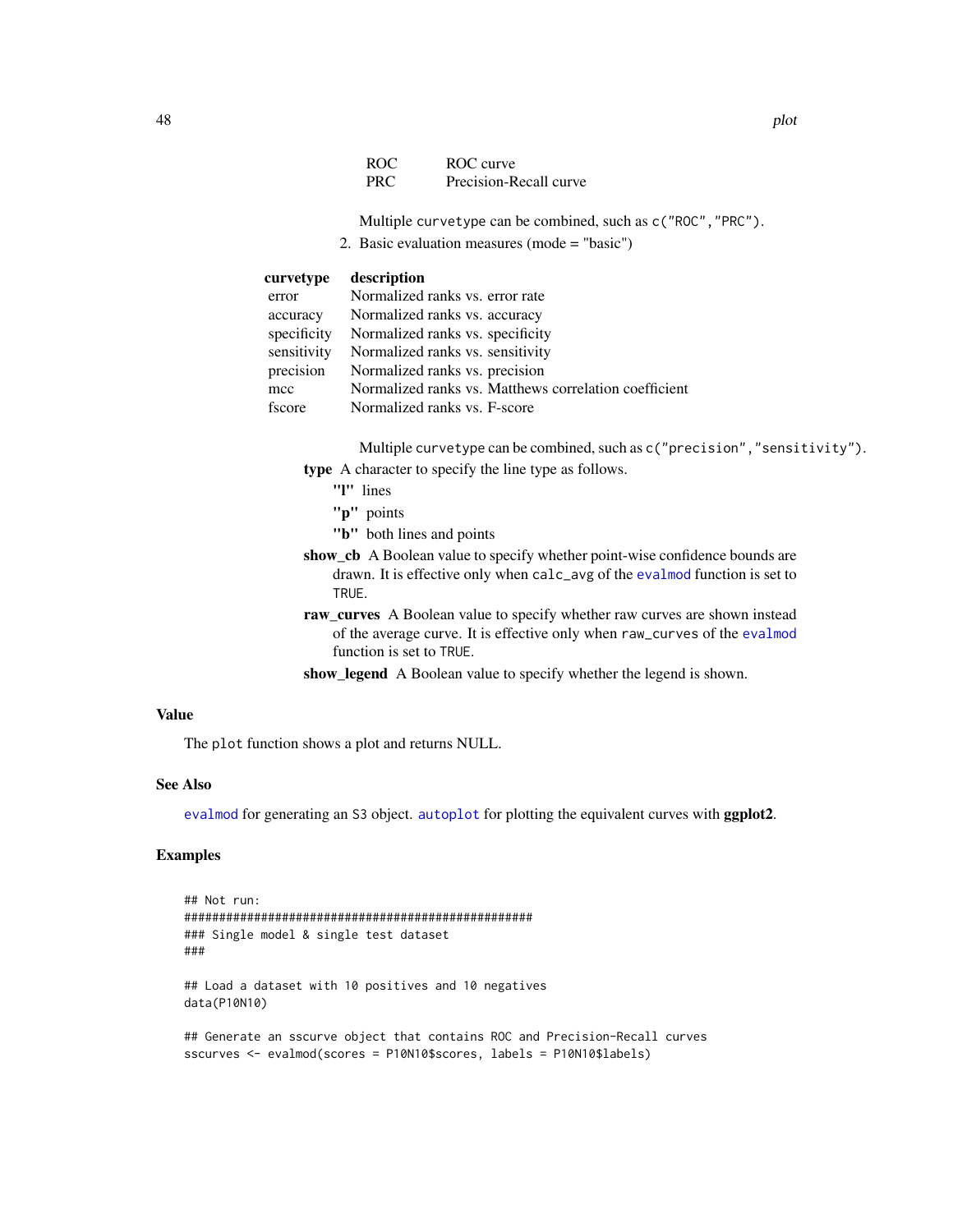```
## Plot both ROC and Precision-Recall curves
plot(sscurves)
## Plot a ROC curve
plot(sscurves, curvetype = "ROC")
## Plot a Precision-Recall curve
plot(sscurves, curvetype = "PRC")
## Generate an sspoints object that contains basic evaluation measures
sspoints <- evalmod(mode = "basic", scores = P10N10$scores,
                    labels = P10N10$labels)
## Plot normalized ranks vs. basic evaluation measures
plot(sspoints)
## Plot normalized ranks vs. precision
plot(sspoints, curvetype = "precision")
##################################################
### Multiple models & single test dataset
###
## Create sample datasets with 100 positives and 100 negatives
samps <- create_sim_samples(1, 100, 100, "all")
mdat <- mmdata(samps[["scores"]], samps[["labels"]],
               modnames = samps[["modnames"]])
## Generate an mscurve object that contains ROC and Precision-Recall curves
mscurves <- evalmod(mdat)
## Plot both ROC and Precision-Recall curves
plot(mscurves)
## Hide the legend
plot(mscurves, show_legend = FALSE)
## Generate an mspoints object that contains basic evaluation measures
mspoints <- evalmod(mdat, mode = "basic")
## Plot normalized ranks vs. basic evaluation measures
plot(mspoints)
## Hide the legend
plot(mspoints, show_legend = FALSE)
##################################################
### Single model & multiple test datasets
###
```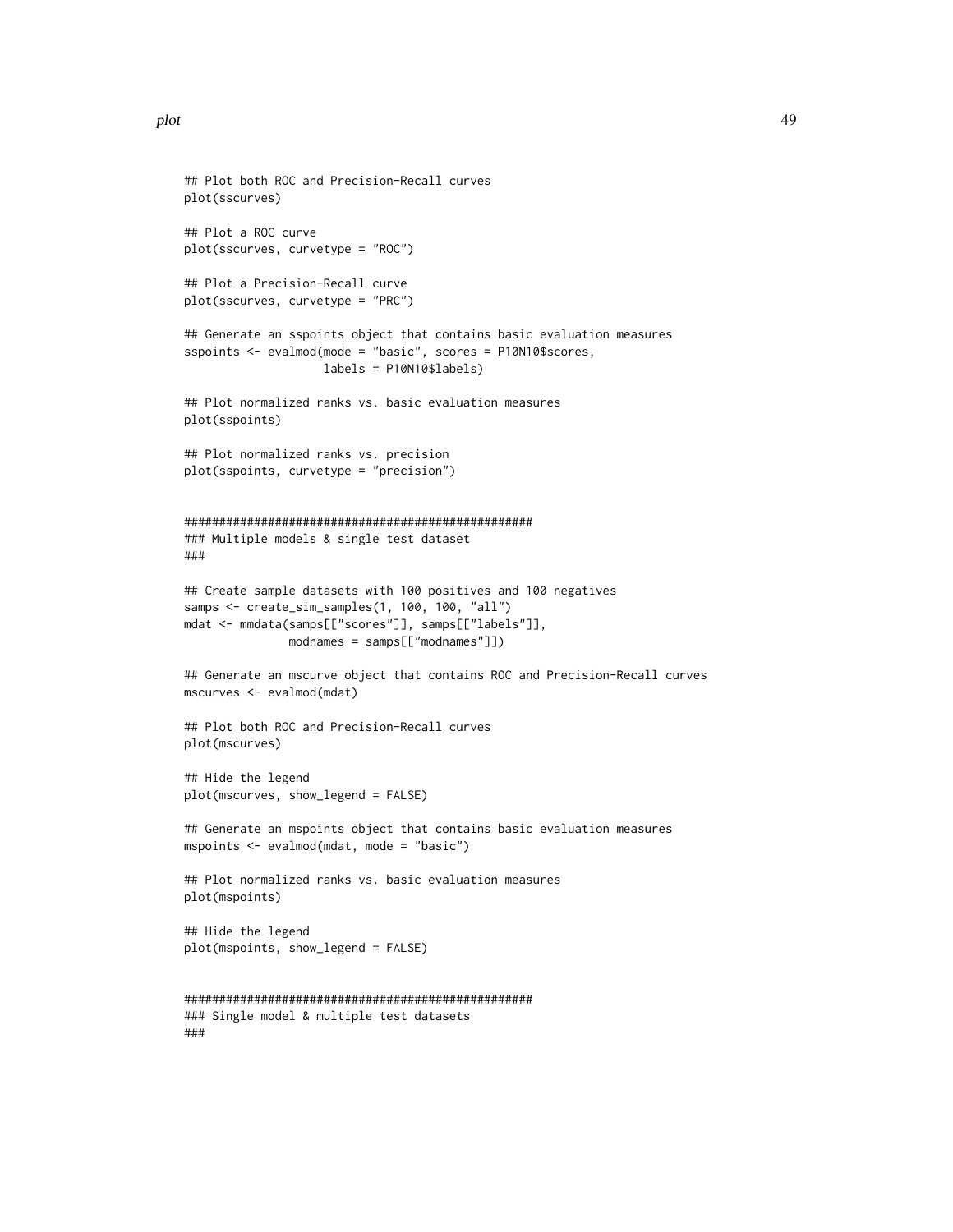```
## Create sample datasets with 100 positives and 100 negatives
samps <- create_sim_samples(10, 100, 100, "good_er")
mdat <- mmdata(samps[["scores"]], samps[["labels"]],
              modnames = samps[["modnames"]],
               dsids = samps[["dsids"]])
## Generate an smcurve object that contains ROC and Precision-Recall curves
smcurves <- evalmod(mdat, raw_curves = TRUE)
## Plot average ROC and Precision-Recall curves
plot(smcurves, raw_curves = FALSE)
## Hide confidence bounds
plot(smcurves, raw_curves = FALSE, show_cb = FALSE)
## Plot raw ROC and Precision-Recall curves
plot(smcurves, raw_curves = TRUE, show_cb = FALSE)
## Generate an smpoints object that contains basic evaluation measures
smpoints <- evalmod(mdat, mode = "basic")
## Plot normalized ranks vs. average basic evaluation measures
plot(smpoints)
##################################################
### Multiple models & multiple test datasets
###
## Create sample datasets with 100 positives and 100 negatives
samps <- create_sim_samples(10, 100, 100, "all")
mdat <- mmdata(samps[["scores"]], samps[["labels"]],
              modnames = samps[["modnames"]],
               dsids = samps[["dsids"]])
## Generate an mscurve object that contains ROC and Precision-Recall curves
mmcurves <- evalmod(mdat, raw_curves = TRUE)
## Plot average ROC and Precision-Recall curves
plot(mmcurves, raw_curves = FALSE)
## Show confidence bounds
plot(mmcurves, raw_curves = FALSE, show_cb = TRUE)
## Plot raw ROC and Precision-Recall curves
plot(mmcurves, raw_curves = TRUE)
## Generate an mmpoints object that contains basic evaluation measures
mmpoints <- evalmod(mdat, mode = "basic")
## Plot normalized ranks vs. average basic evaluation measures
```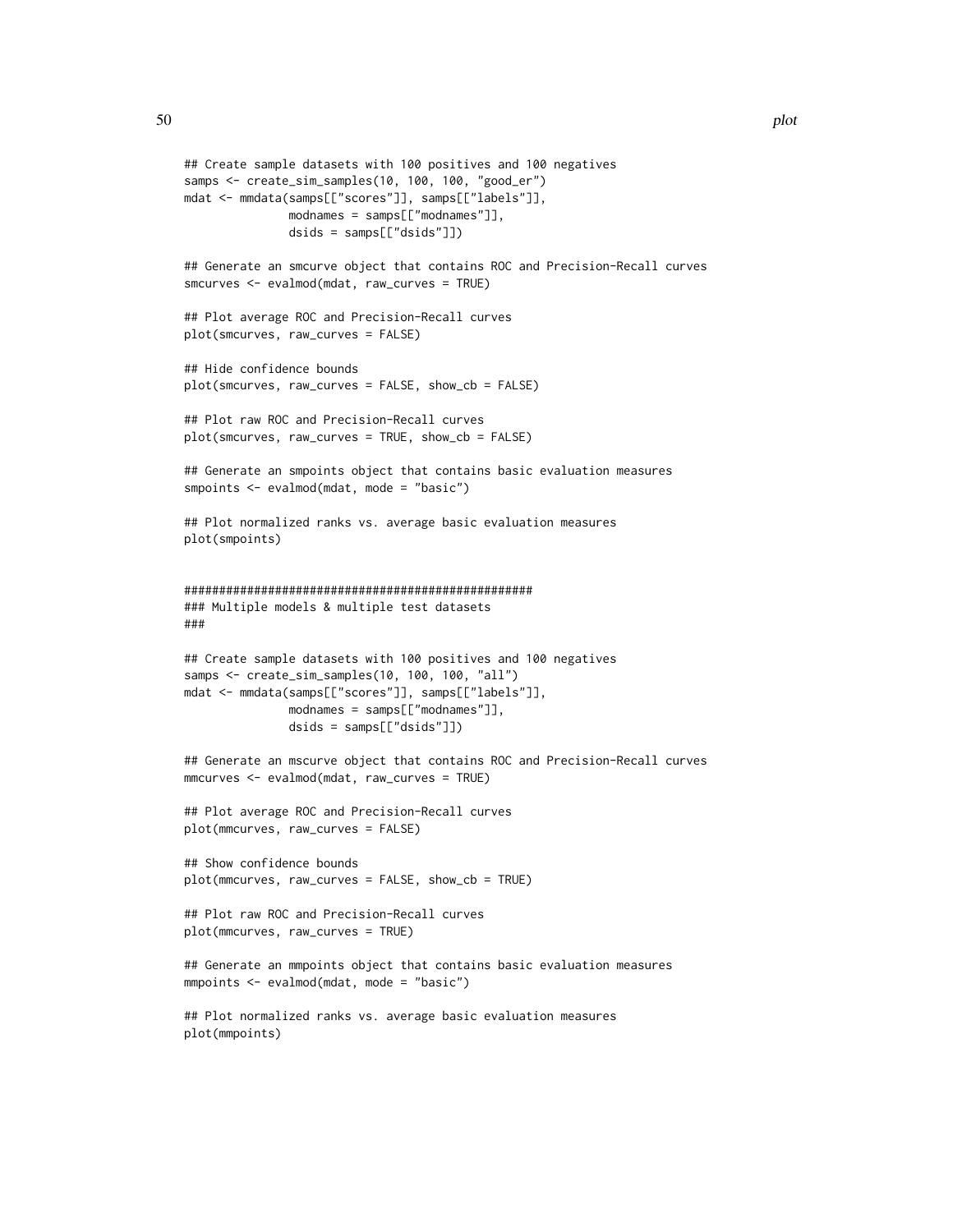#### <span id="page-50-0"></span>precrec 51

```
##################################################
### N-fold cross validation datasets
###
## Load test data
data(M2N50F5)
## Speficy nessesary columns to create mdat
\text{cvdat} \leq \text{mmdata}(\text{nfold\_df} = \text{M2N50F5}, \text{score\_cols} = \text{c}(1, 2),lab\_col = 3, fold\_col = 4,
                 modnames = c("m1", "m2"), dsids = 1:5)
## Generate an mmcurve object that contains ROC and Precision-Recall curves
cvcurves <- evalmod(cvdat)
## Average ROC and Precision-Recall curves
plot(cvcurves)
## Show confidence bounds
plot(cvcurves, show_cb = TRUE)
## Generate an mmpoints object that contains basic evaluation measures
cvpoints <- evalmod(cvdat, mode = "basic")
## Normalized ranks vs. average basic evaluation measures
plot(cvpoints)
## End(Not run)
```
precrec *precrec: A package for computing accurate ROC and Precision-Recall curves*

### Description

The precrec package contains several functions and S3 generics to provide a robust platform for performance evaluation of binary classifiers.

### Functions

The precrec package provides the following six functions.

| <b>Function</b>    | <b>Description</b>                                         |
|--------------------|------------------------------------------------------------|
| evalmod            | Main function to calculate evaluation measures             |
| mmdata             | Reformat input data for performance evaluation calculation |
| join_scores        | Join scores of multiple models into a list                 |
| join_labels        | Join observed labels of multiple test datasets into a list |
| create_sim_samples | Create random samples for simulations                      |
| format_nfold       | Create n-fold cross validation dataset from data frame     |
|                    |                                                            |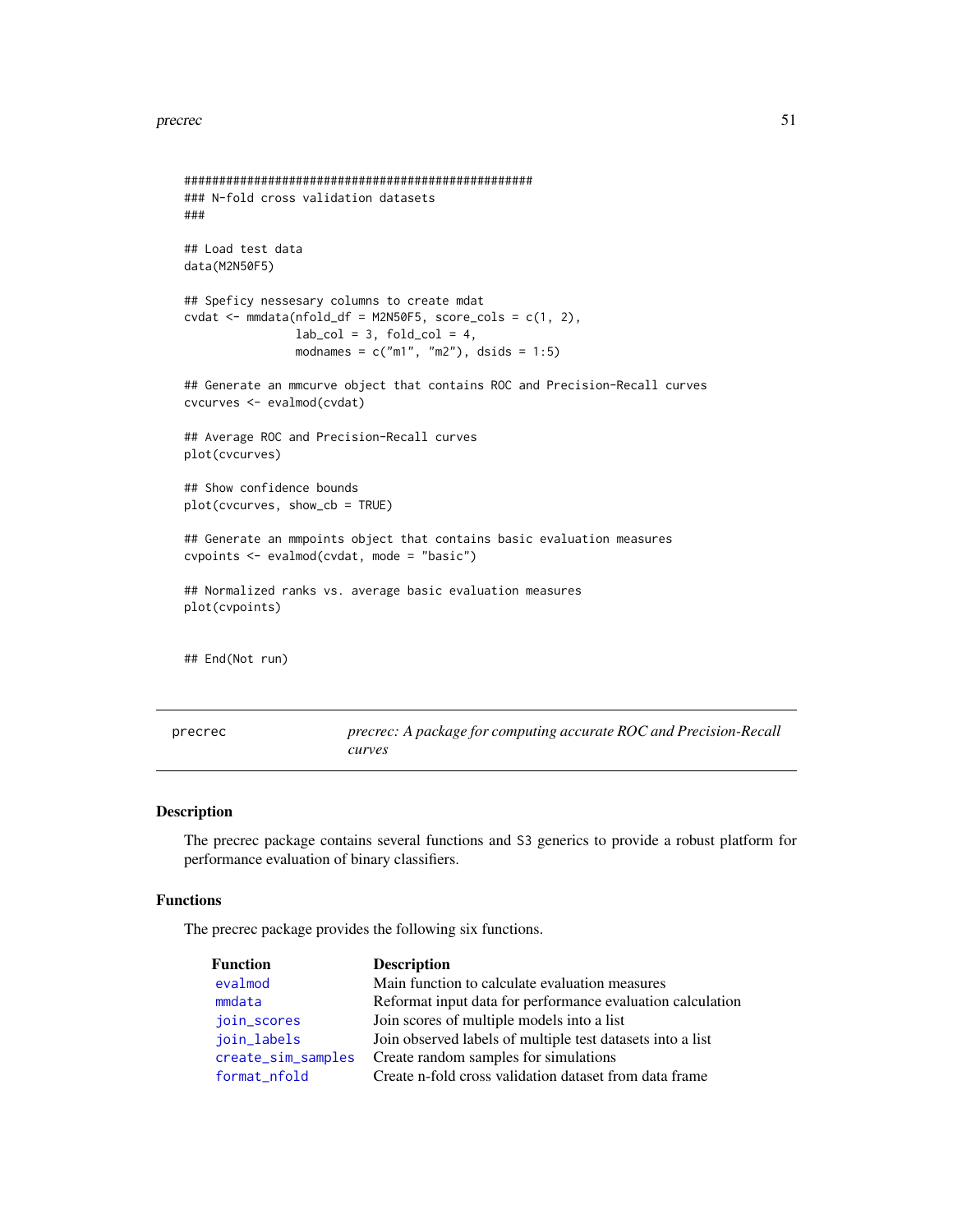### S3 generics

The precrec package provides nine different S3 generics for the S3 objects generated by the [evalmod](#page-19-1) function.

| S3 generic    | Library  | <b>Description</b>                                             |
|---------------|----------|----------------------------------------------------------------|
| print         | base     | Print the calculation results and the summary of the test data |
| as.data.frame | base     | Convert a precrec object to a data frame.                      |
| plot          | graphics | Plot performance evaluation measures                           |
| autoplot      | ggplot2  | Plot performance evaluation measures with ggplot2              |
| fortify       | ggplot2  | Prepare a data frame for ggplot2                               |
| auc.          | precrec  | Make a data frame with AUC scores                              |
| part          | precrec  | Calculate partial curves and partial AUC scores                |
| pauc          | precrec  | Make a data frame with pAUC scores                             |
| auc_ci        | precrec  | Calculate confidence intervals of AUC scores                   |

#### Performance measure calculations

The [evalmod](#page-19-1) function calculates ROC and Precision-Recall curves and returns an S3 object. The generated S3 object can be used with several different S3 generics, such as print and [plot](#page-45-1). The [evalmod](#page-19-1) function can also calculate basic evaluation measures - error rate, accuracy, specificity, sensitivity, precision, Matthews correlation coefficient, and F-Score.

#### Data preparation

The [mmdata](#page-36-1) function creates an input dataset for the [evalmod](#page-19-1) function. The generated dataset contains formatted scores and labels.

[join\\_scores](#page-34-1) and [join\\_labels](#page-33-1) are helper functions to combine multiple scores and labels.

The [create\\_sim\\_samples](#page-18-1) function creates test datasets with five different performance levels.

### Data visualization

[plot](#page-45-1) takes an S3 object generated by [evalmod](#page-19-1) as input and plot corresponding curves.

[autoplot](#page-10-1) uses ggplot to plot curves.

#### Result retrieval

[as.data.frame](#page-1-1) takes an S3 object generated by [evalmod](#page-19-1) as input and and returns a data frame with calculated curve points.

[auc](#page-6-1) and [pauc](#page-43-1) returns a data frame with AUC scores and partial AUC scores, respectively. [auc\\_ci](#page-8-1) returns confidence intervals of AUCs for both ROC and precision-recall curves.

<span id="page-51-0"></span>